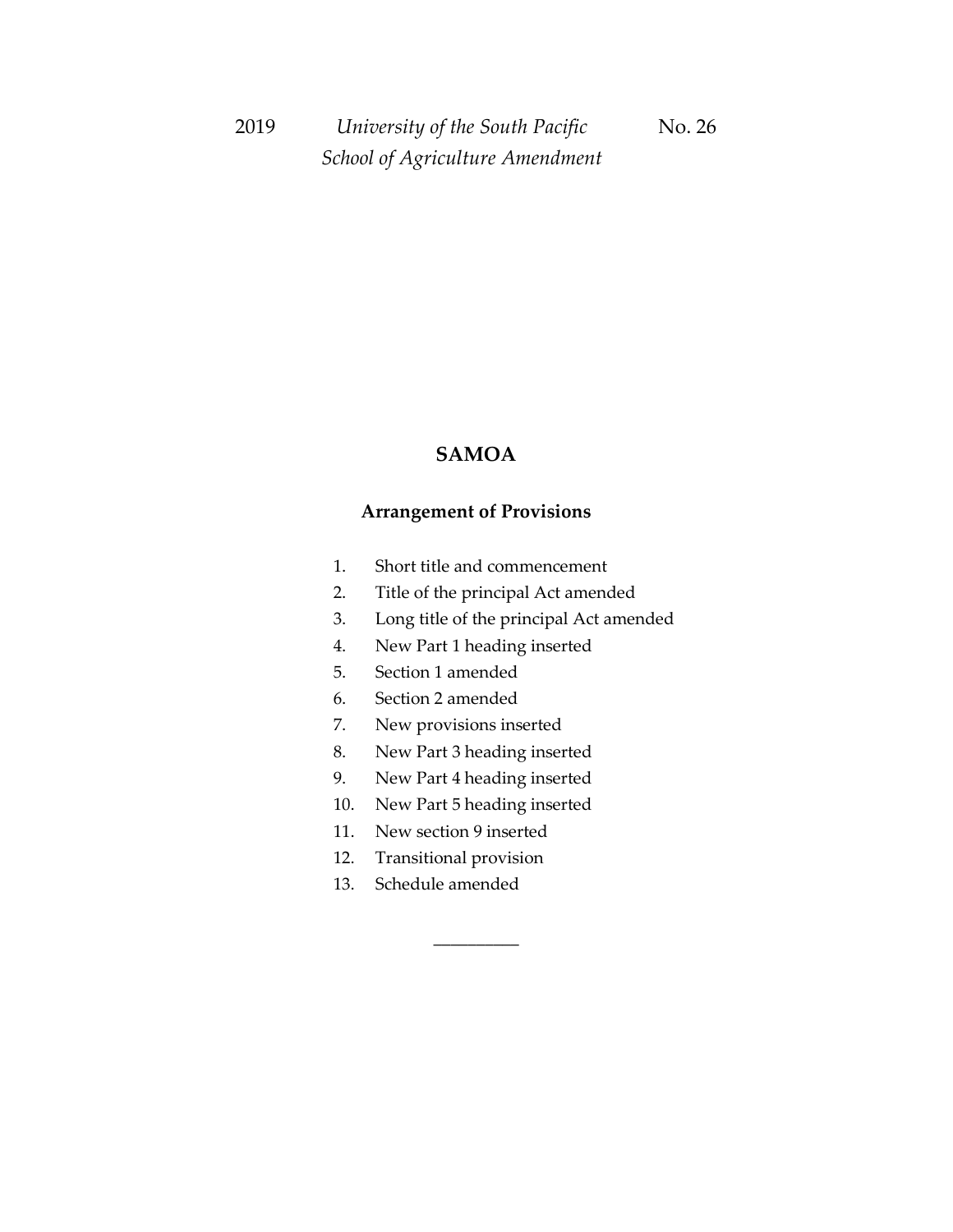#### **2019, No. 26**

#### **AN ACT to:**

- **(a) amend the University of the South Pacific School of Agriculture Act 1977 ("principal Act");**
- **(b) establish the University of the South Pacific as a legal entity; and**
- **(c) give effect to the University of the South Pacific Convention recognising the University of the South Pacific in Samoa and other Member Countries of the University.**

*[01st July 2019]*

**BE IT ENACTED** by the Legislative Assembly of Samoa in Parliament assembled as follows**:**

#### **1. Short title and commencement:**

This Act may be cited as the University of the South Pacific School of Agriculture Amendment Act 2019 and commences on the date of assent.

#### **2. Title of the principal Act amended:**

In the title of the principal Act omit "School of Agriculture".

#### **3. Long title of the principal Act amended:**

For the Long title of the principal Act substitute: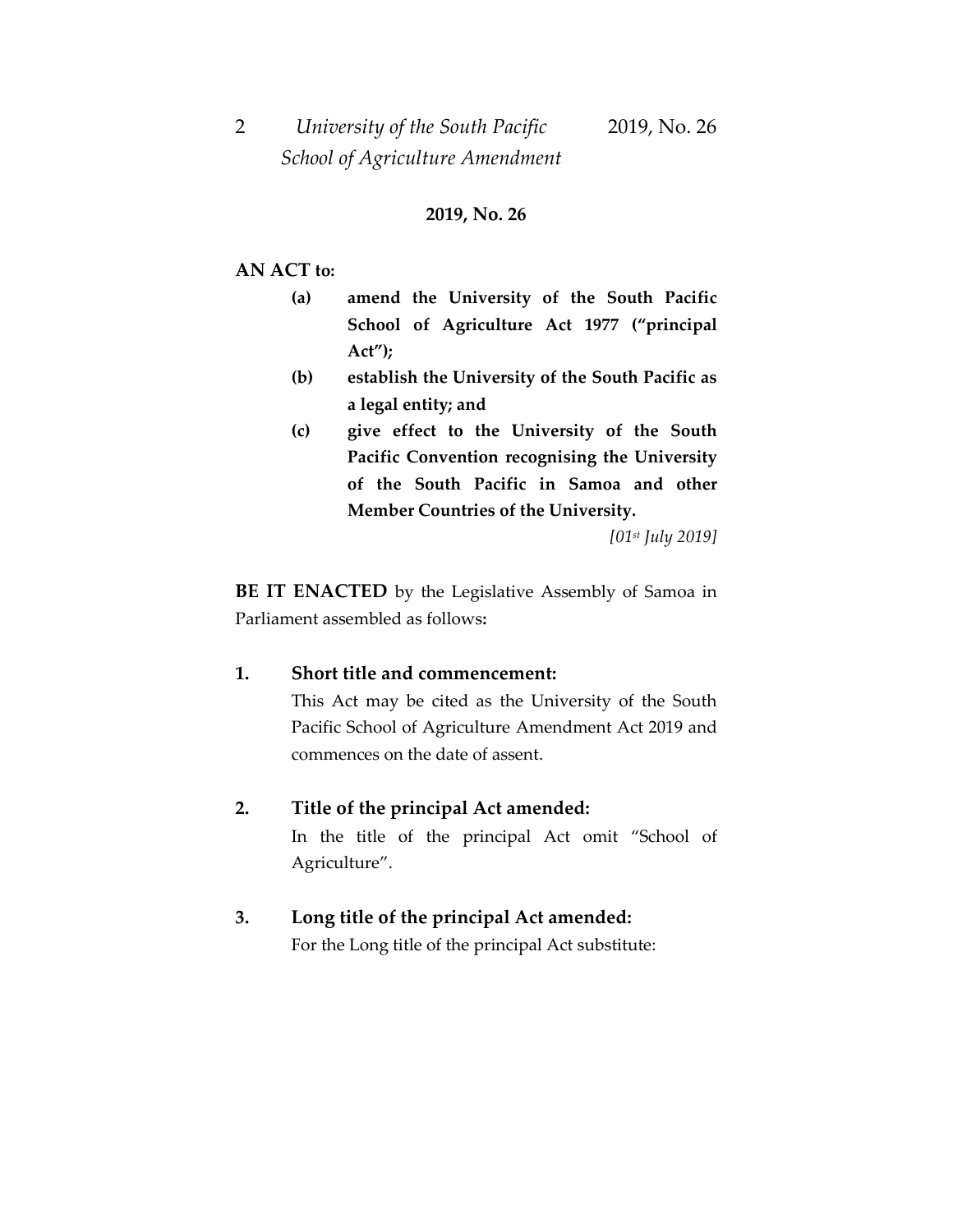"An Act to:

- (a) give effect to the University of the South Pacific Convention;
- (b) establish the University of the South Pacific as a body corporate;
- (c) establish the University of the South Pacific School of Agriculture, Alafua, Samoa;
- (d) authorise the establishment of other schools, institutions or bodies of the University of the South Pacific;
- (e) authorise the granting of leases and the transfer of other assets to the University of the South Pacific; and
- (f) for other related purposes.".

#### **4. New Part 1 heading inserted:**

Before section 1 of the Principal Act insert "**PART 1 - PRELIMINARY**" as new Part heading.

#### **5. Section 1 amended:**

In section 1(1) of the principal Act, omit "School of Agriculture".

#### **6. Section 2 amended:**

Section 2 of the principal Act is amended as follows:

- (a) in definition of "School", for "section 3" substitute "section 4";
- (b) for the definition of "University" substitute as follows: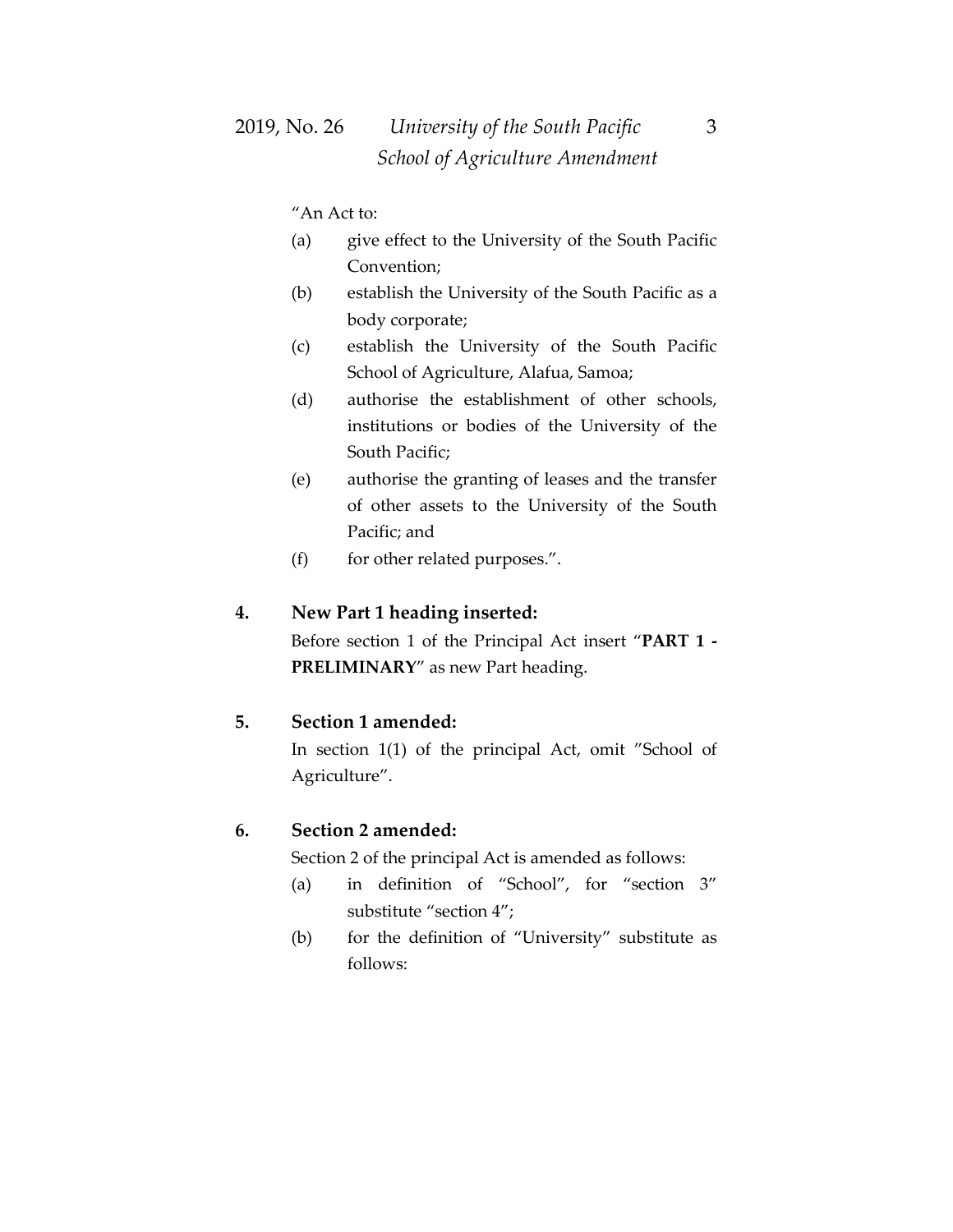- ""University" means the University of the South Pacific established under section 3 and under the USP Charter.";
- (c) insert in the alphabetical order the following new definitions:
	- ""Minister" means the Minister responsible for Education;
	- "Member Countries" has the same meaning under Article 2 of the USP Convention as set out in Schedule 2;
	- "University of the South Pacific Charter" or "USP Charter" means the Charter of the University set out in Schedule 3, and includes any amendments to the USP Charter;
	- "University of the South Pacific Convention" or "USP Convention" means the Convention recognising the University of the South Pacific in Member Countries of the University signed and ratified by Samoa on 25 May 2017 in Majuro, Republic of the Marshall Islands as set out in Schedule 2;
	- "University of the South Pacific Statutes" or "USP Statutes" means the Statutes of the University set out in Schedule 4, and includes any amendments;"; and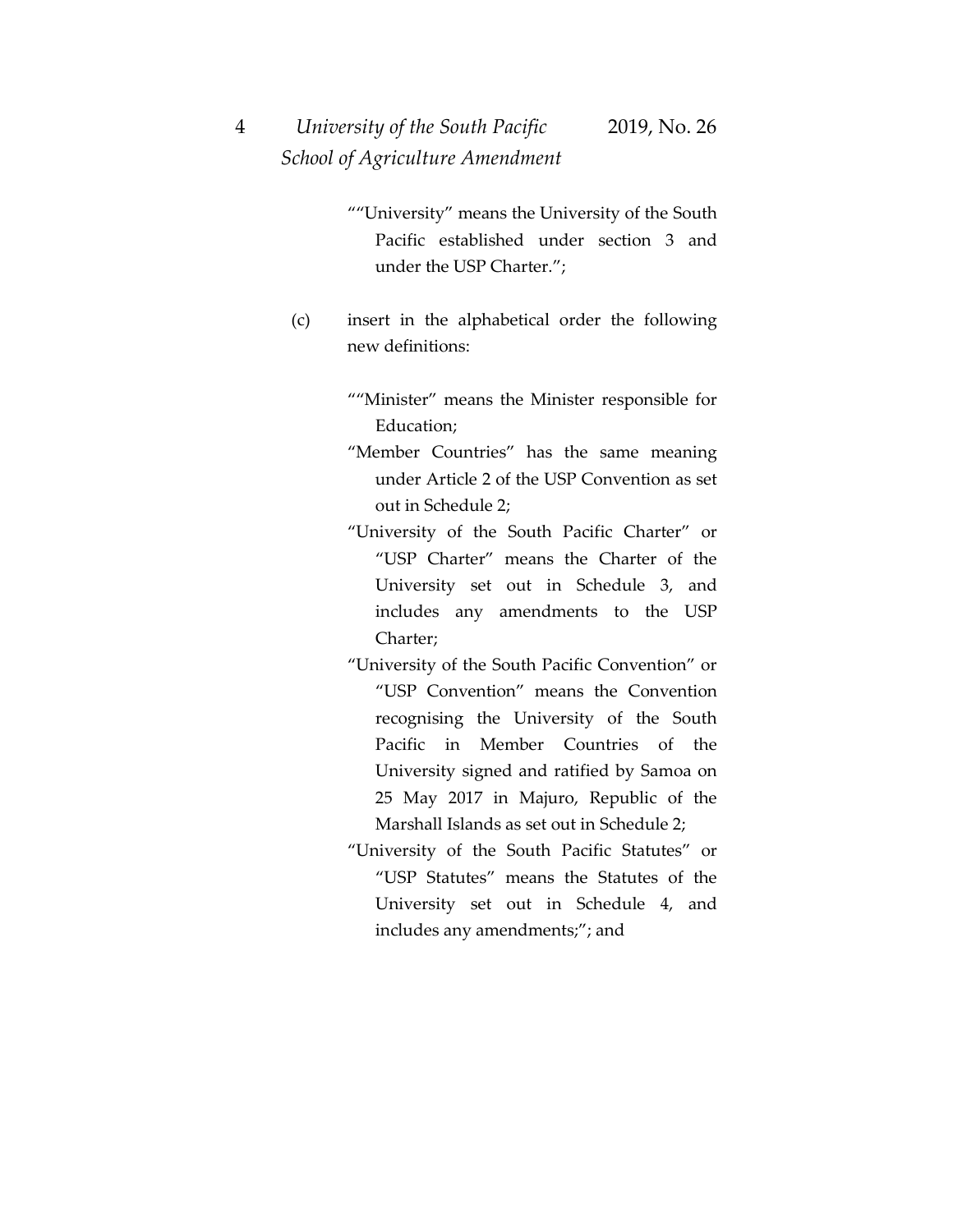# 2019, No. 26 *University of the South Pacific* 5  *School of Agriculture Amendment*

- (d) renumber the current provision in section 2 as subsection (1) and insert the following:
	- "(2) In interpreting the USP Convention, regard may be made to:
		- (a) the USP Charter as set out in Schedule 3; and
		- (b) the USP Statutes as set out in Schedule 4.".

#### **7. New provisions inserted:**

After section 2 of the principal Act insert the following:

#### "**2A. Application of the USP Convention:**

- (1) The USP Convention, to the extent it applies to the recognition and operations of the University in Samoa, shall have the force of law in Samoa.
- (2) The Minister may after any amendment to the USP Convention is made, provide a copy of the amendment to be published in the Savali or any other newspaper in Samoa.".

#### **PART 2**

#### **ESTABLISHMENT OF THE UNIVERSITY**

**2B. Establishment of the University:**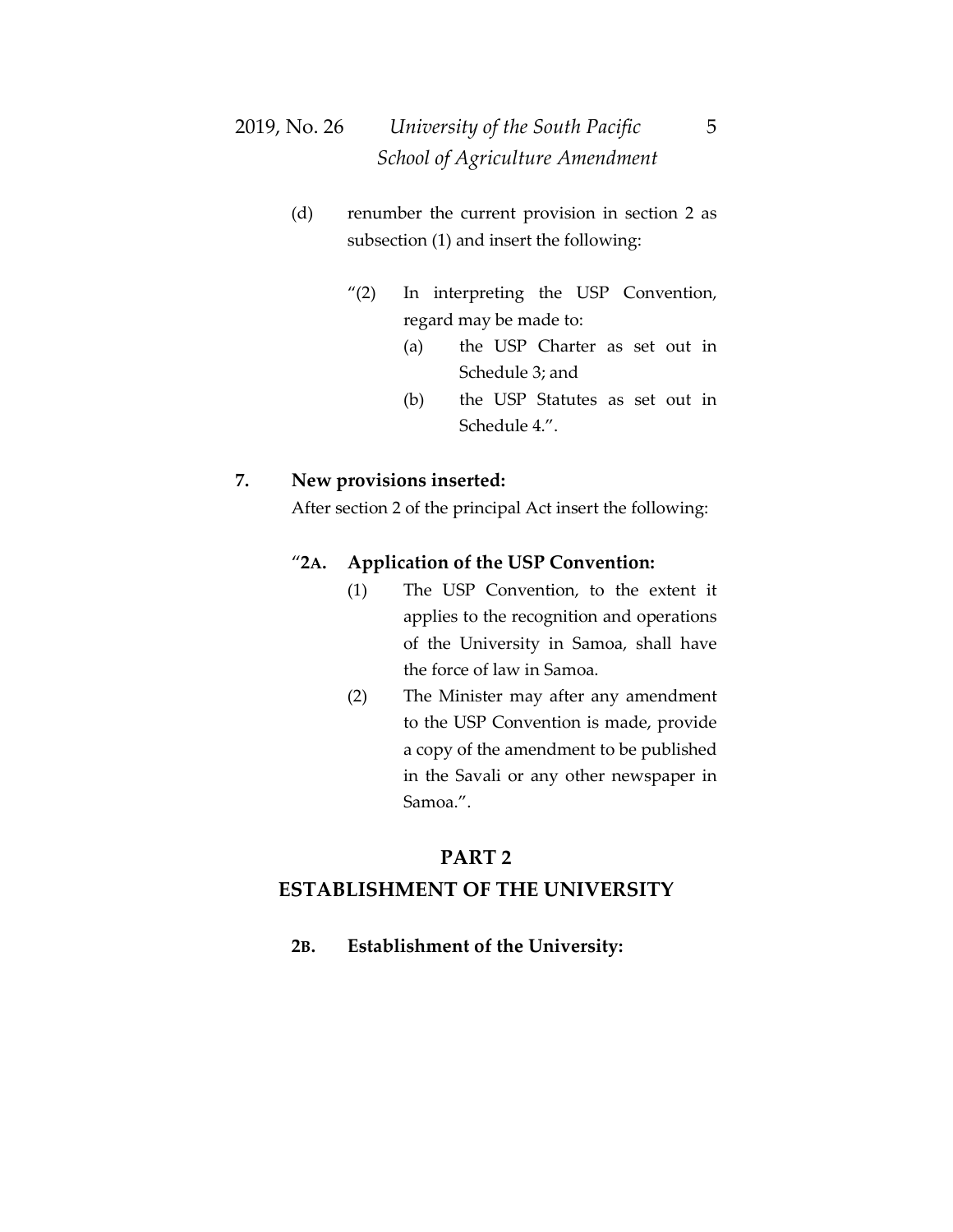# 6 *University of the South Pacific* 2019, No. 26  *School of Agriculture Amendment*

The University is established as a body corporate with perpetual succession and a common seal, and is capable of:

- (a) entering into contracts, acquiring, holding and disposing of real and personal property; and
- (b) suing and being sued; and
- (c) doing all other things that a body corporate may lawfully do under the laws of Samoa.

#### **2C. National Treatment:**

- (1) The University shall enjoy national treatment under the laws of Samoa.
- (2) For the purpose of this section:
	- "national treatment" means that in regards to the operations of the University in Samoa, the University must enjoy the same rights and all advantages that a national of Samoa is accorded in Samoa; and
		- "nationals" includes natural persons and legal entities which are treated under the laws of Samoa as nationals of Samoa.".

#### **8. New Part 3 heading inserted:**

Before section 3 of the principal Act insert "**PART 3 - ESTABLISHMENT OF SCHOOLS OF THE UNIVERSITY"** as a new Part heading.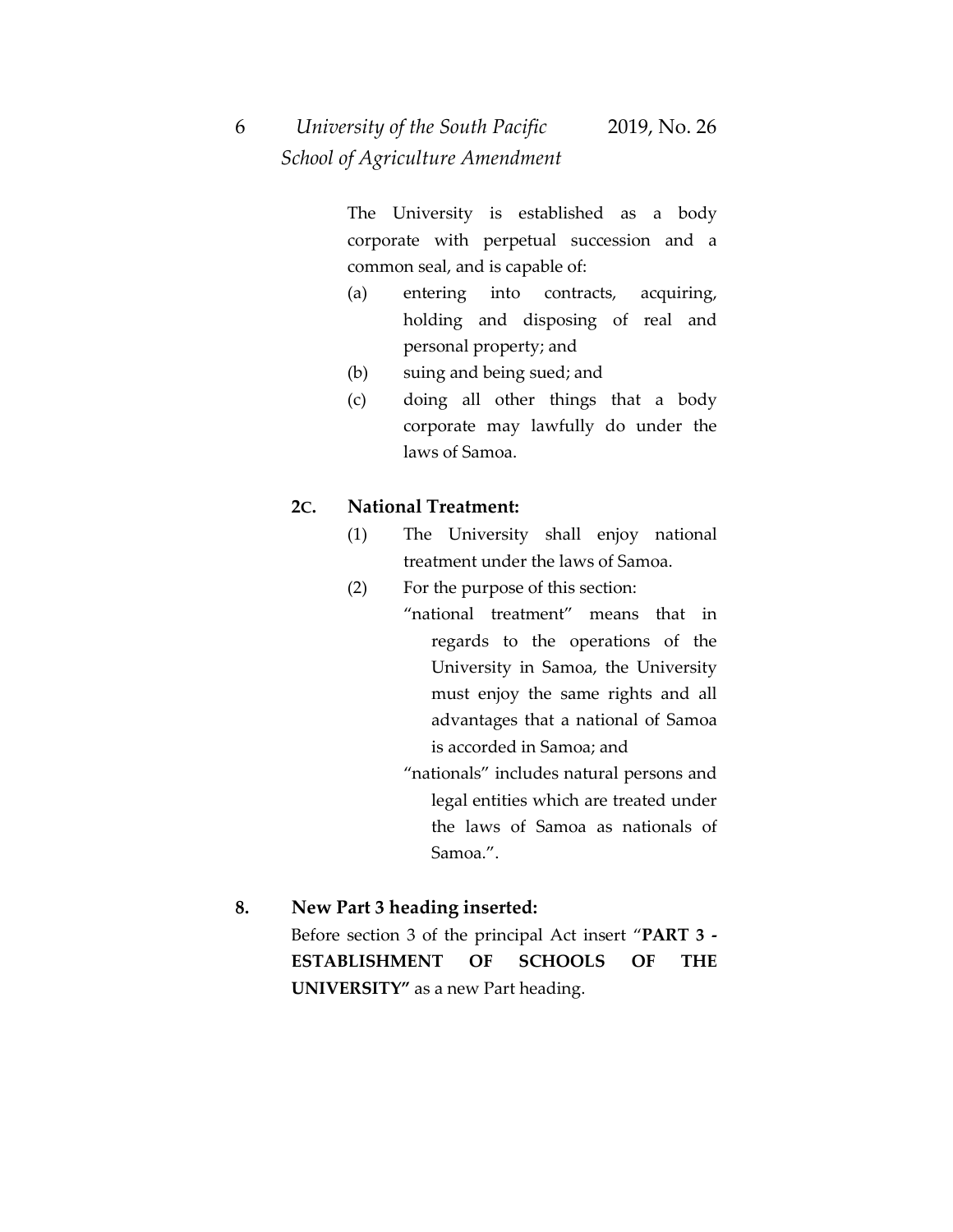# 2019, No. 26 *University of the South Pacific* 7  *School of Agriculture Amendment*

### **9. New Part 4 heading inserted:**

After section 5 of the principal Act insert **"PART 4 - LEASES AND ASSETS"** as a new Part heading.

#### **10. New Part 5 heading inserted:**

After section 7 of the principal Act insert **"PART 5 - MISCELLANEOUS"** as a new Part heading.

#### **11. New section 9 inserted:**

After section 8 of the principal Act insert:

#### "**9. Regulations:**

The Head of State shall make Regulations necessary or expedient for carrying out the purposes of this Act.".

#### **12. Transitional provision:**

At the commencement of this Act, a reference in any enactment or document to the principal Act must, unless the context otherwise requires, be read as the University of the South Pacific Act 1977.

#### **13. Schedule amended**

In the principal Act, the Schedule is amended as follows:

- (a) for "Schedule" substitute "Schedule 1"; and
- (b) insert the following new Schedules: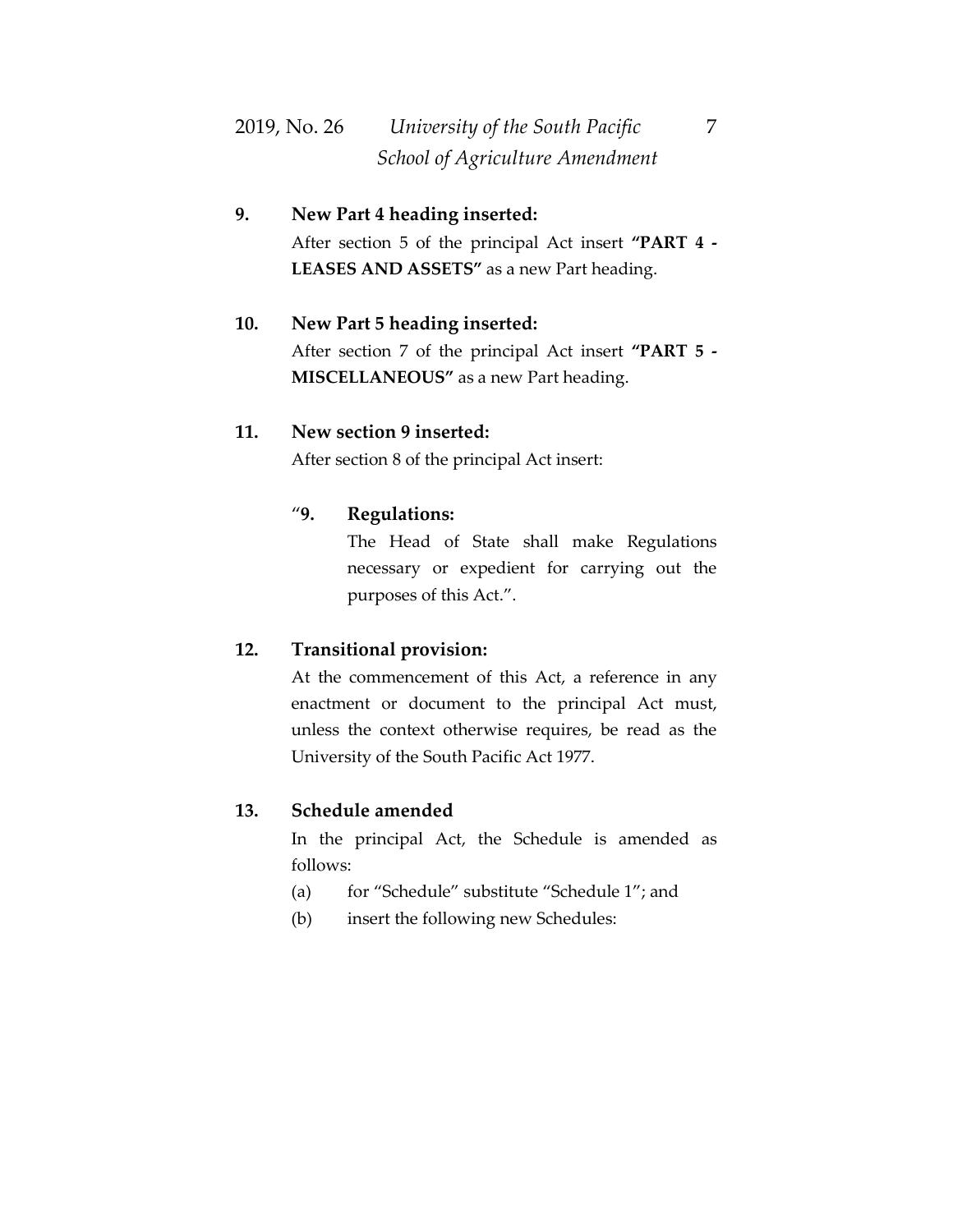## **"SCHEDULE 2**

## **USP CONVENTION RECOGNISING THE UNIVERSITY OF THE SOUTH PACIFIC IN EACH MEMBER COUNTRY OF THE UNIVERSITY (Section 2)**

- The Governments of the Cook Islands, Republic of Fiji, Republic of Kiribati, Republic of Marshall Islands, Republic of Nauru, Niue, Independent State of Samoa, Solomon Islands, Tokelau, Kingdom of Tonga, Tuvalu, Republic of Vanuatu.
- **RECOGNISING** the establishment in 1968 of a university for the South Pacific, designated as The University of the South Pacific ("USP"), and the grant of a Royal Charter by Her Majesty Queen Elizabeth II in 1970, and that USP will celebrate its 50th anniversary in 2018;
- **ACKNOWLEDGING** the important contribution made since its inception by USP within the Pacific region and recognising the unique position of USP in promoting the delivery of education and knowledge within a vibrant cultural context and respect for diversity of cultures across its Member Countries;
- **BELIEVING** that the Pacific region benefits its communities, cultural integrity and economic development in the region through USP with the delivery of education,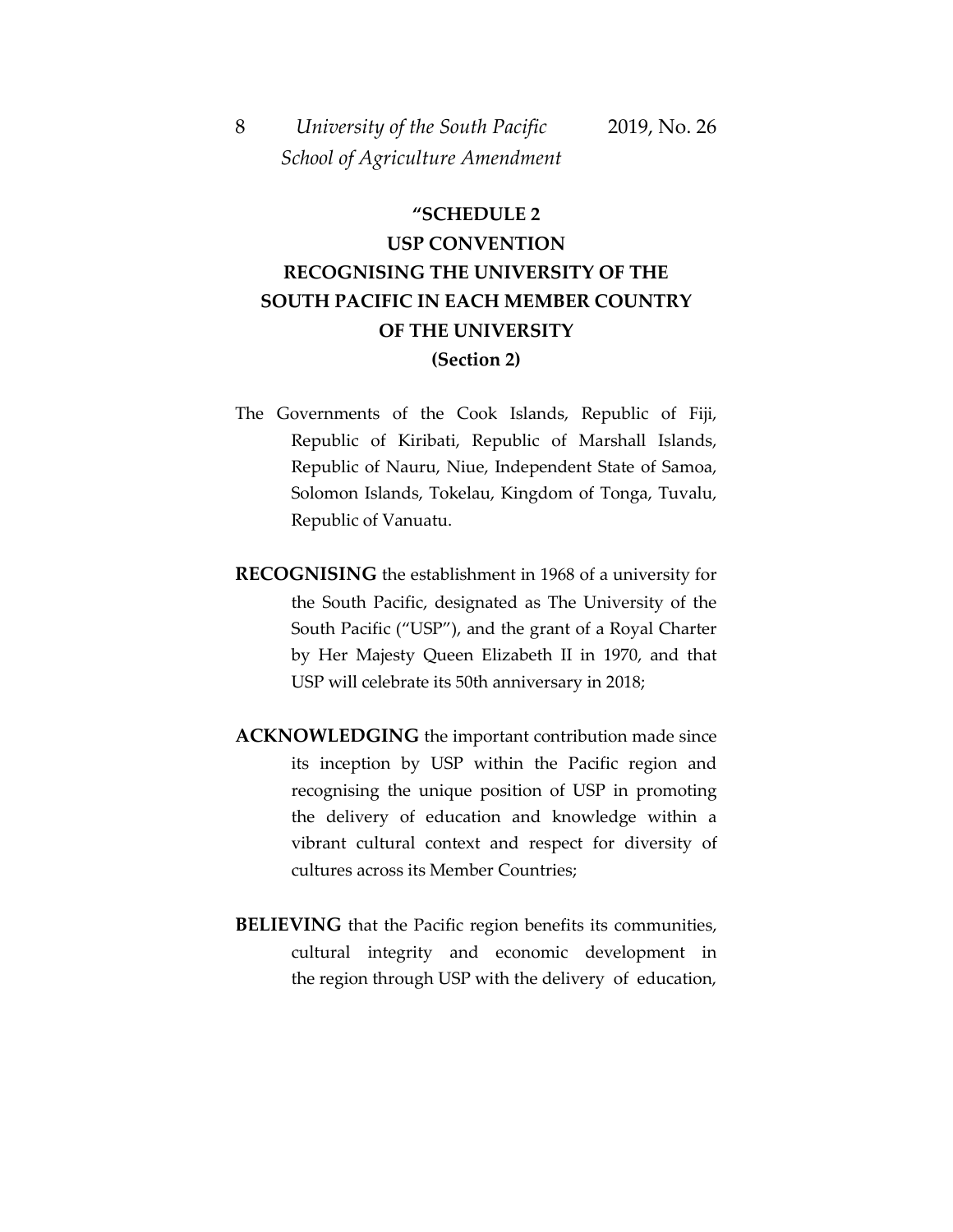# 2019, No. 26 *University of the South Pacific* 9  *School of Agriculture Amendment*

research, knowledge transfer, cultural awareness and respect and engagement of its alumni within and for the region;

- **WISHING** to continue to recognise all of the contributions made by USP and its alumni within and for the benefit of Member Countries and to the Pacific more generally;
- **SEEKING** to secure the on-going operation of USP for the educational and employment opportunities for its students and the economic and cultural benefit of its Member Countries and any other countries of the Pacific which wish to become members of USP;
- **PROMOTING AND SUPPORTING** regional co-operation and integration of educational outcomes, enhancing employment opportunities and strengthening cultural ties across Member Countries and in the Pacific more generally;
- **DETERMINED** to work in partnership with each other and with others beyond the Pacific region to achieve our shared goals of economic growth and sustainable development within the cultural framework of our communities and to work together to achieve employment opportunities, good governance and security in the Pacific;
- **AFFIRMING** the equality of all its Member Countries;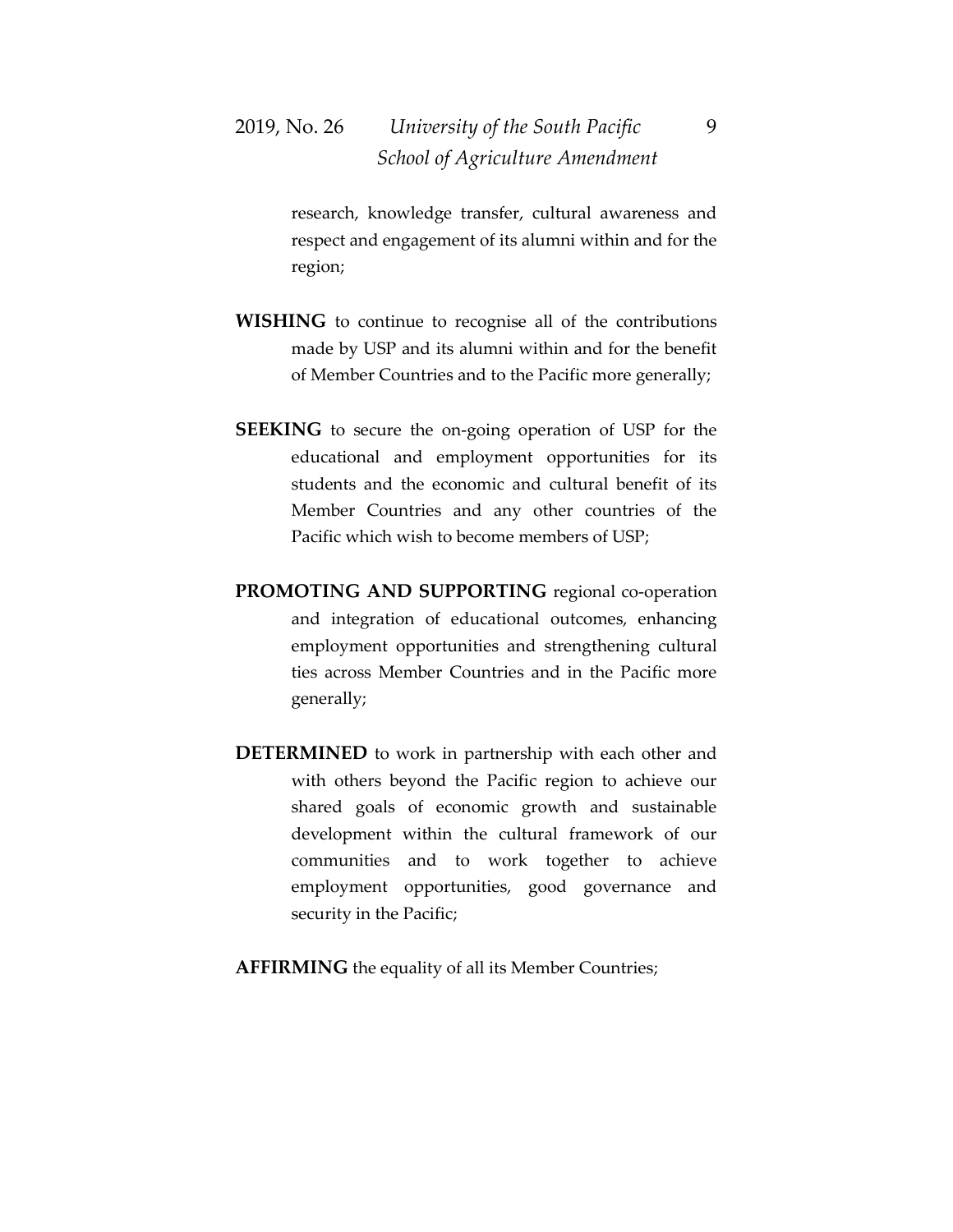#### **HAVE AGREED AS FOLLOWS:**

### **Article I Scope of Application**

This Convention shall apply to the treatment of USP by Member Countries and by persons or legal entities under each of their jurisdictions or control.

### **Article II The University of the South Pacific**

- 1. USP is recognised for having delivered post-secondary and tertiary educational opportunities since 1968 to the populations of the Pacific and beyond.
- 2. The Member Countries of USP comprise the Cook Islands, Republic of Fiji, Republic of Kiribati, Republic of Marshall Islands, Republic of Nauru, Niue, Independent State of Samoa, Solomon Islands, Tokelau, Kingdom of Tonga, Tuvalu, Republic of Vanuatu and such other states which in the future may be admitted to membership with the approval of the USP Council.

### **Article III Purpose**

The Member Countries renew their commitment to, and continue their participation in USP and to make provision for the continued operation and further development of USP in each Member Country.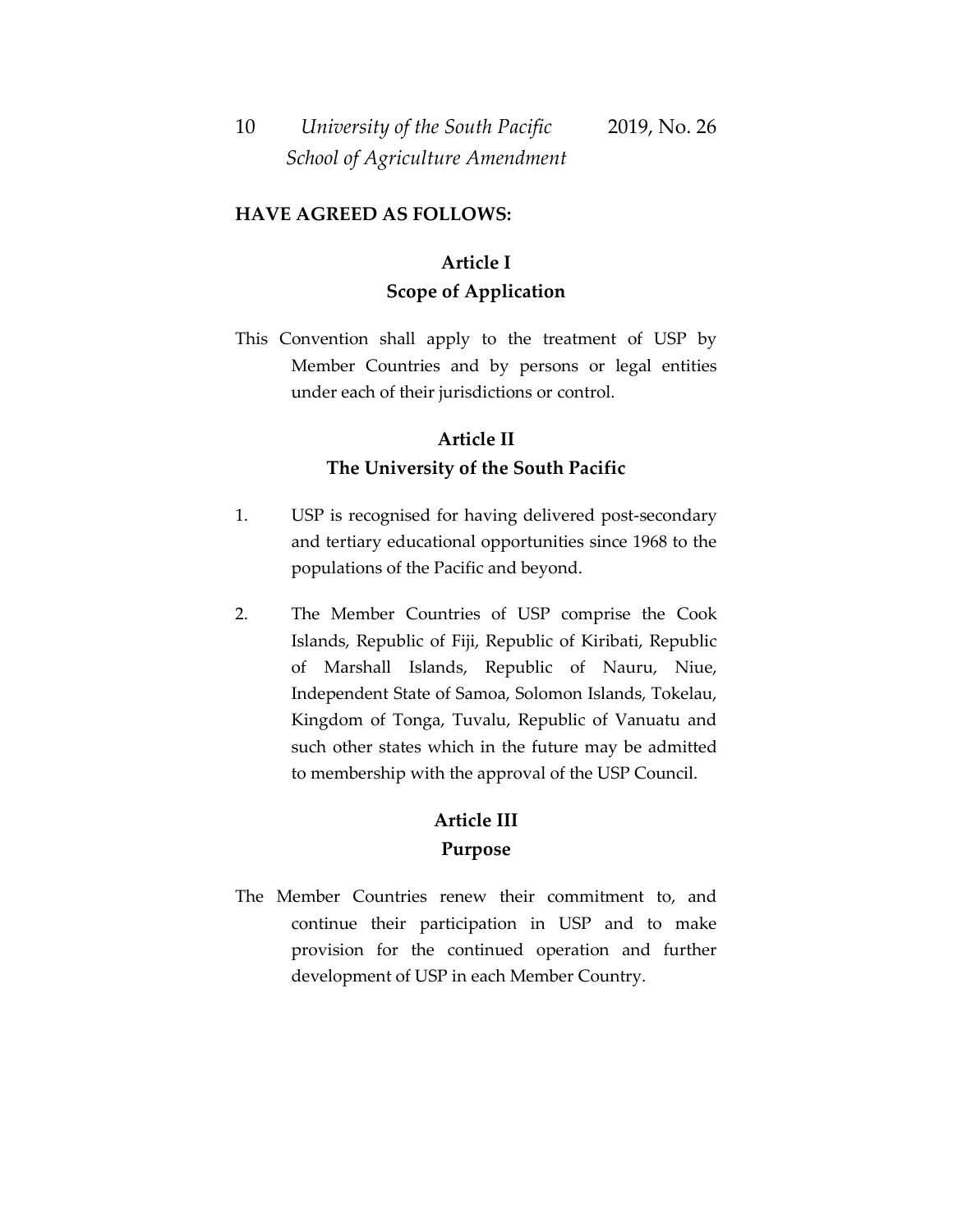## 2019, No. 26 *University of the South Pacific* 11  *School of Agriculture Amendment*

### **Article IV The USP Council**

- 1. The USP Council operates in accordance with the Royal Charter and the University's Statutes which are annexed in the Schedule to this Convention and nothing in this Convention alters the operation of the Royal Charter or the University's Statutes, or prevents or affects their amendment as provided for in those instruments.
- 2. The Royal Charter recognises the founding Member Countries and new members which have been admitted to USP in accordance with the terms of the Royal Charter or pursuant to other arrangements approved by the Council.
- 3. Australia and New Zealand are each entitled to participate in USP through membership of the Council.
- 4. The Pacific Islands Forum Secretariat is entitled to participate in USP through membership of the Council.
- 5. Alumni, staff and students are entitled to participate in the governance of USP through membership of the Council.
- 6. The USP Council may as it sees fit invite other persons to participate in Council as provided by the University's Statutes.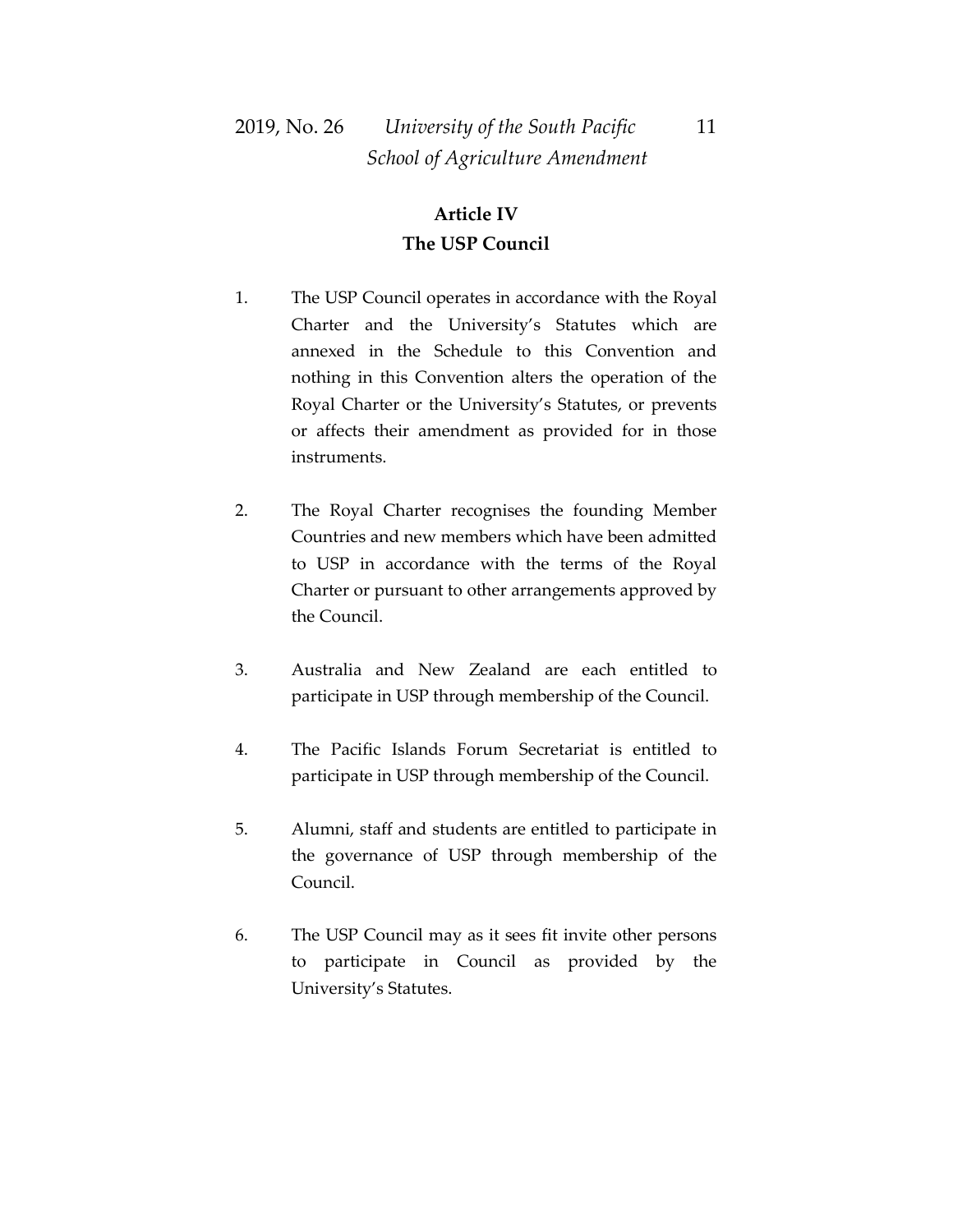7. The USP Council meets in Member Countries and such other places as it sees fit.

### **Article V Legal Status and National Treatment**

- 1. USP shall enjoy the legal capacity of a body corporate within the jurisdictions of its Member Countries and shall enjoy national treatment in each of those jurisdictions.
- 2. National treatment means that as regards operations of USP in each Member Country, the Member Country shall grant the same rights to USP as it grants its own nationals. "Nationals" means legal entities incorporated under the laws of the Member Country.

The national treatment rule applies to all advantages that the laws of a Member Country grants to nationals.

## **Article VI Financial Sustainability**

- 1. The Member Countries acknowledge that the success of USP is dependent on predictable and reliable financial support from them as USP's owners.
- 2. The partnerships between Member Country governments, development partners, student support through payment of tuition fees and other fees and other sources of income provides financial viability for USP.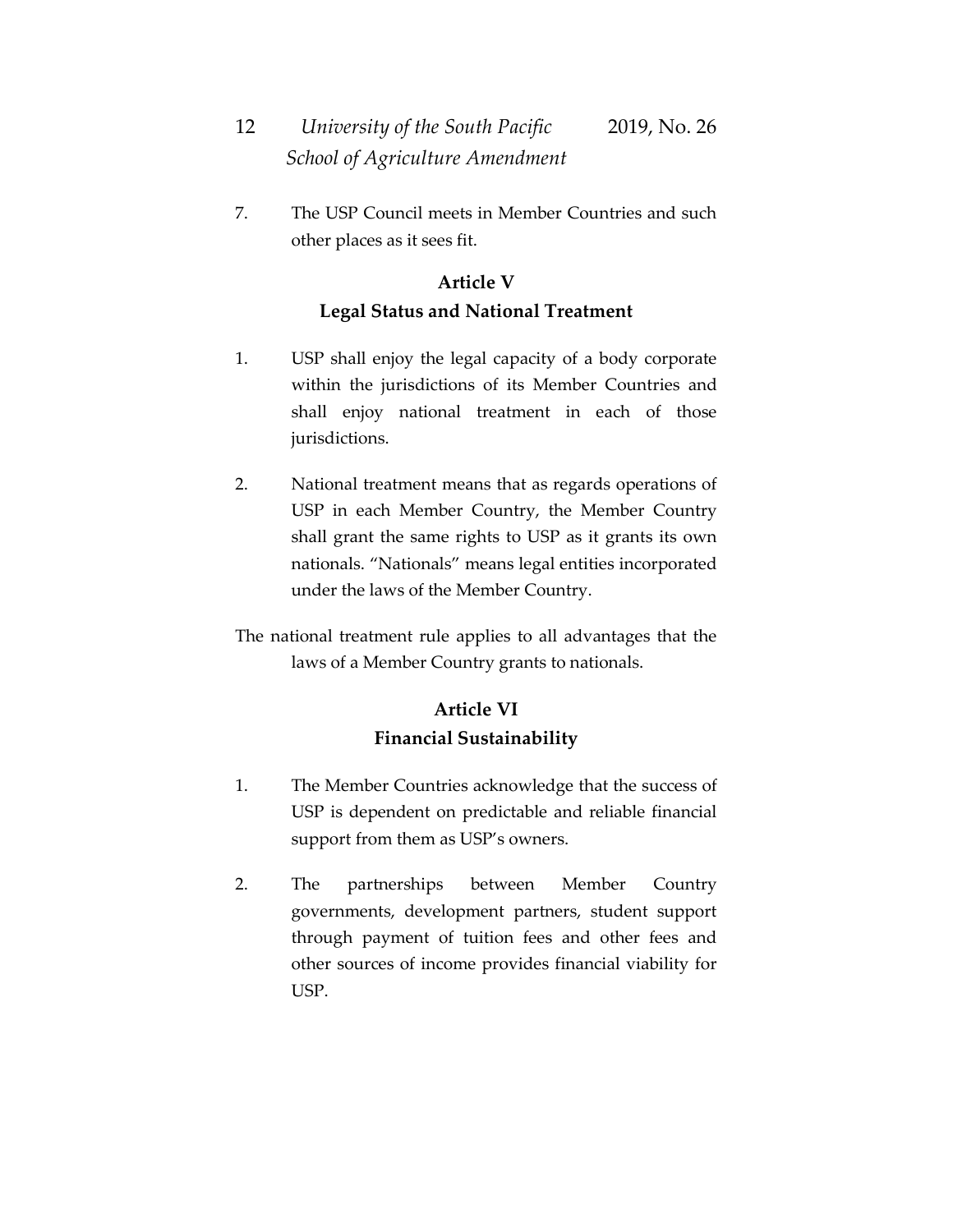## 2019, No. 26 *University of the South Pacific* 13  *School of Agriculture Amendment*

### **Article VII Settlement of disputes**

- 1. In the event of a dispute between the Member Countries in relation to the operations of USP or between one or more Member Countries and USP concerning the interpretation or application of this Convention, the parties to the dispute agree to resolve the dispute in a manner that best preserves the operation and intentions set out in the Royal Charter, the University's Statutes and under this Convention.
- 2. The parties shall consult with a view to the settlement of the dispute by negotiation or by any other means of settling disputes acceptable to them.

## **Article VIII Signature, Ratification, Accession, Entry into Force and Denunciation**

1. This Convention shall be open for signature by the Governments of the Cook Islands, Republic of Fiji, Republic of Kiribati, Republic of Marshall Islands, Republic of Nauru, Niue, Independent State of Samoa, Solomon Islands, Tokelau, Kingdom of Tonga, Tuvalu, Republic of Vanuatu until it enters into force or for twenty four months, whichever period is longer.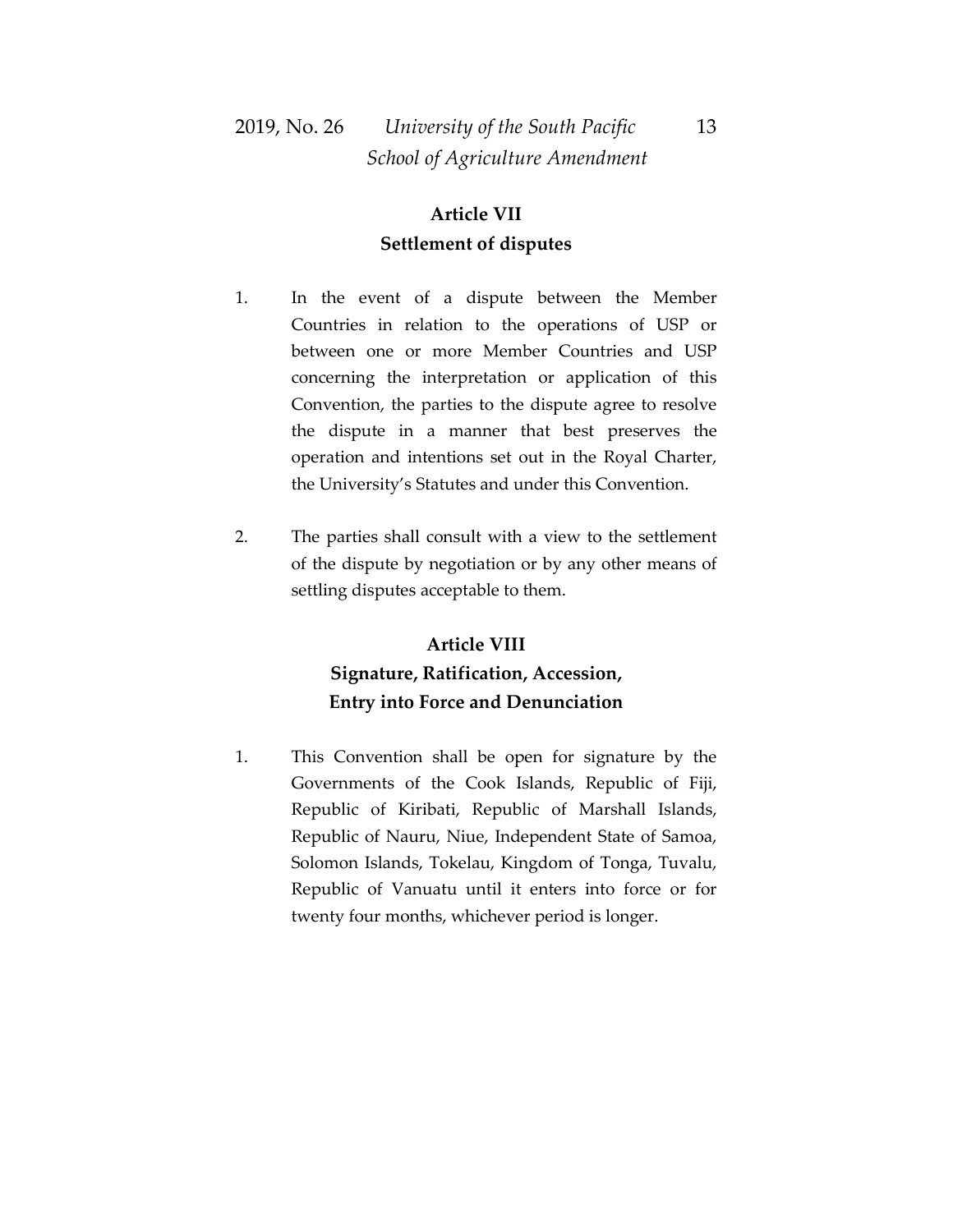- 2. This Convention is subject to ratification and enters into force thirty days after six (6) Member Countries have deposited their instrument of ratification with the depository.
- 3. In respect of any Member Country which subsequently deposits its instrument of ratification with the depository, the Convention shall enter into force for that Member Country thirty days after the date of receipt by the depository of that Member Country's instrument of ratification.
- 4. The signature of a Member Country shall not be taken as extending the rights and obligations set forth in this Convention to any territories which are related to but not within the jurisdiction of the Member Country.
- 5. The depository shall inform Member Countries of the entry into force of this Convention pursuant to this Article.
- 6. A Member Country which does not sign the Convention within the period referred to in paragraph 1 of this Article, may accede to this Convention by depositing an instrument of accession with the depository and the Convention shall enter into force for that Member Country thirty days after the date of receipt by the depository of that Member Country's instrument of accession.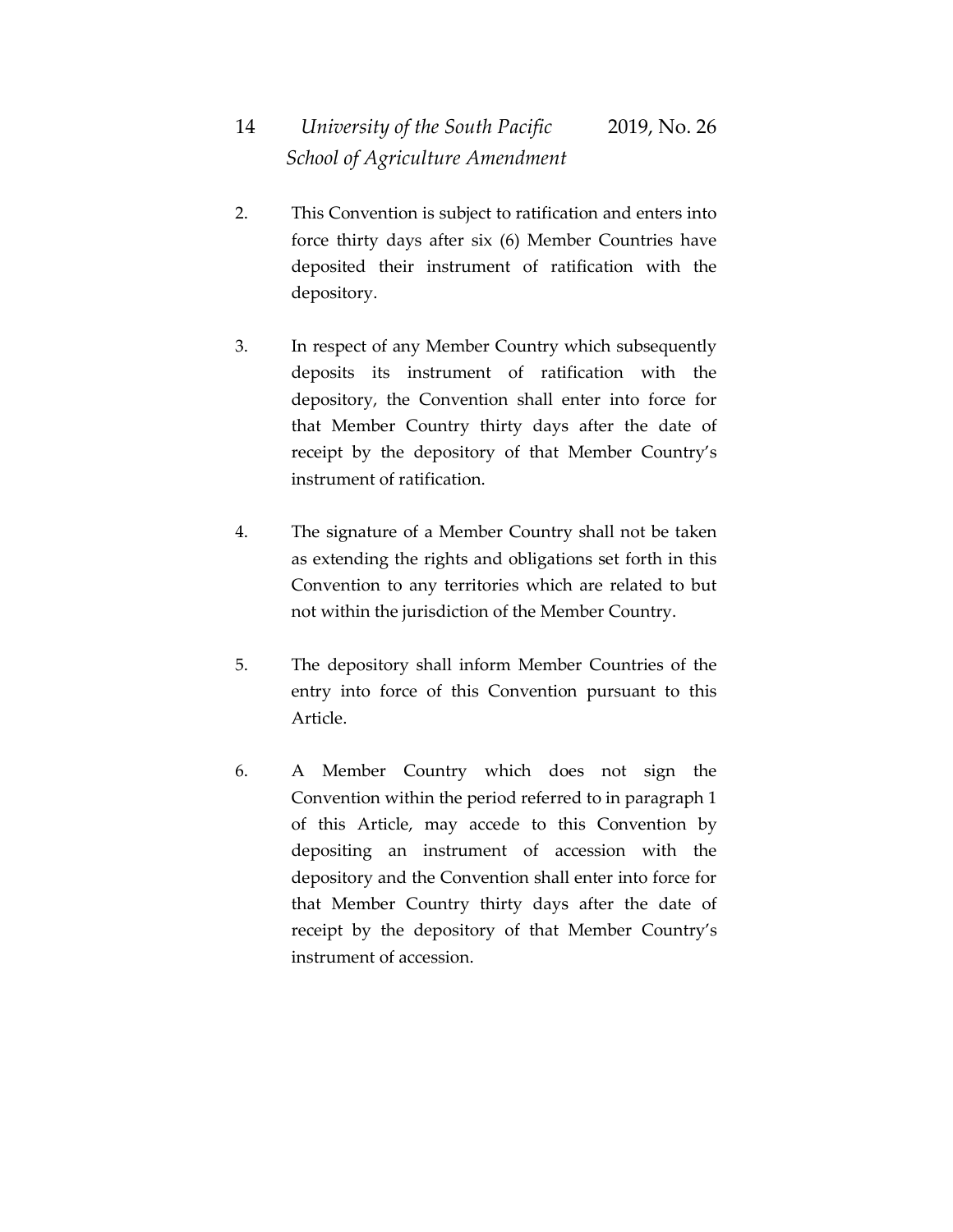## 2019, No. 26 *University of the South Pacific* 15  *School of Agriculture Amendment*

- 7. Other nation states may, with the approval of USP Council, accede to this Convention. By acceding to this Convention, a nation state becomes a Member Country of USP. For a state admitted to membership in USP in accordance with this paragraph, the Convention shall enter into force on the date of receipt by the depository of that nation state's instrument of accession, or the date of the entry into force of the Convention generally in accordance with paragraph 2 of this Article, whichever is the later.
- 8. Any Member Country may denounce this Convention by notification addressed to the depository and copied to the Secretary of the USP Council. Such notification may be accompanied by a written statement of the reasons for its denunciation, which shall be transmitted by the depository to all other Member Countries. The denunciation shall take effect one year after the day upon which the depository has received the notification, unless the notification is earlier withdrawn.

### **Article IX Depository**

- 1. The original of this Convention shall be deposited with the Government of the Republic of Fiji which shall be the depository of this Convention.
- 2. The depository shall transmit certified copies to all Member Countries and USP.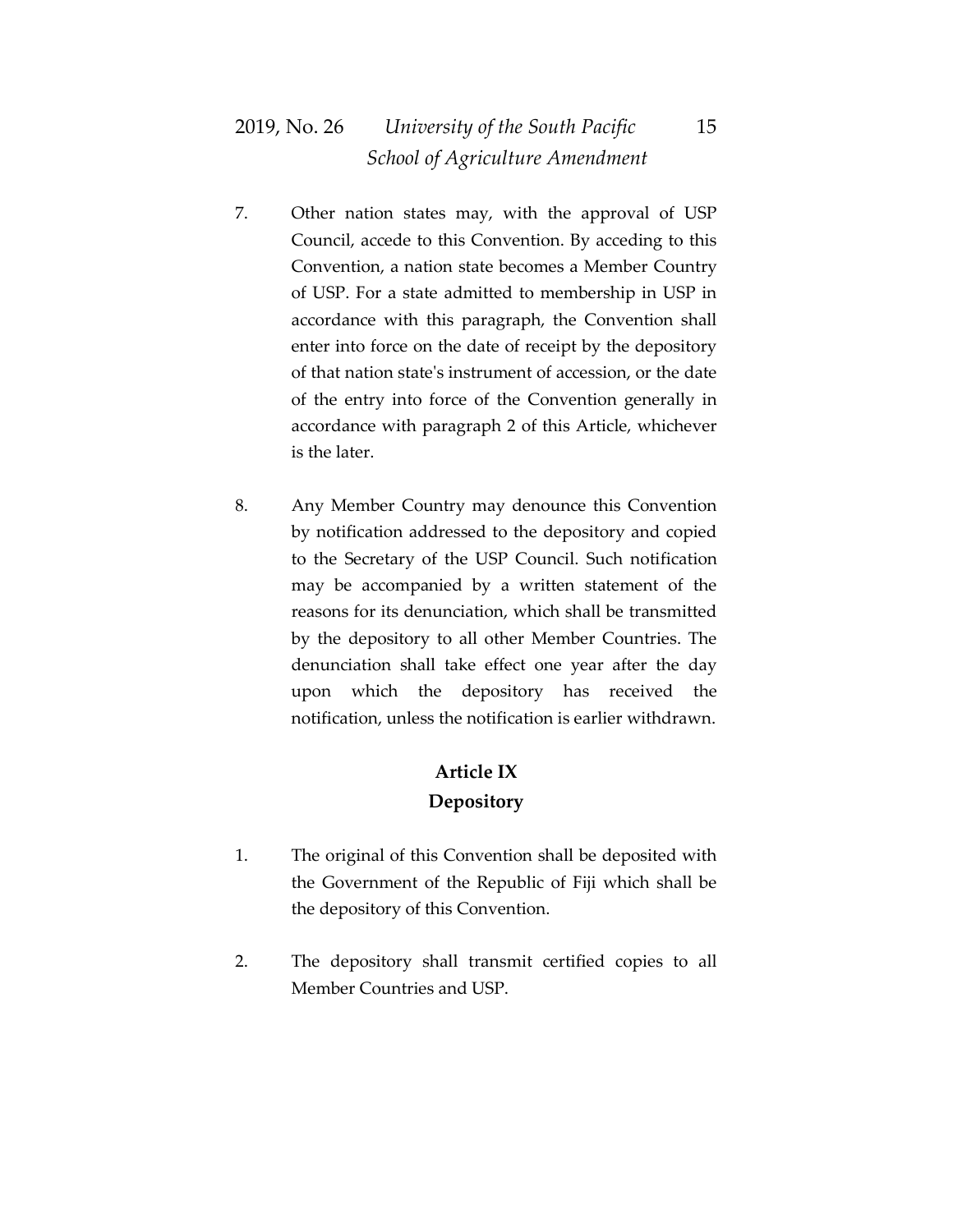### **Article X Amendments**

- 1. A Member Country may propose amendments to this Convention. The proposed amendments shall be submitted to the depository which shall circulate it immediately to all other Member Countries and to USP.
- 2. If a majority of Member Countries request the depository to convene a meeting to consider the proposed amendments, the depository shall as soon as practicable, through USP, invite all Member Countries to attend such a meeting to begin no sooner than thirty days after the invitations are issued. Any amendment adopted at the meeting by a majority of two thirds of Member Countries shall be laid down in a protocol which is open for signature by all Member Countries.
- 3. The protocol shall enter into force thirty days after a majority of Member Countries have deposited their instrument of ratification of the protocol with the depository. For each Member Country depositing its instrument of ratification of the protocol after its entry into force, the protocol shall enter into force for that Member Country thirty days after the date of receipt by the depository of that Member Country's instrument of ratification.
- **OPENED FOR SIGNATURE** at Majuro in the Republic of the Marshall Islands this 25th day of May 2017.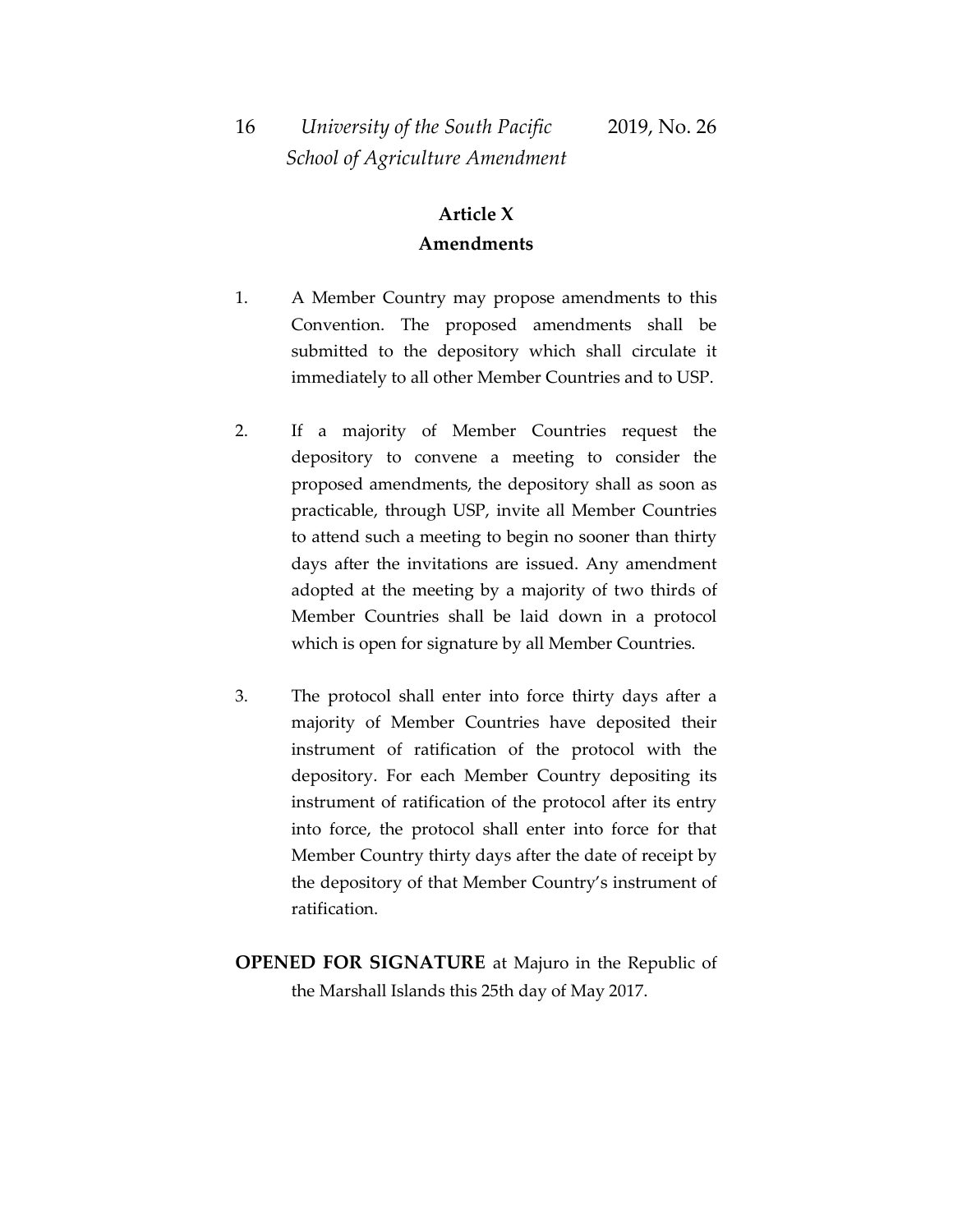## 2019, No. 26 *University of the South Pacific* 17  *School of Agriculture Amendment*

### **SCHEDULE 3 (Section 2)**

#### **THE CHARTER OF THE UNIVERSITY**

### **AT THE COURT AT BUCKINGHAM PALACE THE 4TH DAY OF FEBRUARY 1970 PRESENT**

### **THE QUEEN'S MOST EXCELLENT MAJESTY IN COUNCIL**

- **WHEREAS** there was this day read at the Board the Draft of a Charter for constituting a Body Corporate under the name and style of "The University of the South Pacific".
- **HER MAJESTY,** having taken the said Draft into consideration, was pleased, by and with the advice of Her Privy Council, to approve thereof, and to order, as it hereby ordered, that the Right Honourable Michael Stewart, one of her Majesty's Principal Secretaries of State, do cause a Warrant to be Prepared for her Majesty's Royal Signature, for passing under the Great Seal a Charter in conformity with the said Draft, which is hereunto annexed.

W. G. AGNEW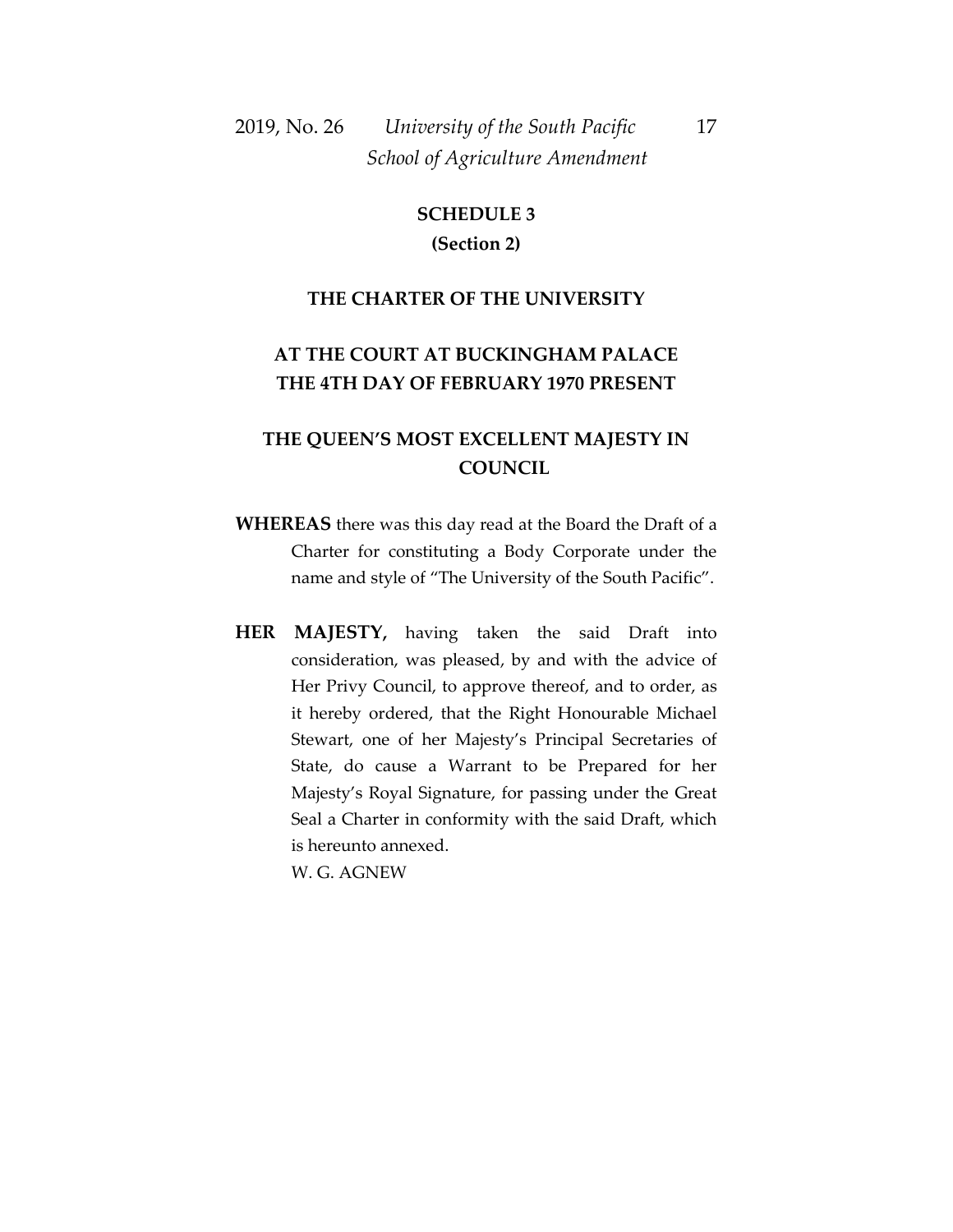18 *University of the South Pacific* 2019, No. 26  *School of Agriculture Amendment*

**ELIZABETH THE SECOND** by the Grace of God of the United Kingdom of Great Britain and Northern Ireland and of Our other Realms and Territories Queen, Head of the Commonwealth, Defender of the Faith:

### **TO ALL TO WHOM THESE PRESENTS SHALL COME, GREETING!**

- **WHEREAS** Our Principal Secretary of State for Foreign and Commonwealth Affairs has on behalf of the Interim Council of the University of the South Pacific and in accordance with the wishes of the Governments of the British Solomon Islands, Fiji and the Gilbert and Ellice Islands and after consulting Our High Commissioner for the Western Pacific as regards the interests of the people of the New Hebrides, represented unto Us that it is expedient that We should constitute and found a University of the South Pacific for the maintenance, advancement and dissemination of knowledge by teaching, consultancy and research and otherwise and for the provision at appropriate levels of education and training responsive to the well-being and needs of the communities of the South Pacific and should grant a Charter with such provisions in that behalf as shall seem to Us right and suitable:
- **AND WHEREAS** the Governments of the Cook Islands, the Republic of Nauru, Niue, the Tokelau Islands, the Kingdom of Tonga, and the Independent State of Western Samoa have also expressed the wish that such a University should be established.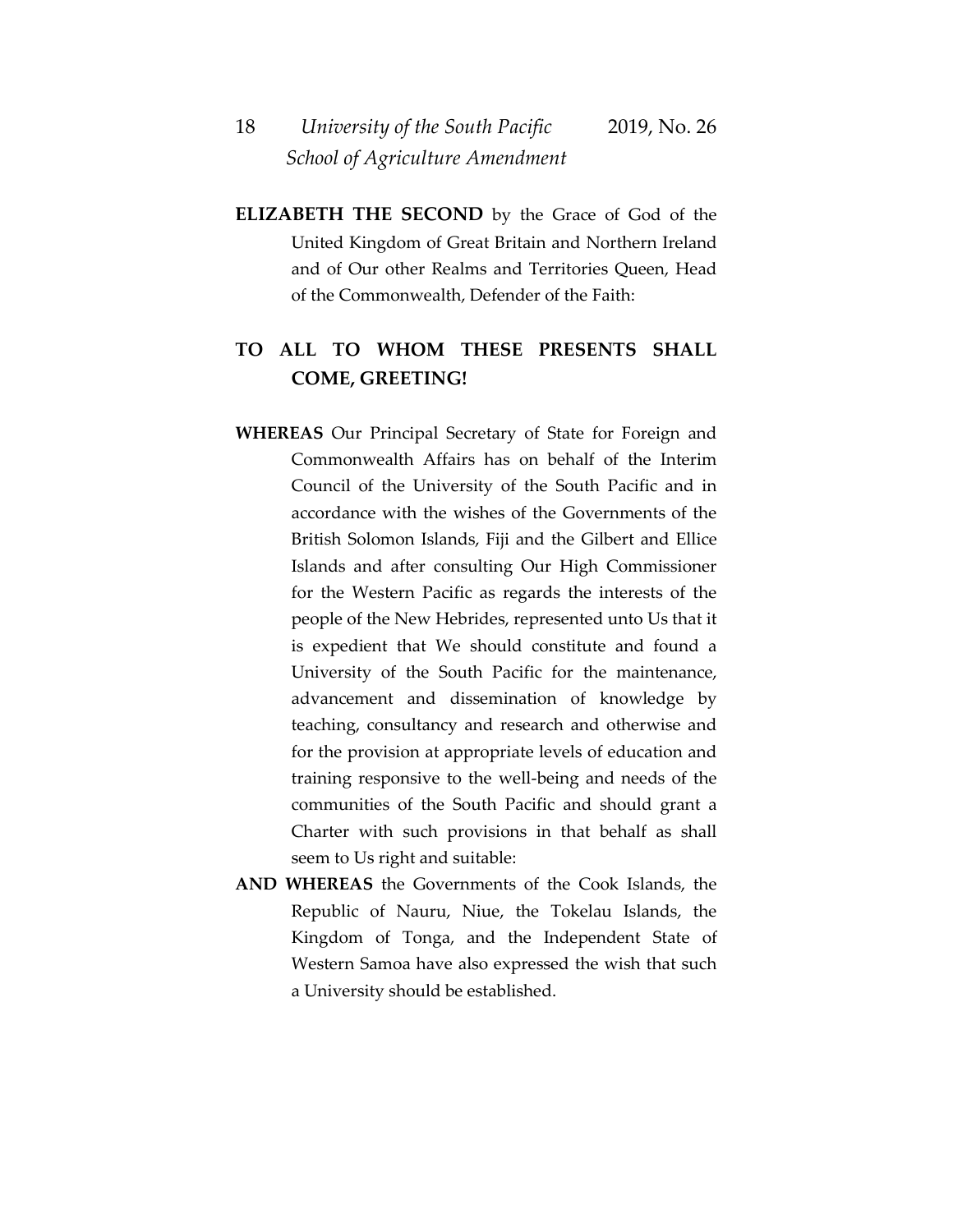### 2019, No. 26 *University of the South Pacific* 19  *School of Agriculture Amendment*

- **NOW THEREFORE KNOW YE** that We by virtue of Our Prerogative Royal in respect of Fiji and of Our especial grace, certain knowledge and mere motion have willed and ordained and by these Presents do for Us, Our Heirs and Successors will and ordain as follows:-
- 1. There shall be and is hereby constituted and founded for the communities of the South Pacific a University with the name and style of "The University of the South Pacific" (in this Our Charter referred to as "the University").
- 2. The Chancellor, the Pro-Chancellor, the Vice-Chancellor and all other persons who are for the time being members of the University pursuant to this our Charter and the Statutes of the University are hereby constituted and henceforth forever shall be one Body Politic and Corporate with perpetual succession and a Common Seal by the name and style of "TheUniversity of the South Pacific" with power and capacity in that name to sue and be sued, to take, purchase, hold, charge, sell, exchange, demise or otherwise dispose of real and personal property, to invest, lend or borrow money, and, subject to this Our Charter, to perform such other acts as by law Bodies Corporate that are created by Charter may do; and the University shall have the constitution and powers and be subject to the provisions in this Our Charter prescribed or contained.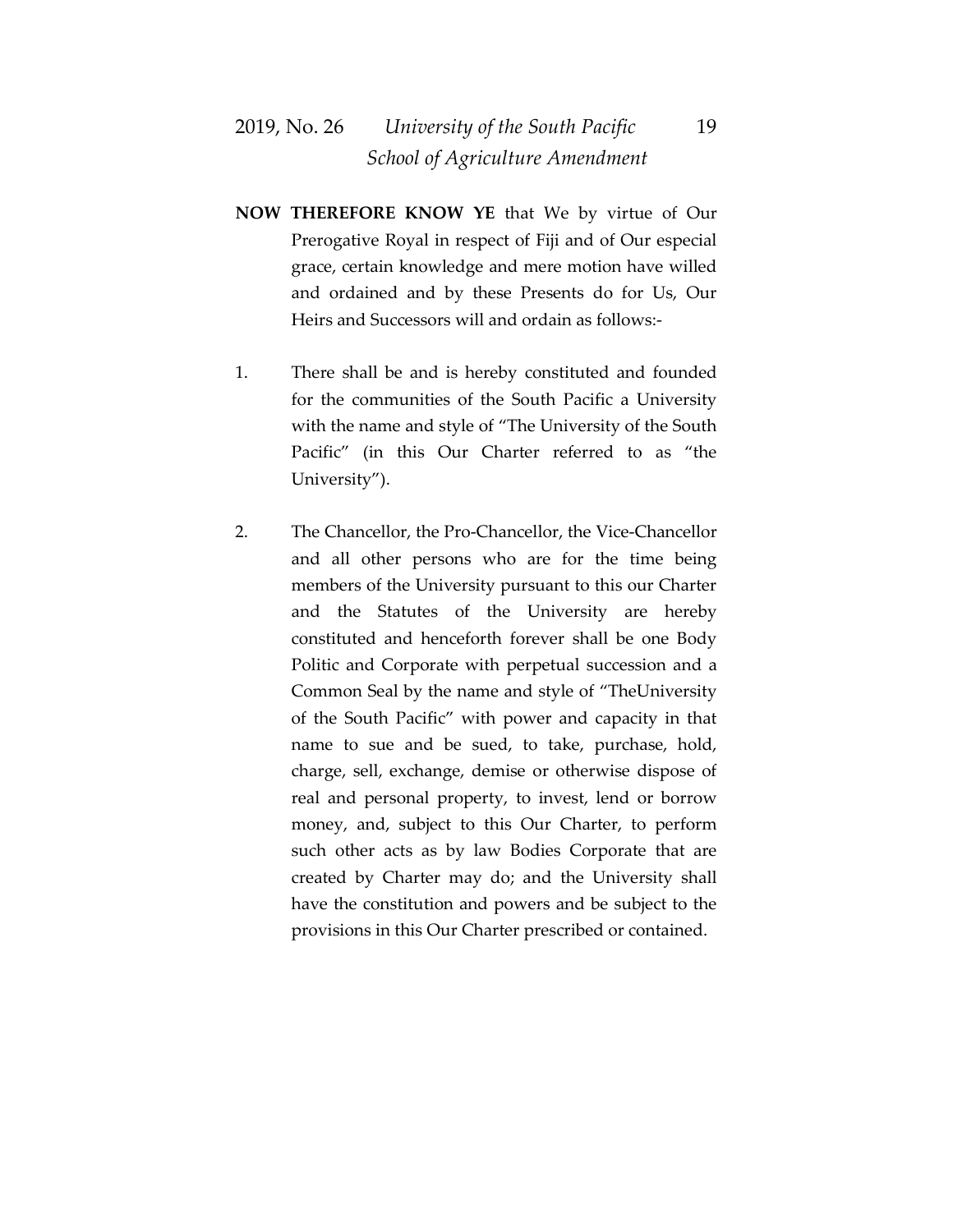- 3. The objects of the University shall be the maintenance, advancement and dissemination of knowledge by teaching, consultancy and research and otherwise and the provision at appropriate levels of education and training responsive to the well-being and needs of the communities of the South Pacific.
- 4. The University shall, subject to this Our Charter and the Statutes, have the following powers:
	- (a) to institute Professorships, Readerships and Lectureships and other offices of any kind and whether academic or not as the University may consider appropriate; to appoint persons to and to remove them from such offices and to prescribe their conditions of service and to provide for their discipline;
	- (b) to accord the status of members of the academic staff of the University to such persons for such purposes and periods as the University may from time to time determine;
	- (c) to prescribe in the Statutes, Ordinances or Regulations the conditions under which persons and categories of persons shall be admitted to the University for the purpose of pursuing any programme of course of study therein;
	- (d) to provide through programmes and courses of study and otherwise instruction and training at such levels and by such means, including extramural tuition, as the University may think fit and to make provision for consultancy and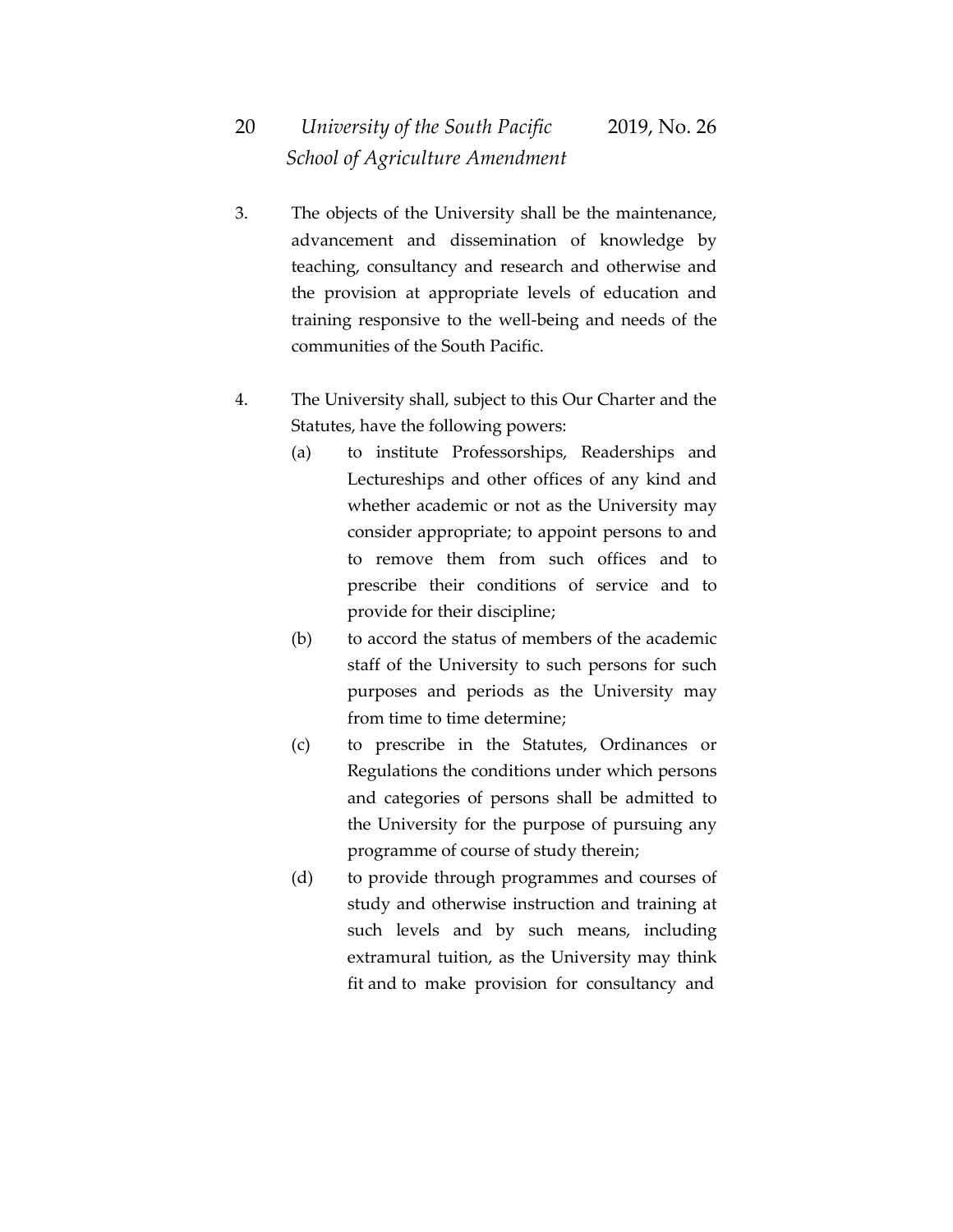research and for the maintenance, advancement and dissemination of knowledge in such manner as the University may determine;

- (e) to institute awards such as Fellowships, Scholarships, Bursaries, Studentships, Prizes and other aids to study and research;
- (f) to accept examinations passed and periods of study spent at other universities and other institutions or bodies as equivalent to such examinations and periods of study in the University as the University may determine and to revoke such acceptance at any time;
- (g) to grant and confer, under conditions laid down in the Statutes, Ordinances or Regulations, Degrees, Diplomas, Certificates and other distinctions or awards of study approved by the University and have qualified for such grant in accordance with the requirements of the University;
- (h) to confer distinctions including Honorary Degrees on approved persons: provided that all such distinctions shall be conferred subject to any provisions which are or may be made in reference thereto in the Statutes, Ordinances or Regulations;
- (i) on what the University shall consider to be good cause, to deprive persons of or revoke any Degrees, Diplomas, Certificates or other distinctions or awards granted or conferred by the University;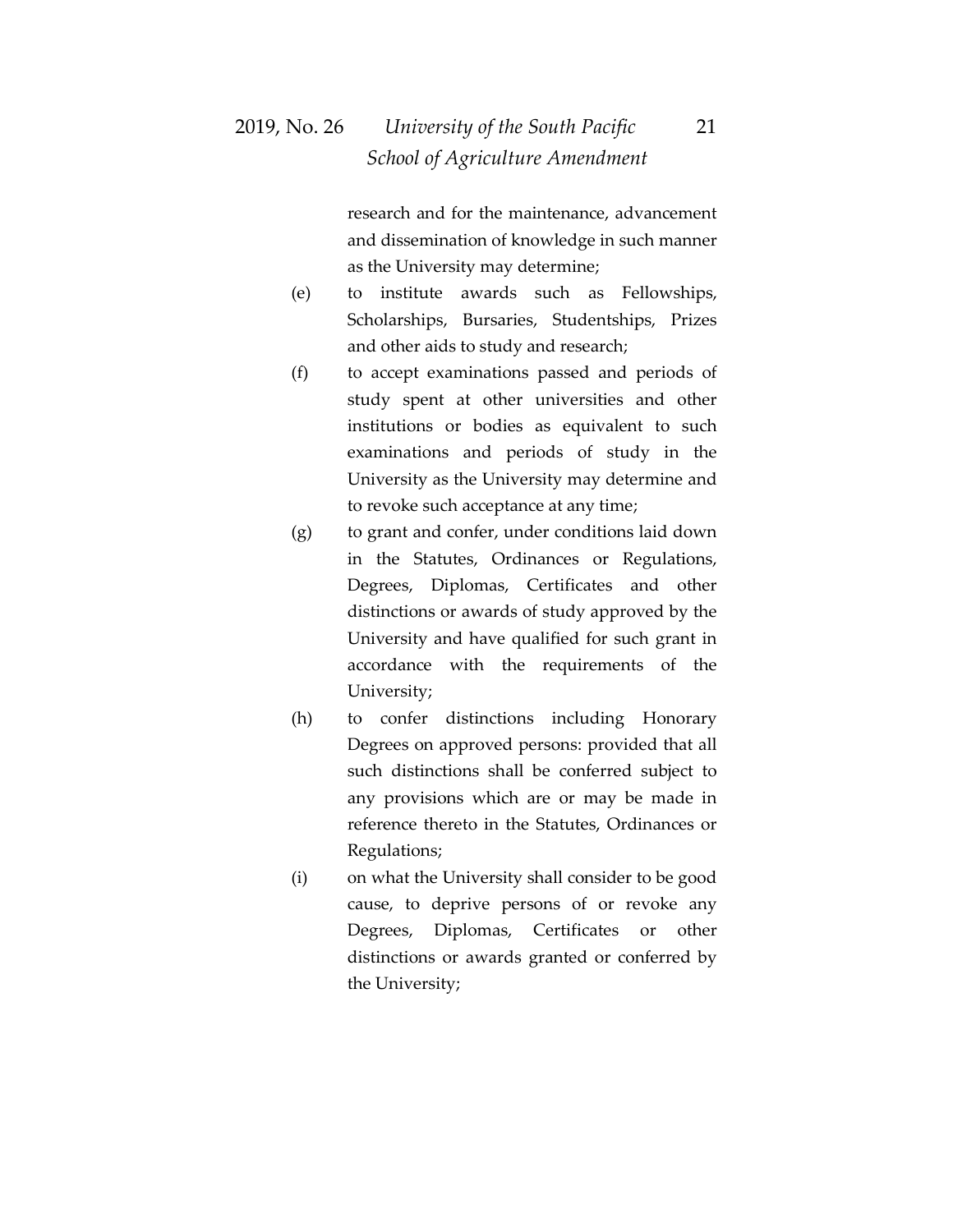- (j) to make provision for research, design, development, testing and advisory services and, with these objects, to enter into such arrangements with other institutions or bodies as the University may consider desirable and to charge to the users of those services such fees as the University may consider appropriate;
- (k) to provide for the discipline of the students of the University;
- (l) for the better provision of education, training, consultancy and research for the communities of the South Pacific, to affiliate, associate with or co-operate with other institutions or bodies, to appoint one or more representatives thereto, to recognize selected members of the staff thereof as members of the academic staff of the University, to admit selected members of the academic staff of the University, to admit selected members thereof to any of the privileges of the University, and to accept attendance to courses of study therein for the purposes of programmes and courses of study in the University (in all cases upon such terms and conditions as the University may from time to time determine); and to revoke or terminate at any time any such affiliation, association, cooperation, appointment, recognition, admission or acceptance;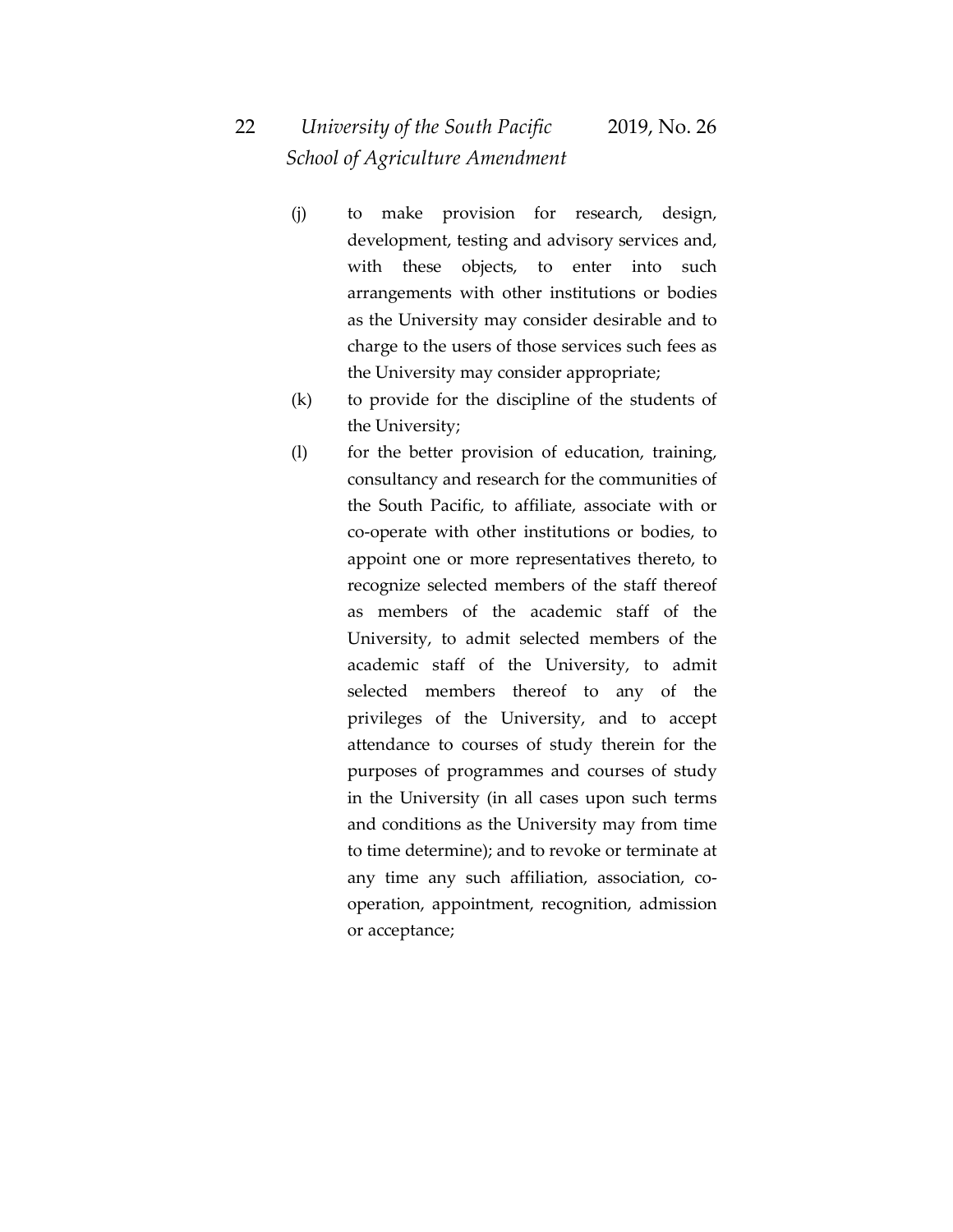## 2019, No. 26 *University of the South Pacific* 23  *School of Agriculture Amendment*

- (m) to enter into any agreement for the incorporation in the University of any other institution or body and for taking over the rights, properties, liabilities and engagements thereof;
- (n) to provide for such printing and publication as the University may consider appropriate to the furtherance of its objects;
- (o) to determine, demand and receive fees;
- (p) to provide buildings, to maintain, manage, deal with, dispose of and, subject to this Our Charter and the Statutes, to invest all the property, money, assets and rights of the University and to enter into engagements and to accept obligations and liabilities in all respects without any restriction whatsoever and in the same manner as an individual may manage his own affairs;
- (q) to establish and maintain and to administer and govern institutions for the residence of students and to license and supervise such institutions and other places of residence whether or not maintained by the University;
- (r) to raise money and procure contributions to the funds of the University in such manner and for such purposes as the University may from time to time think fit;
- (s) to act as trustee or manager of any property, legacy, endowment, bequest or gift held in furtherance of the objects of the University; and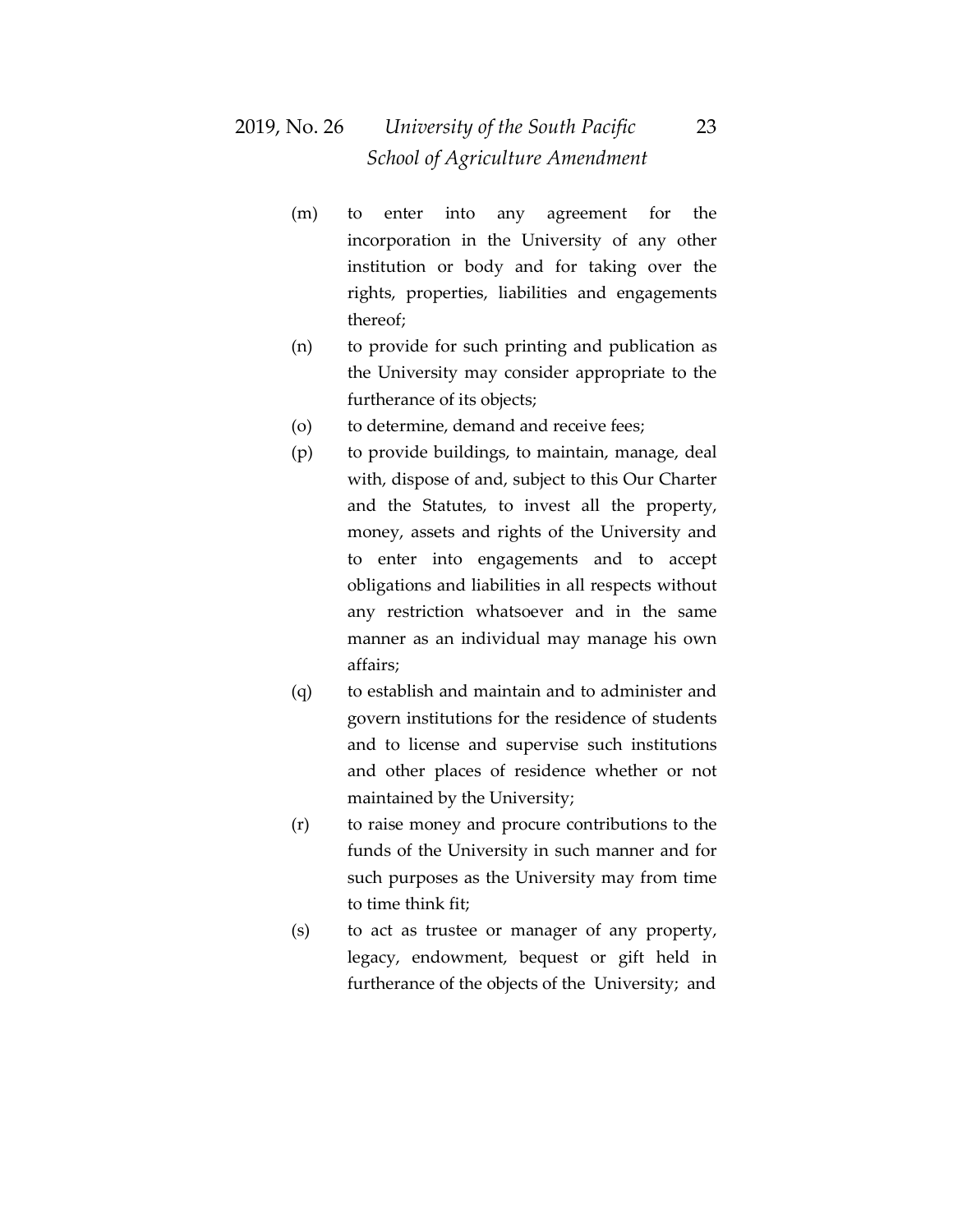to invest any funds representing the same in accordance with the Statutes;

- (t) to give guarantees for the payment of any sum or sums of money or the performance of any contract or obligation by any company, body, society or person if the University considers it to be expedient and consistent with its objects to do so;
- (u) to provide for reward or otherwise, to the extent that the University may consider expedient and consistent with its objects, goods and services (including, without limiting the generality of the foregoing, residential accommodation) for members of the University and their families, guests and servants and, where appropriate for members of the public. *Incorporates amendments approved by Her Majesty Oct 2008 and Dec 2009*;
- (v) to pay travelling allowances and expenses to the Chancellor and to any member of the Council or the Senate or any committee of the Council or the Senate in respect of any travel arising out of and in the course of the exercise of his powers or the performance of his duties and functions as Chancellor or member as aforesaid;
- (w) to enter into contracts of insurance insuring the Chancellor and any member of the Council or the Senate or any committee of the Council or the Senate against loss from personal accident arising out of and in the course of the exercise of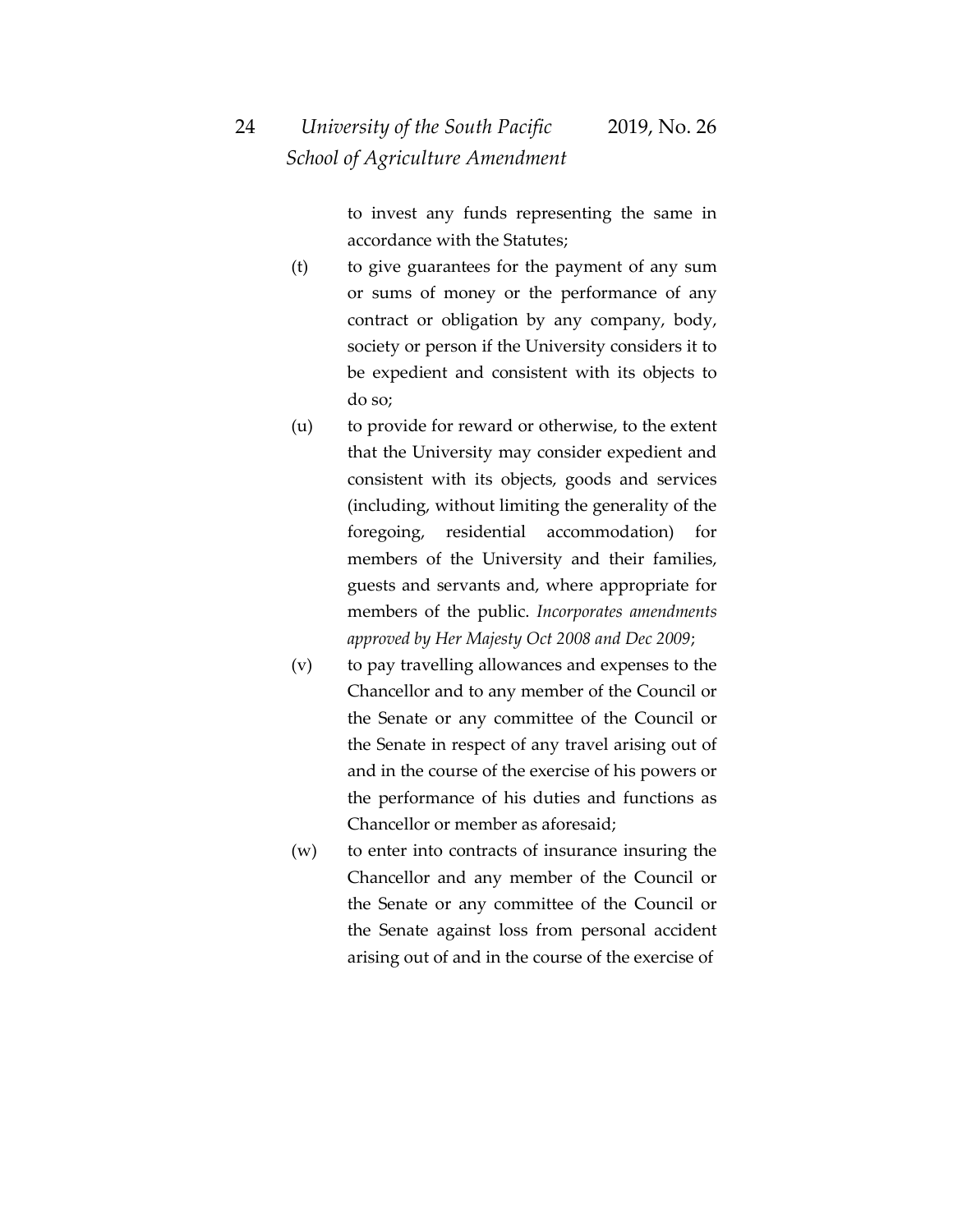his powers or the performance of his duties and functions as Chancellor or member as aforesaid, and to pay the premiums payable in respect of those contracts;

- (x) as appropriate, to continue and expand the work and activities hitherto carried on by the Interim Council of the University of the South Pacific;
- (y) to take over from the Interim Council of the University of the South Pacific its rights, properties, liabilities and engagements;
- (z) to do all such other acts and things whether incidental to the powers aforesaid or not as the University may consider to be necessary or expedient in order to further its objects.
- 5. There shall be a Chancellor of the University who shall be the titular head of the University.
- 6. There shall be a Pro-Chancellor of the University, who shall be Chair of the Council and preside over its meetings. In the absence of the Chancellor or during a vacancy in the office of Chancellor, the Pro-Chancellor shall exercise and perform, subject to the Statutes, all the functions of the Chancellor.
- 7. There shall be a Vice-Chancellor of the University, who shall be the chief academic and administrative officer of the University.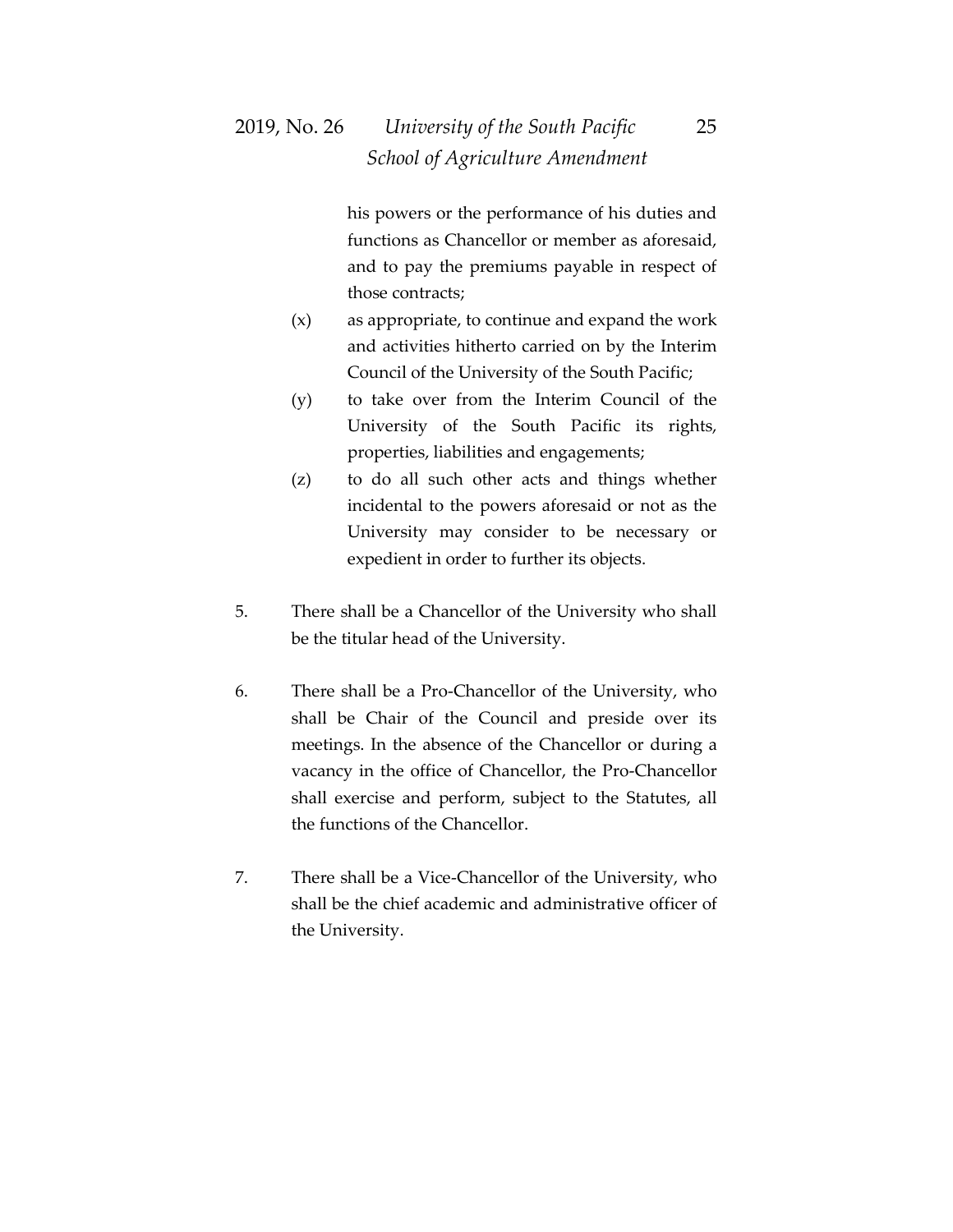- 8. There shall be one or more Deputy Vice-Chancellors of the University who shall, subject to the Statutes, exercise and perform such of the powers and functions of the Vice-Chancellor as the Vice-Chancellor or, if the Vice-Chancellor should be incapacitated, the Council may delegate.
- 9. There shall be a Registrar of the University who shall be responsible for such aspects of the administration of the University as the Vice-Chancellor may from time to time determine.
- 10. There shall be such other officers of the University as the Council may from time to time determine.
- 11. The first Chancellor, Pro-Chancellor, Vice-Chancellor and Registrar shall be the persons named in the First Schedule to this Our Charter.
- 12. Article 12 Deleted.
- 13. (1) There shall be a Council of the University (in this Our Charter referred to as "the Council") which, subject to this Our Charter and the Statutes, shall be the governing body of the University.
	- (2) The Council shall have the custody and use of the Common Seal and shall be responsible for the governance of the University. *Incorporates*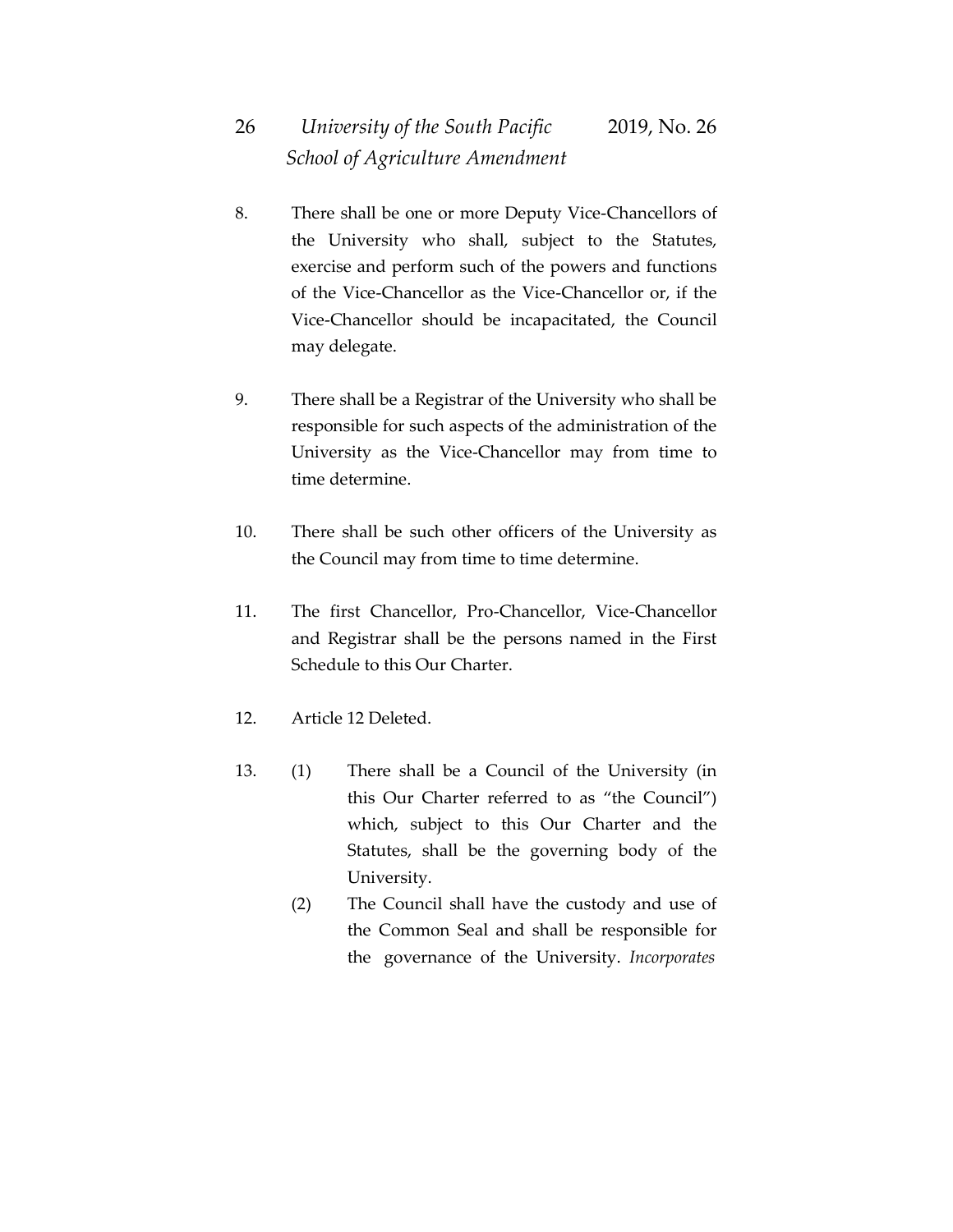## 2019, No. 26 *University of the South Pacific* 27  *School of Agriculture Amendment*

*amendments approved by Her Majesty Oct 2008 and Dec 2009.* 

- (3) The Council shall have general control over the conduct of the affairs of the University, and may exercise on behalf of the University all powers conferred on the University by this Our Charter, and shall have all such other powers, duties and functions as may be conferred upon it by Statutes.
- 14. There shall be a Senate of the University (in this Our Charter referred to as "the Senate") which, subject to the powers, duties and functions of the Council as provided in this Our Charter and the Statutes, shall be responsible to the Council for the teaching, research and other academic work of the University, for ensuing the quality of such teaching, research and other work, and for the regulation and oversight of the education, training and discipline of the students of the University.
- 15. (1) Subject to this Our Charter and the Statutes, there shall be constituted such other institutions or bodies and such committees as the Council and the Senate or either of them may from time to time consider necessary or expedient for the administration of the affairs of the University.
	- (2) The Council and the Senate may each by resolution and written notice to the person or body delegate any of their powers, duties and functions to: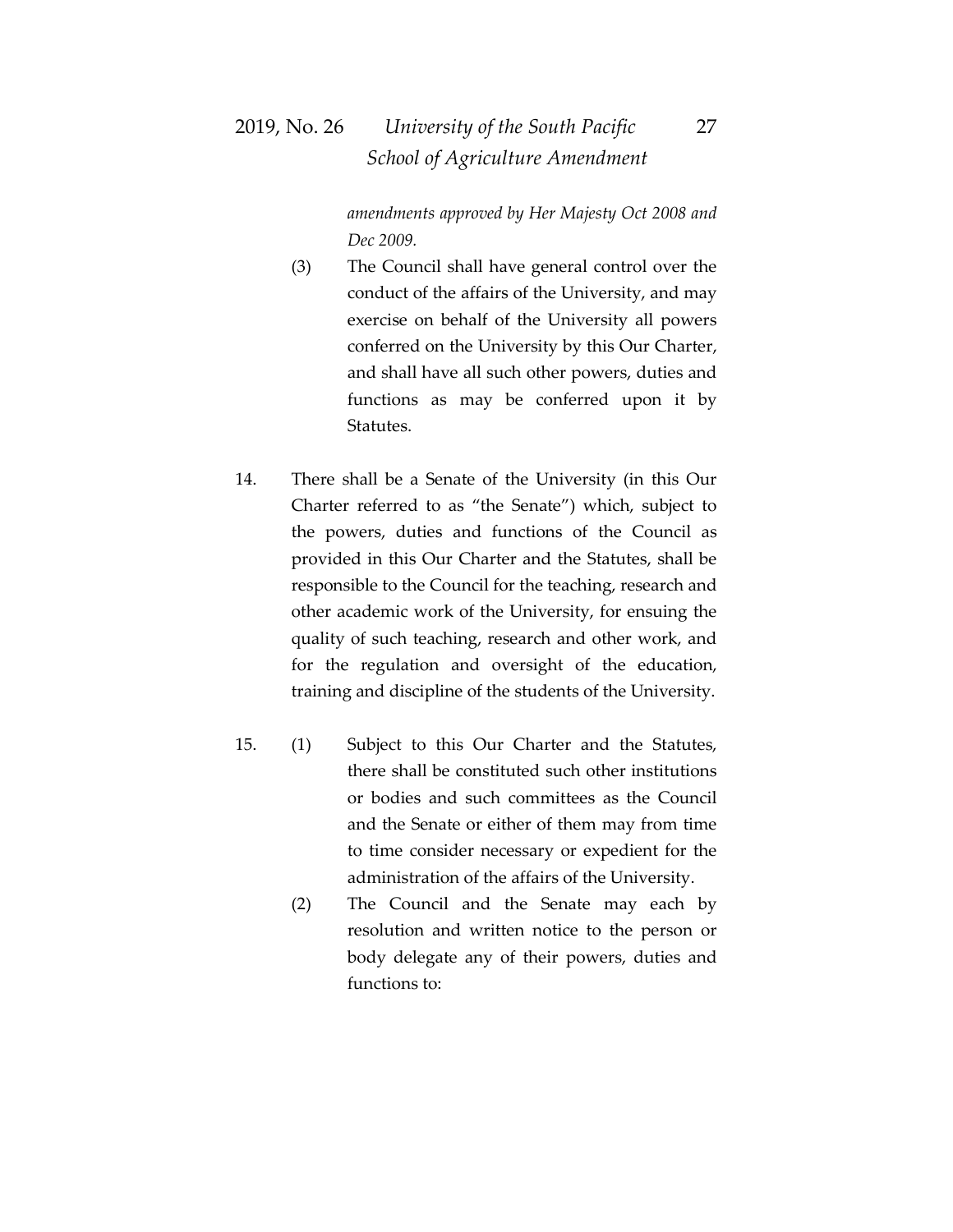- (a) a member or sub-committee of the Council or Senate; or
- (b) the Vice-Chancellor or other employee of the University.
- (3) Subsection (2) does not apply to the general power of delegation or any powers, duties or functions which this Charter or Statutes specify may not be delegated.
- (4) The Statutes or the delegation itself may limit the exercise of any delegation.
- (5) Unless and until any such delegation is revoked, it shall continue in force according to its tenor.
- 16. (1) There shall be an organization of the students of the University.
	- (2) The University shall in no way be liable for the debts, liabilities and other obligations incurred or for any act done or omitted to be done by such organization of the students.
- 17. Subject to this Our Charter, the Statutes may prescribe or regulate as the case may be:
	- (a) The status, appointment and continuance in office of the Chancellor, Pro-Chancellor, Vice-Chancellor, Deputy Vice-Chancellor, Registrar and other officers of the University.
	- (b) The constitution, powers, duties and functions (as the case may be) of the Council and the Senate.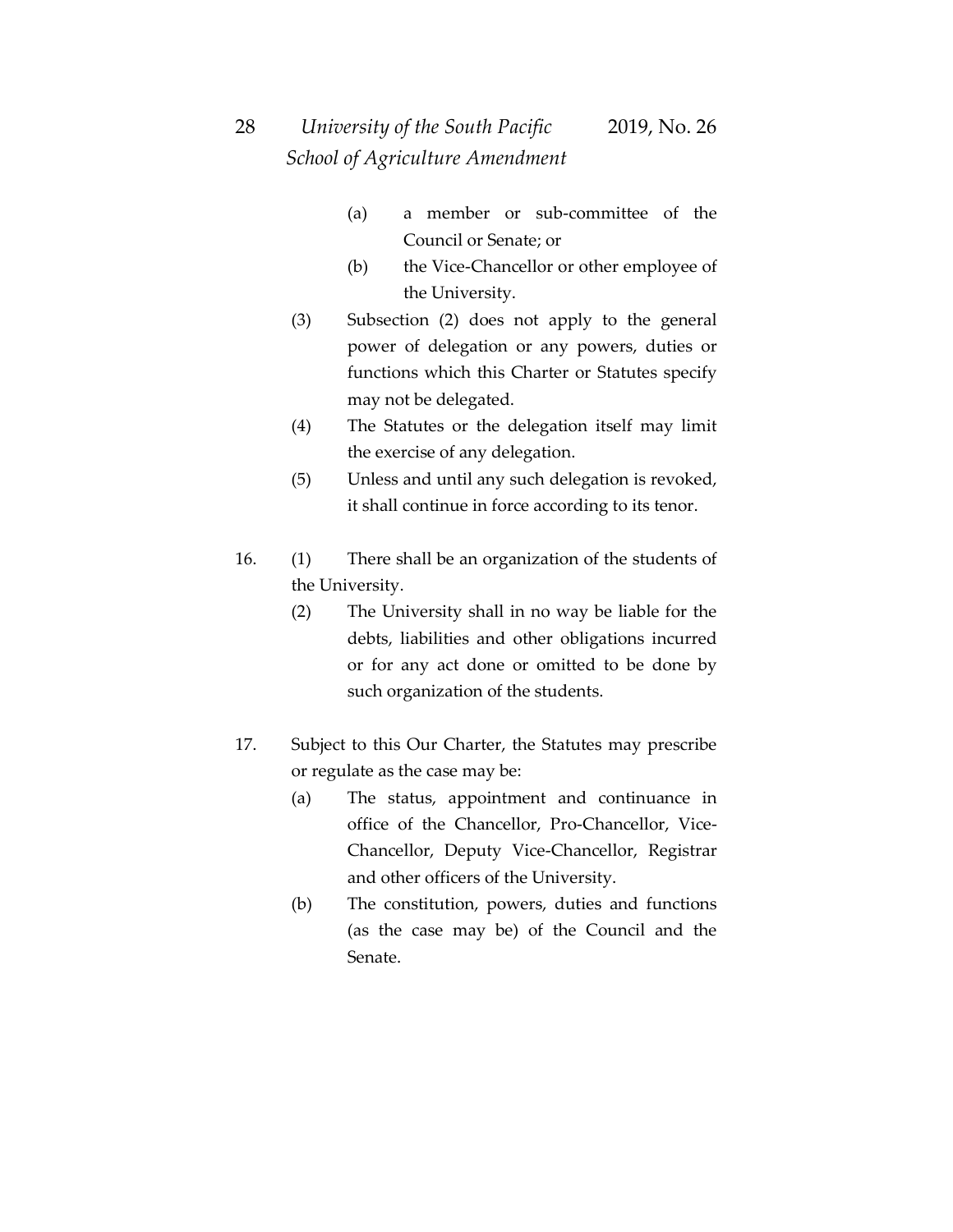## 2019, No. 26 *University of the South Pacific* 29  *School of Agriculture Amendment*

- (c) All such other matters as the Council may think fit and meet with respect to or for the governing of the University, its members and constituent parts or otherwise for the promotion of the objects of this Our Charter.
- 18. (1) The Statutes set out in the Second Schedule to this Our Charter shall be the first Statutes of the University and shall remain in force except insofar as they are added to, amended or repealed in the manner prescribed in paragraph (2) of this Article. *Incorporates amendments approved by Her Majesty Oct 2008 and Dec 2009.* 
	- (2) The Council may by Special Resolution make Statutes which may add to, amend or repeal the Statutes for the time being in force, provided that any such addition, amendment or repeal is not repugnant to this Charter.
- 19. Subject to this Our Charter and the Statutes, the Council may make Ordinances and the Senate may make Regulations to direct and regulate the University and its authorities and members. The power to make Ordinances and Regulations shall include the power to add to, amend or repeal Ordinances and Regulations theretofore made.
- 20. The Statutes may direct that any of the matters authorized or directed in this Our Charter to be prescribed or regulated by Statute shall be further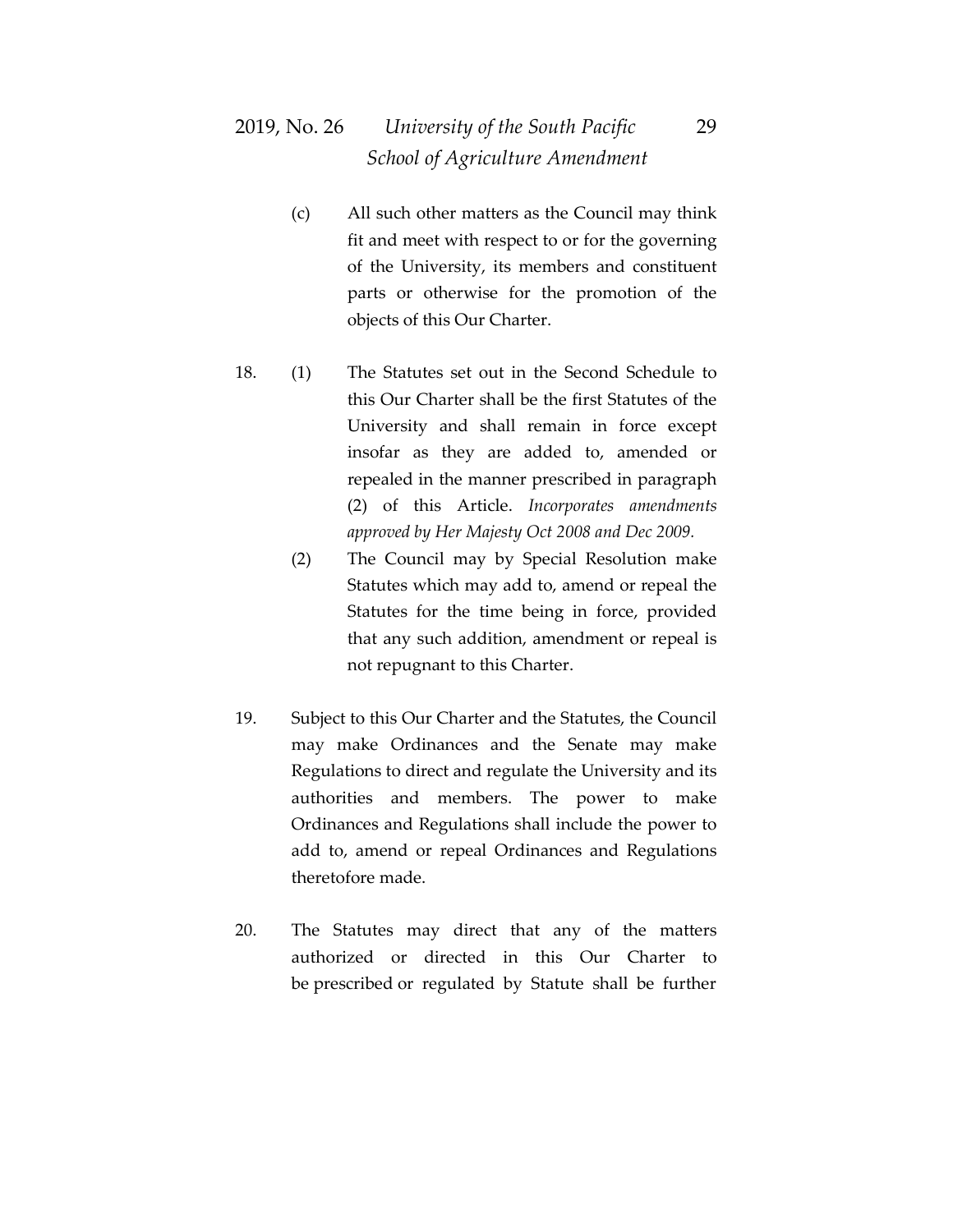# 30 *University of the South Pacific* 2019, No. 26  *School of Agriculture Amendment*

prescribed or regulated by Ordinance or Regulation: provided that any such further prescription or regulation shall not be repugnant to this Our Charter or the Statutes.

- 21. (1) It shall be the duty of the Council to refer to the Senate any matter which the Council considers to bear directly on the academic responsibilities of the Senate and which has not been previously considered by the Senate or which, in the opinion of the Council, ought to be dealt with by the Senate.
	- (2) It shall be the duty of the Senate to bring before the Council any matters coming before the Senate which the Senate considers to have financial implications or in any way to affect the general well-being of the University or its relationship with persons or bodies outside the University.
- 22. No person shall be prevented from admission as a student, from appointment as a member of staff of the University, from holding any office, advantage or privilege at the University, or from graduating from the University by reason of his or her religious or political beliefs, ethnicity or by reason of any disability that person has.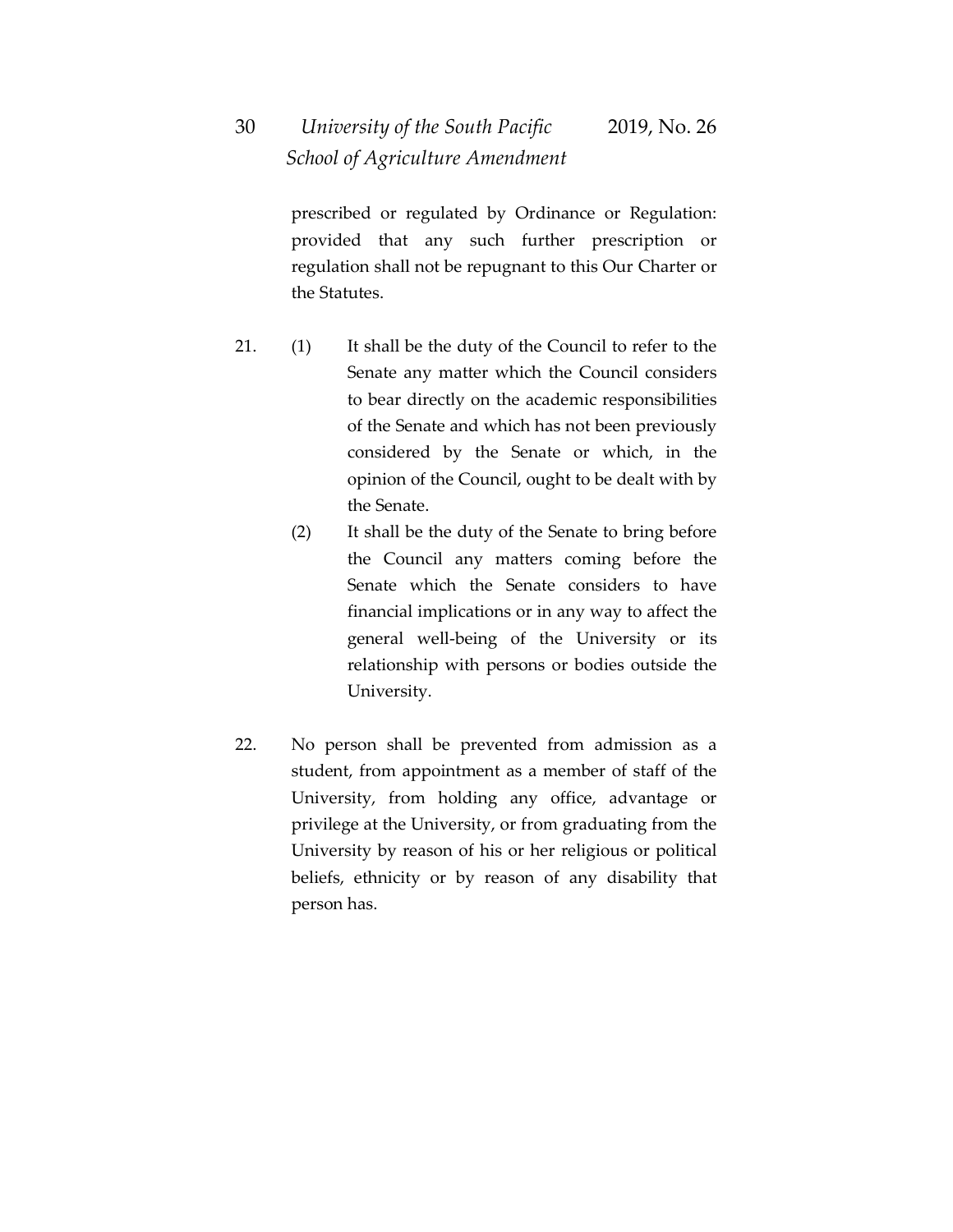- 23. (A) It shall be the responsibility of the University to adopt codes to ensure that the principles of academic freedom are preserved and enhanced.
	- (B) Men and women shall be equally eligible for any office or appointment in the University or for membership of any institution, body or committee of the University, and all Degrees, Diplomas, Certificates, and other distinctions or awards and all programmes and courses of study in the University shall be open to men and women alike.
- 24. The University shall not make any dividend, gift, division or bonus in money unto or between any of its members except by way of prize, award or special grant.
- 25. (1) The Council may at any time add to, amend or repeal this Our Charter by a Special Resolution and such addition, amendment or repeal shall, when allowed by Us, Our Heirs or Successors in Council, become effectual so that this Our Charter shall thenceforth continue and operate as so added to, amended or repealed in manner aforesaid.
	- (2) This Article shall apply to this Our Charter as added to, amended or repealed in manner aforesaid.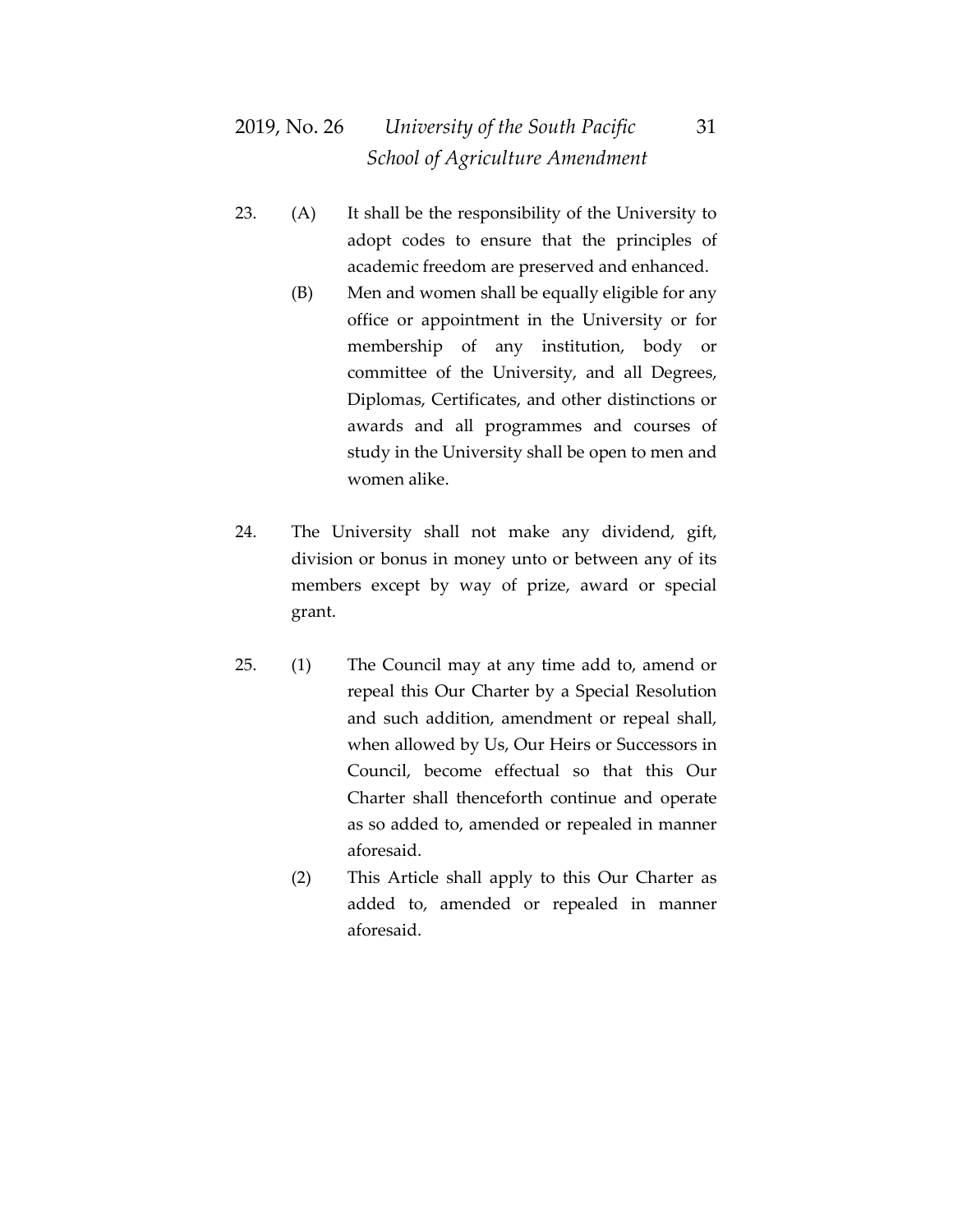- 26. (1) For the purpose of this Our Charter, a "Special Resolution" means a Resolution passed at one meeting of the Council by a majority of not less than three-fourths of those present and voting, of which meeting notice has been given to each member of the Council not less than fourteen days before the meeting is held, and confirmed by a Resolution passed by a like majority at the next subsequent meeting of the Council of which meeting like notice has been given and which is held not less than one (1) calendar month after the former meeting. *Incorporates amendments approved by Her Majesty Oct 2008 and Dec 2009.* 
	- (2) Except in the case of the Resolution required to be passed at the first of the two meetings referred to in paragraph (1) of this Article, a Resolution shall be deemed to have been passed at a meeting of the Council if it is passed without a meeting in accordance with a procedure to be prescribed by the Statutes under which the Resolution is circulated to all members for the time being of the Council and approved by the signature of not less than threefourths of those members including such number of members from countries in the South Pacific other than Fiji as is specified in the said Statutes: provided that any member of the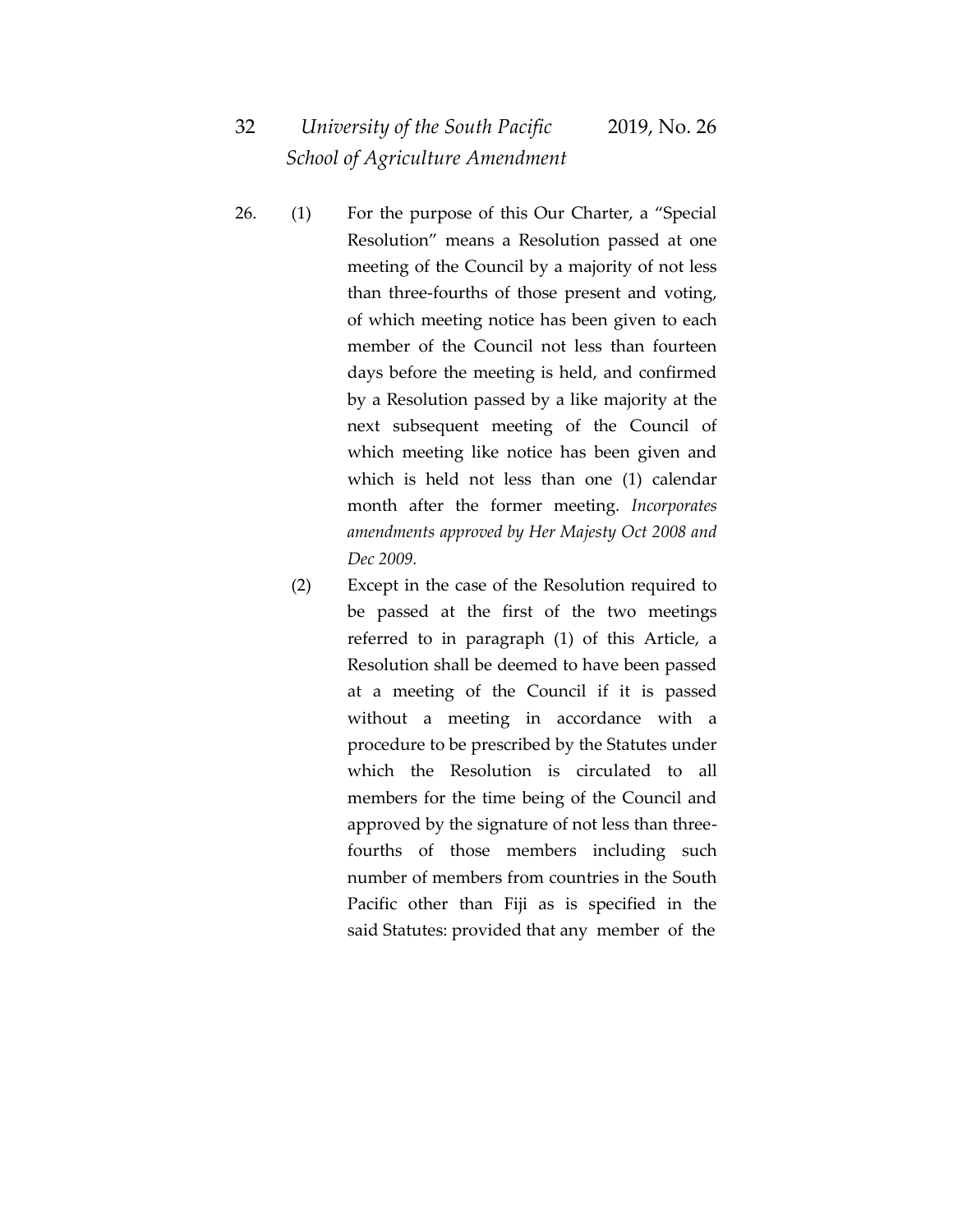## 2019, No. 26 *University of the South Pacific* 33  *School of Agriculture Amendment*

Council may be notice to the University require that the Resolution be not passed except at a meeting of the Council.

- 27. The Council may by simple majority approve the appointment of a Visitor of the University for such period and with such duties as the Council determines. The Visitor's decision on matters within his or her jurisdiction shall be final.
- 28. Our Royal Will and Pleasure in that this Our Charter shall ever be construed benevolently and in every case most favourably to the University and the promotion of the objects of this Our Charter.
- **IN WITNESS** whereof We have caused these Our letters to be made Patent.
- **WITNESS** Ourself at Westminster the tenth day of February in the nineteenth year of Our Reign.

## **DOBSON BY WARRANT UNDER THE QUEEN'S SIGN MANUAL**

### **SCHEDULE 4 (Section 2)**

#### **USP STATUTES**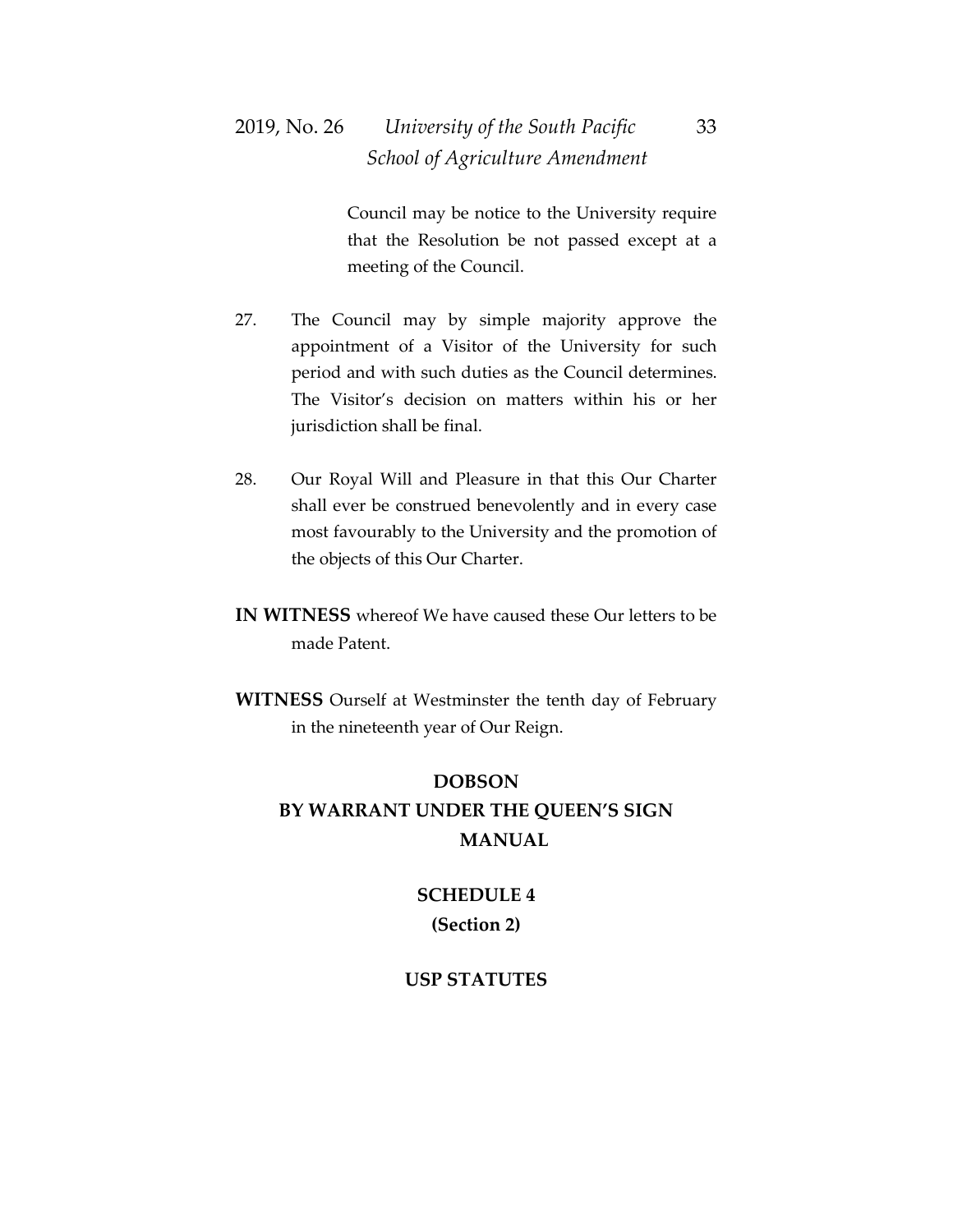## **STATUTES OF THE UNIVERSITY OF THE SOUTH PACIFIC**

#### **PART 1 - PRELIMINARY**

#### **PART 2 - OFFICERS OF THE UNIVERSITY**

#### **PART 3 - COUNCIL AND COUNCIL COMMITTEES**

| 15. The Deputy Chair of the Council / Deputy |  |
|----------------------------------------------|--|
|                                              |  |
|                                              |  |
|                                              |  |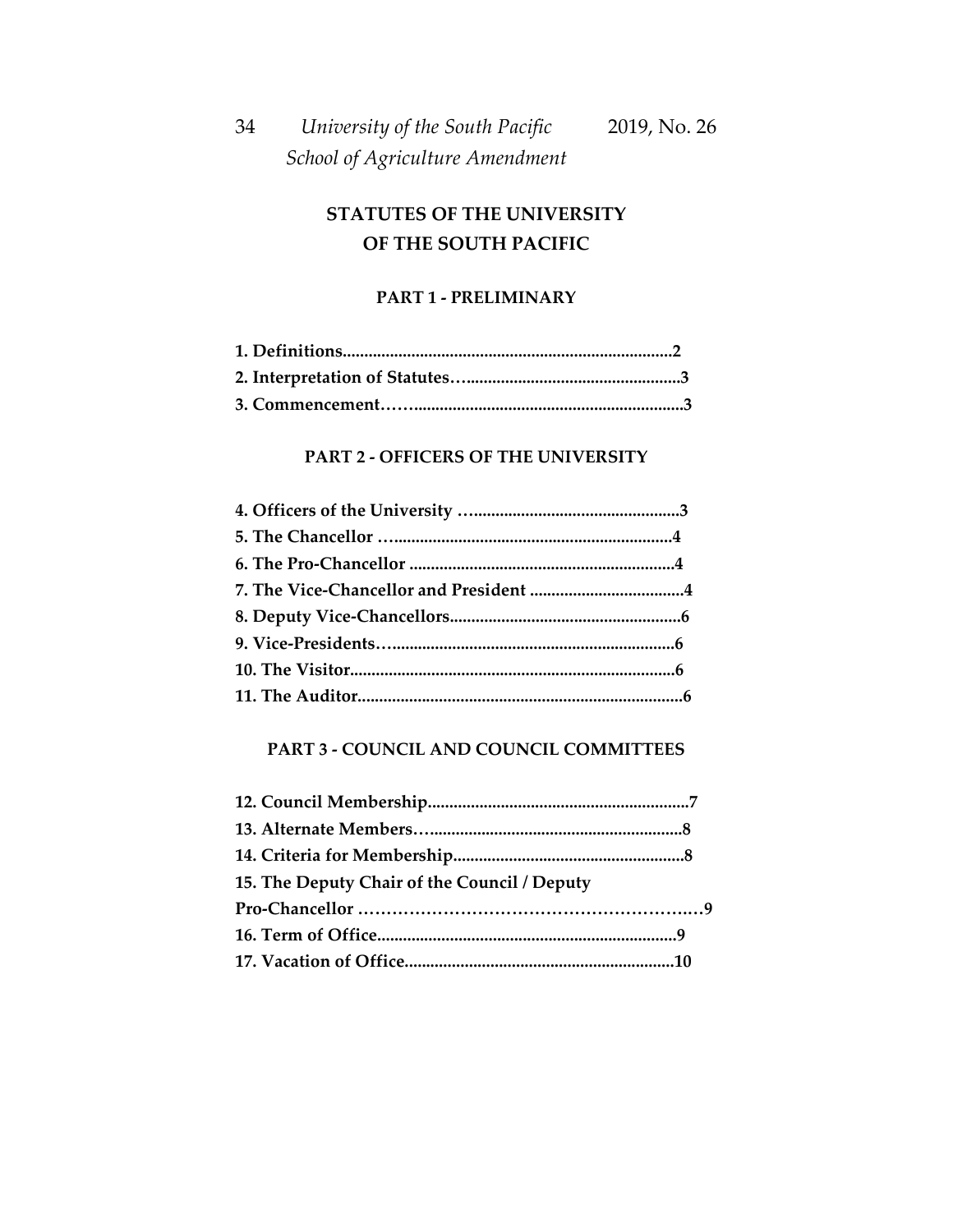# 2019, No. 26 *University of the South Pacific* 35  *School of Agriculture Amendment*

|                                                     | 10 |
|-----------------------------------------------------|----|
| 19. Proceedings of the Council not affected by      |    |
|                                                     | 10 |
|                                                     |    |
| 21. Powers, Duties and Functions of the Council  11 |    |
|                                                     |    |
|                                                     |    |
|                                                     |    |
|                                                     |    |
|                                                     |    |

#### **PART 4 - THE SENATE**

| 30. Meetings of Senate and Senate Committees16 |  |
|------------------------------------------------|--|

#### **PART 5 - DISCIPLINE ETC OF STAFF AND STUDENTS**

| 32. Admission and Discipline of Students 17 |  |
|---------------------------------------------|--|

### **PART 6 - MISCELLANEOUS**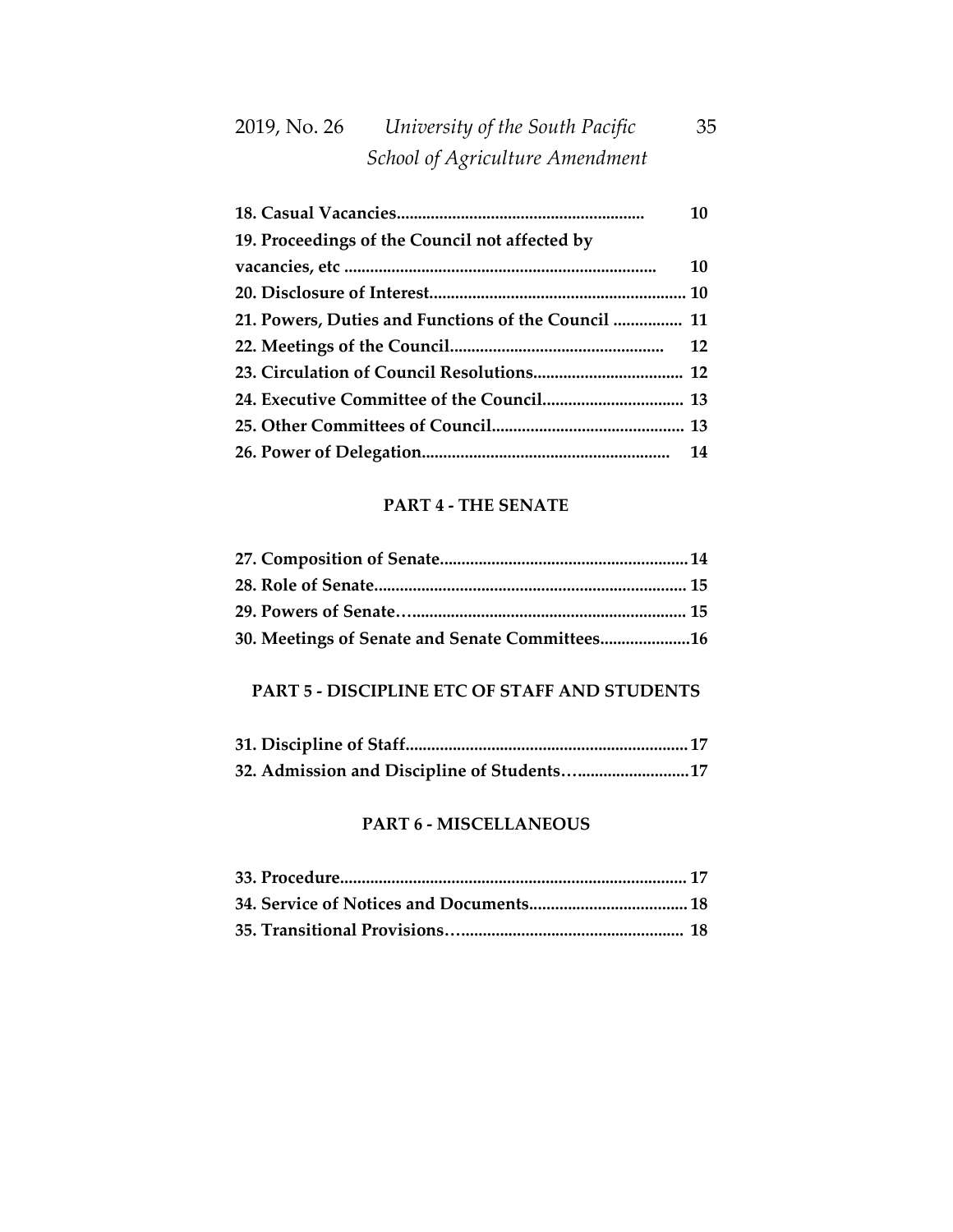36 *University of the South Pacific* 2019, No. 26  *School of Agriculture Amendment*

# **PART 1 PRELIMINARY**

#### **1. Definitions:**

- (1) In these statutes, unless the context otherwise requires:
	- **"academic staff"** means Professors, the University Librarian, Associate Professors, Senior Lecturers and Lecturers of the University; and includes such other persons and categories of persons as the Council shall determine;
	- **"academic unit"** means faculties, schools, departments, institutes, centres and other academic divisions requiring specific budgetary allocation;
	- **"Charter"** means the Charter of the University;
	- **"Council"** means the Council of the University;
	- **"Executive Committee"** means the Executive Committee of the Council;
	- **"Member country"** refers to the countries referred to in Statute  $12(1)(c)$ , (d) and (e);
	- **"Ordinances"** means Ordinances made pursuant to the Charter or these Statutes;
	- **"Region"** means the geographical area comprising the member countries of the University and "regional member" refers to those member countries or their appointees on the Council;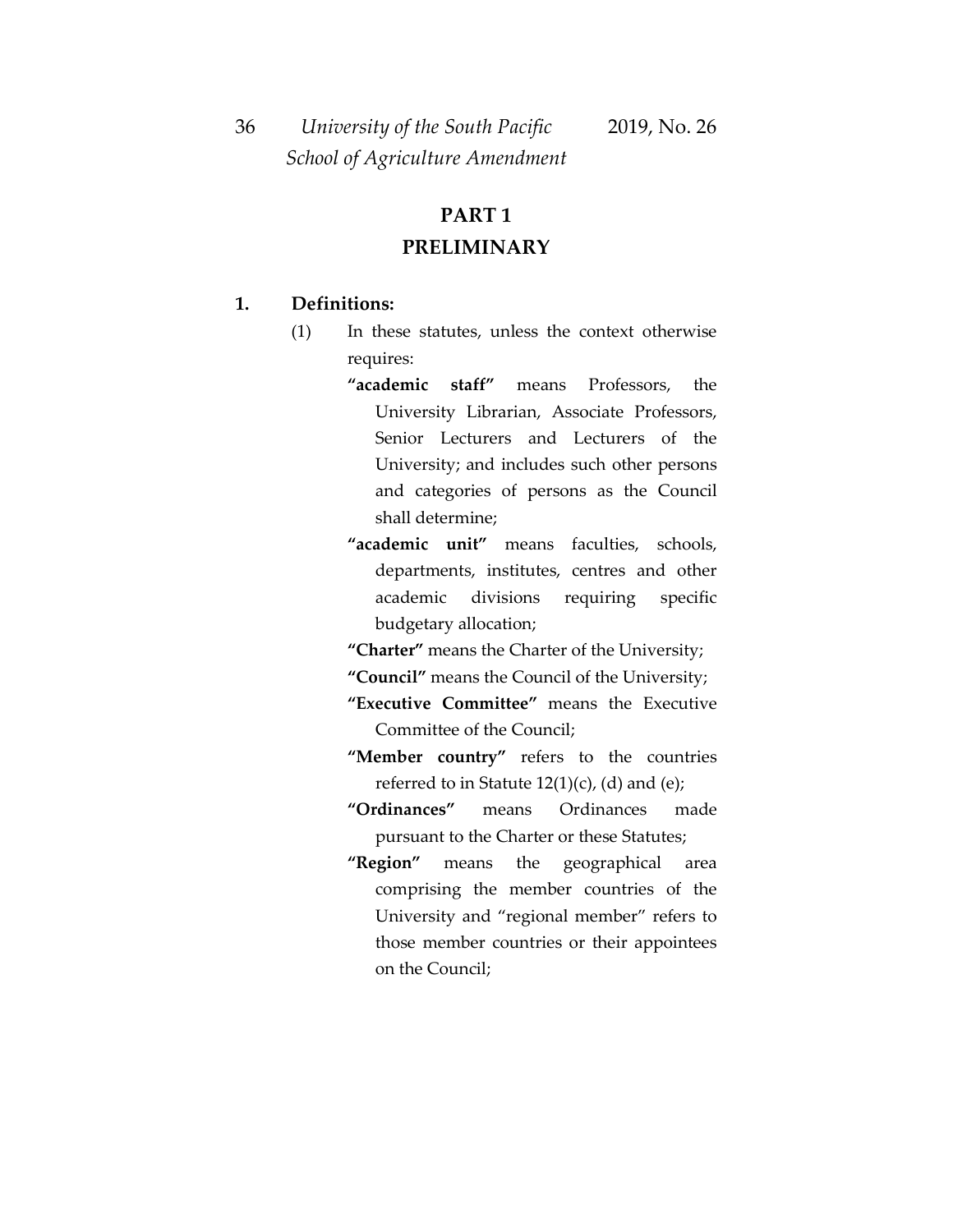- **"Regulations"** means Regulations made pursuant to the Charter or these Statutes; **"Senate"** means the Senate of the University;
- **"Students' Association"** means the Students' Association of the University or such other organisation of the students of the University as is recognised by the Council for the purposes of these Statutes;
- **"University"** means the University of the South Pacific;

**"Year"** means a calendar year.

- (2) Words defined in the Charter or these Statutes shall have the same meaning in the Ordinances and Regulations unless the context otherwise requires.
- (3) Where the name of any University officer or position or any member country changes, but the office, position or country remains the same or substantially the same as that described in these Statutes, these Statutes shall be read as if they referred to the same officer, position or country.

#### **2. Interpretation of Statutes:**

These Statutes shall be interpreted in such manner as not to conflict with the Charter.

#### **3. Commencement:**

(1) These Statutes take effect on 17 May 2016.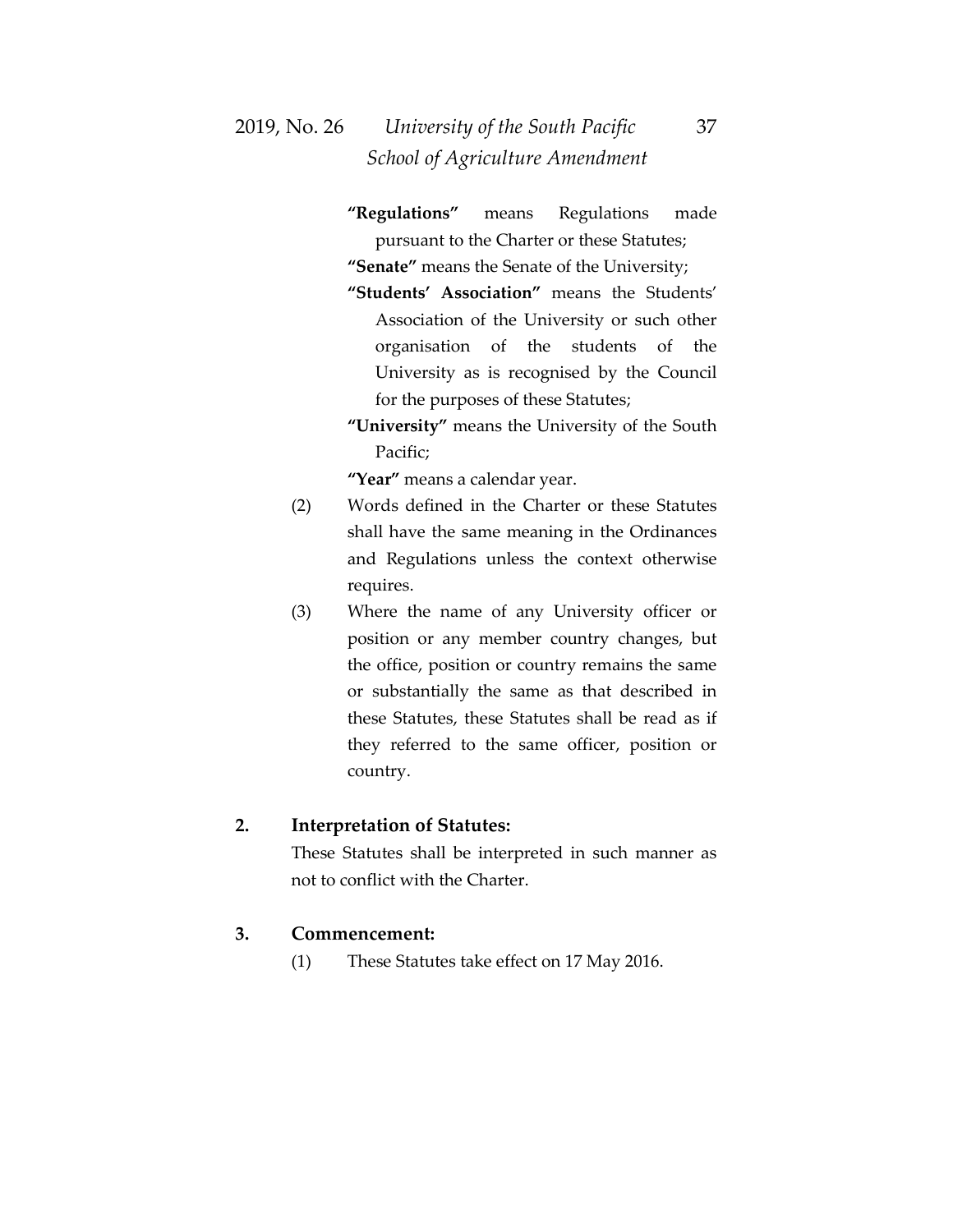- (2) The Statutes with an effective date of 1 August 2009 cease to have effect from the day of commencement of the amended Statutes, subject to this Statute and the transitional provisions in Statute 35.
- (3) Any ordinances or regulations made or authorised by the Council of the University under the provisions of repealed Statutes:
	- (a) continue in force as if they had been made under these Statutes;
	- (b) may be amended and revoked accordingly.
- (4) Every action and decision of the Council, the Senate of University or an officer of the University which was properly taken under the repealed Statutes shall be deemed to have been properly taken under these Statutes.

## **PART 2 OFFICERS OF THE UNIVERSITY**

### **4. Officers of the University:**

- (1) The officers of the University are:
	- (a) the Chancellor;
	- (b) the Pro-Chancellor;
	- (c) the Vice-Chancellor (who may also be referred to as the President);
	- (d) one (1) or more Deputy Vice-Chancellors; and
	- (e) Vice-Presidents.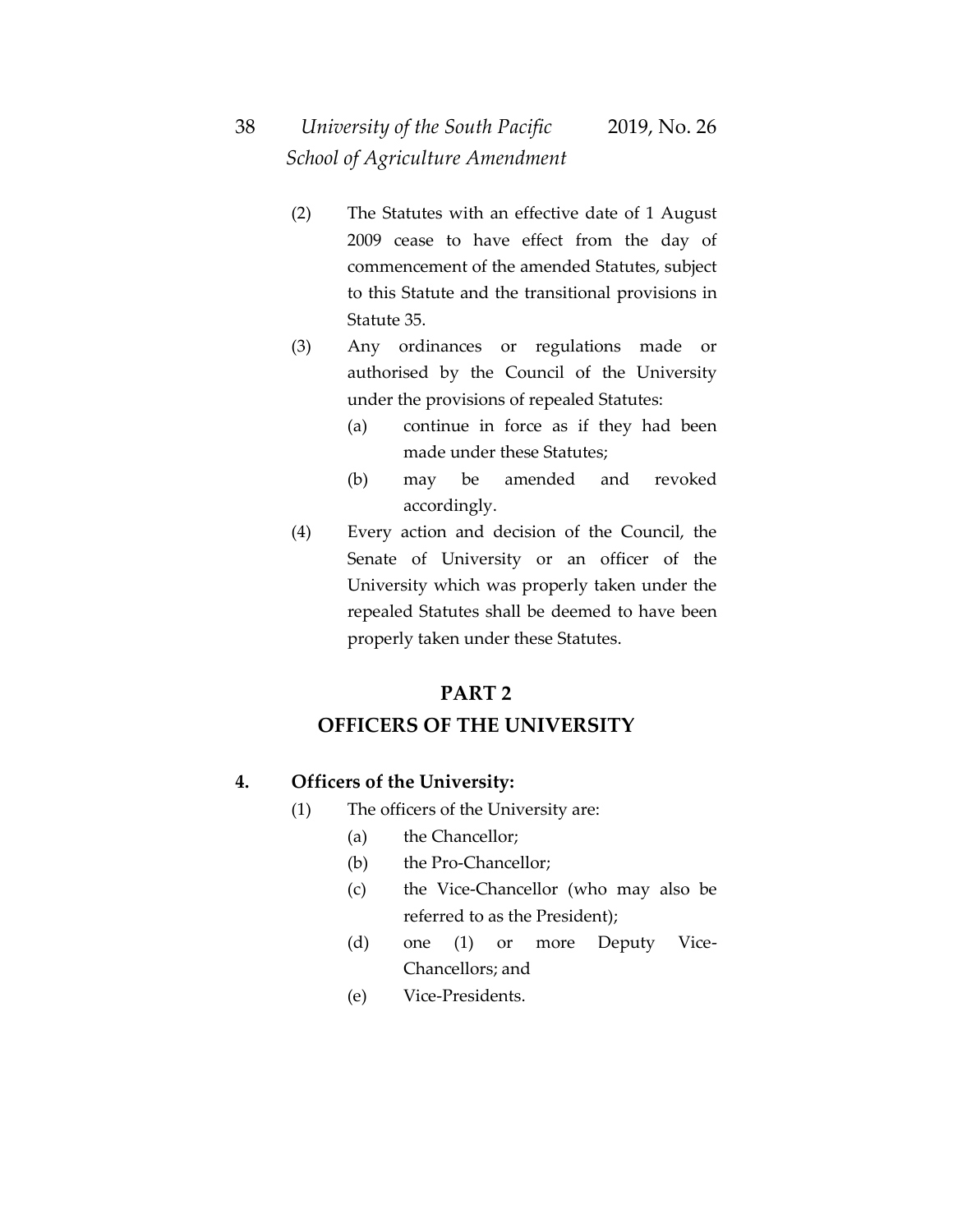(2) The Council may appoint such other officers as it thinks fit with such duties, and upon such terms and conditions, as it determines.

### **5. The Chancellor:**

- (1) The Chancellor shall be appointed by the Council from one of the member countries.
- (2) The Chancellor shall hold office for a term of one year.
- (3) The Chancellor may resign by writing addressed to the Council or may be removed by resolution of the Council.
- (4) If the office of Chancellor becomes vacant before the expiration of his or her term of office, the vacancy shall be filled at the next meeting of the Council or the Executive Committee (whichever occurs first) by another person from that member country for the remainder of his or her predecessor's term.

#### **6. The Pro-Chancellor:**

- (1) The Pro-Chancellor shall be appointed by the Council, provided that the Pro-Chancellor shall not be a member of staff or a student of the University.
- (2) The Pro-Chancellor shall hold office for a term of three (3) years.
- (3) The appointment of the Pro-Chancellor may be renewed by the Council for further terms of up to three (3) years.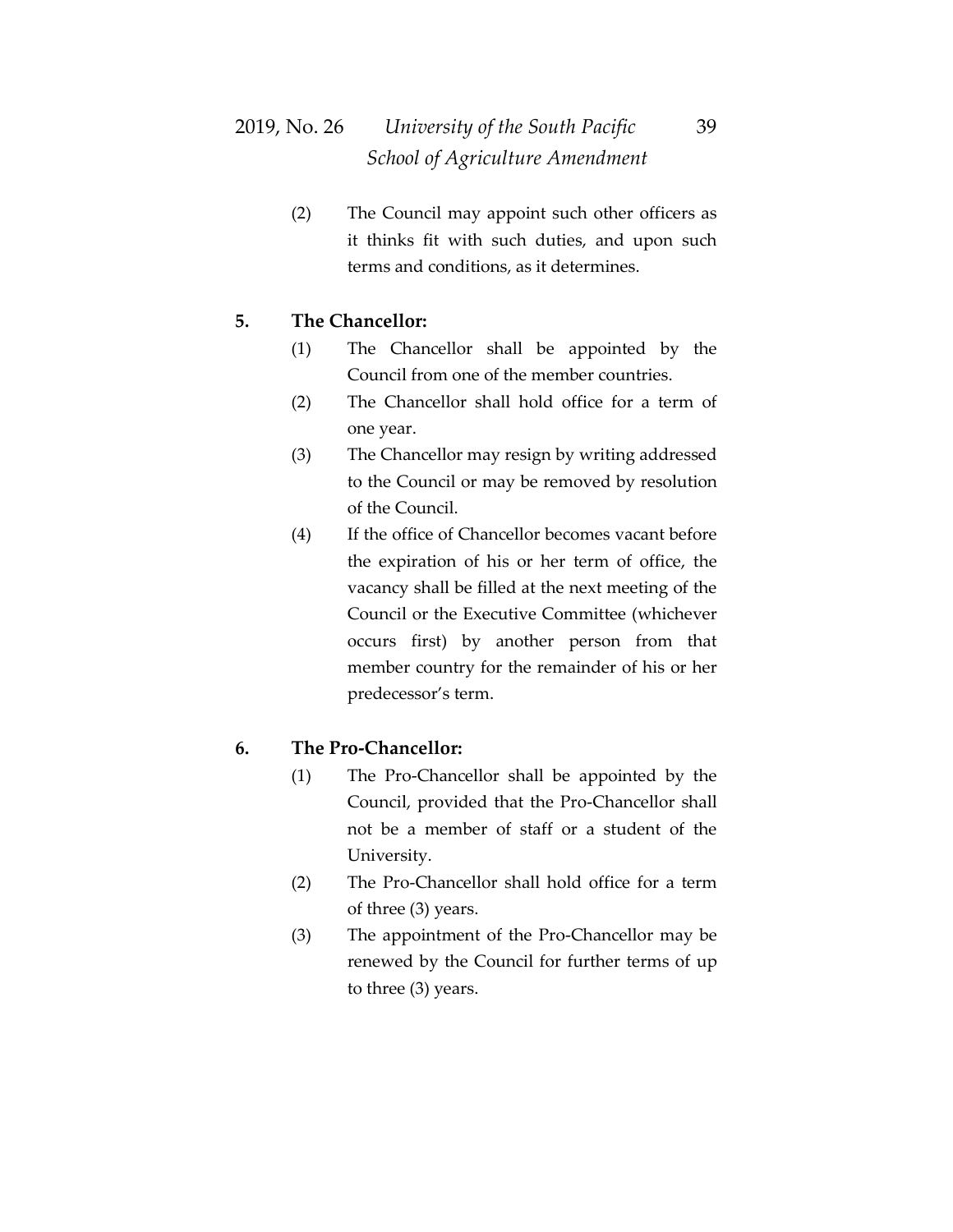- (4) If a person who is not a member of the Council is appointed Pro-Chancellor, that person shall on appointment become a member of the Council ex-officio.
- (5) If a member of the Council is appointed Pro-Chancellor, his or her position as a Council member becomes vacant, and a new member is to be appointed by the body which appointed that member.
- (6) The Pro-Chancellor may resign by writing addressed to the Council.
- (7) The Pro-Chancellor may be removed by resolution of the Council.
- (8) If the office of the Pro-Chancellor becomes vacant before the expiration of his or her term of office, the vacancy shall be filled at the next meeting of the Council for a term of up to three (3) years.

#### **7. The Vice-Chancellor and President:**

- (1) The Vice-Chancellor shall hold office for a term of five (5) years and on such other terms and conditions as the Council determines.
- (2) The Vice-Chancellor's contract may be renewed by the Council for further terms of up to five (5) years.
- (3) The Vice-Chancellor shall be appointed by the Council on the recommendation of a Joint Committee of the Council and the Senate to be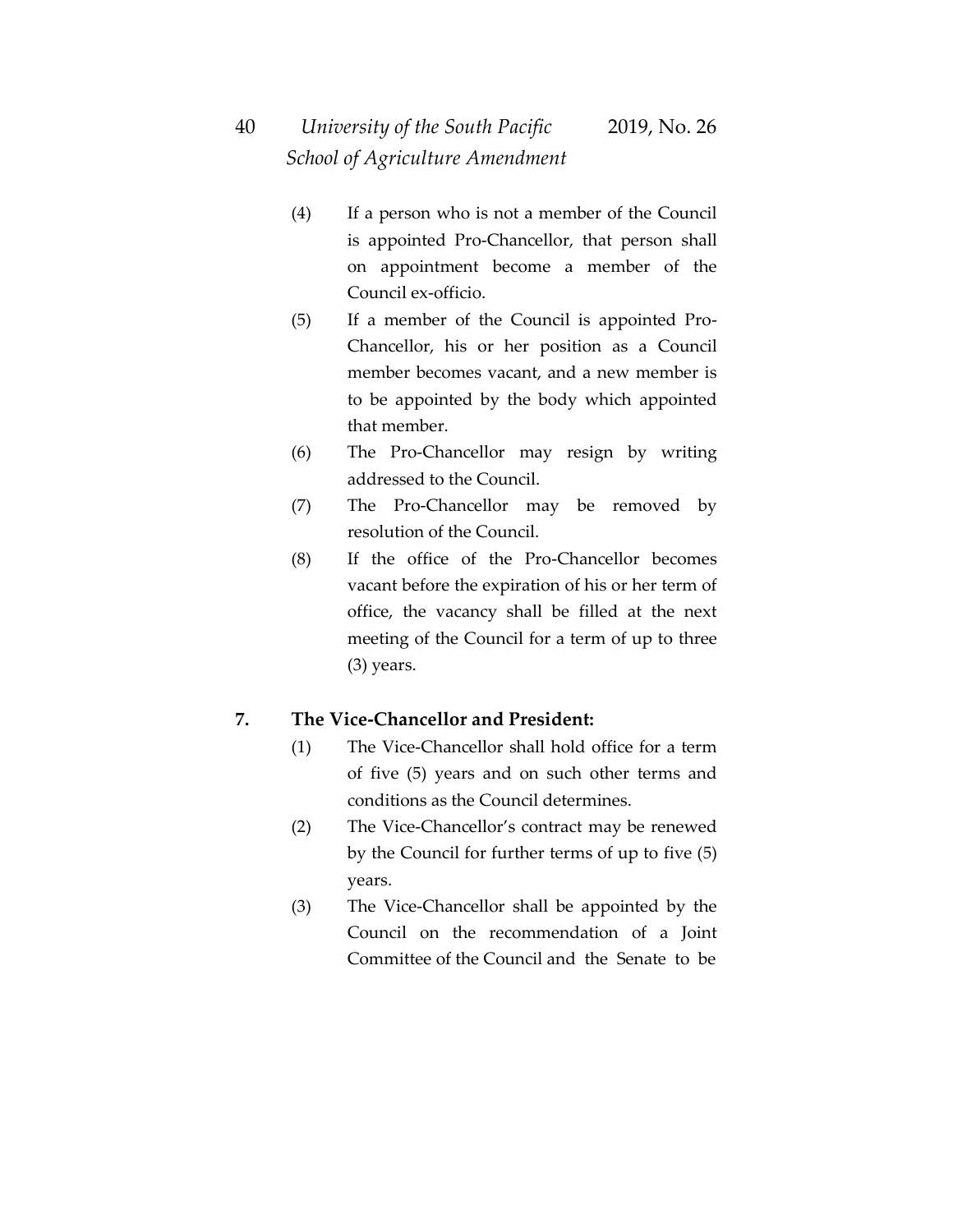established by the Council. The position shall be advertised internationally.

- (4) The Vice-Chancellor may resign by writing addressed to the Pro-Chancellor.
- (5) The Vice-Chancellor may be removed by resolution of the Council.
- (6) The Vice-Chancellor shall be responsible to the Council as the chief academic and administrative officer and President of the University.
- (7) The Vice-Chancellor shall exercise delegations of powers, duties and functions made by the Council or the Senate as those delegations are specified in writing.
- (8) The Vice-Chancellor, as prescribed in Statute 12, shall be a member of Council.
- (9) The Vice-Chancellor may invite staff members to attend meetings of Council.
- (10) The Vice-Chancellor, as prescribed in Statutes 24 and 25, shall be a member of the Executive Committee and an ex-officio member of all other committees of Council.
- (11) The Vice-Chancellor in consultation with the Pro-Chancellor shall determine whether the Executive Committee meets more regularly than as prescribed in Statute 24.
- (12) The Vice-Chancellor shall determine, as prescribed in Statute 9, those aspects of the administration of the University for which a Vice-President shall be responsible.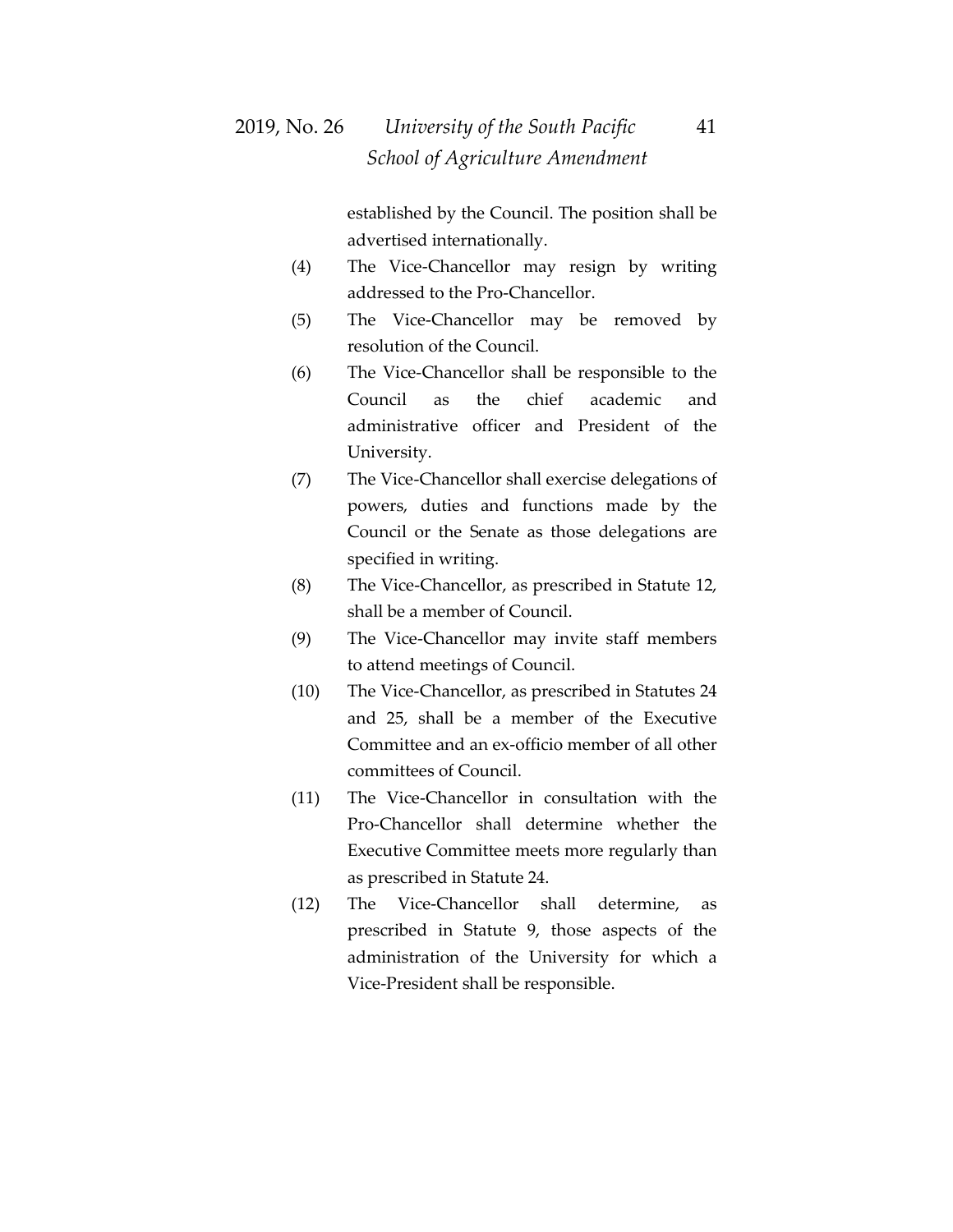- (13) The Vice-Chancellor, as prescribed in Statute 26(3) may from time to time, either generally or particularly, by writing, delegate to any member of the staff of the University:
	- (a) any functions of the Vice-Chancellor under the Charter or Statutes; and
	- (b) such of the functions delegated by the Council to the Vice-Chancellor under this section as the Council may have approved.
- (14) The Vice-Chancellor shall be the Chair of the Senate and an ex-officio member of the Senate, as prescribed in Statute 27.
- (15) The Vice-Chancellor, as prescribed in Statute 30(3), shall be, unless otherwise specifically provided in any Statutes or Ordinances, an exofficio member of all committees of the Senate.
- (16) The Vice-Chancellor, as prescribed in Statute 32, may:
	- (a) exclude or authorise the exclusion of any person from any part of the University or premises in use by it; or
	- (b) refuse to admit any person as a student of the University.
- (17) The Vice-Chancellor must report to each meeting of the Council on the working of the University.
- (18) A delegation under this Statute does not affect or prevent the performance of any function by the Vice-Chancellor and, as prescribed in Statute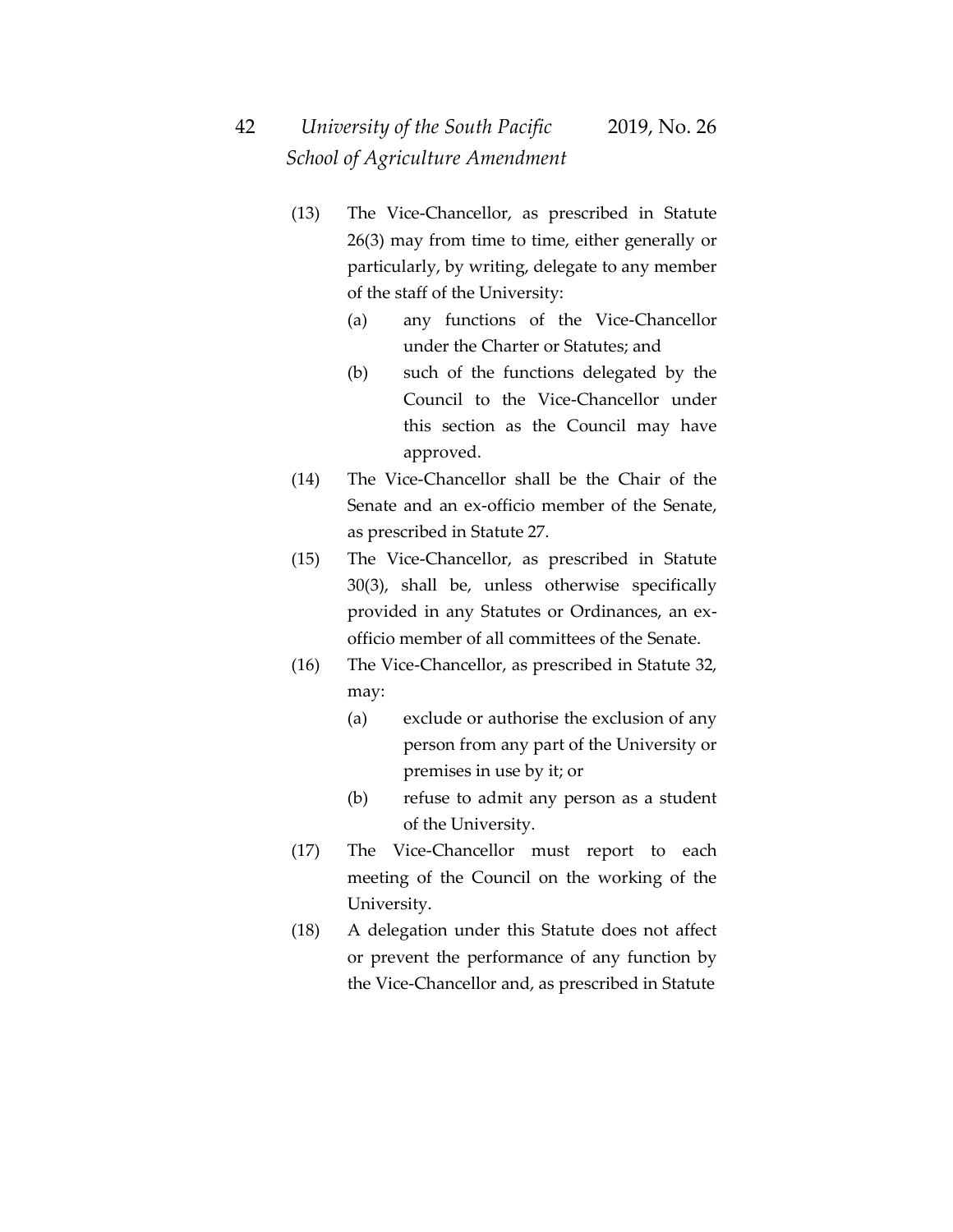26, does not affect the responsibility of the Vice-Chancellor for the actions of any person under the delegation.

#### **8. Deputy Vice-Chancellors:**

- (1) The Council shall determine from time to time the number of Deputy Vice-Chancellors of the University.
- (2) A Deputy Vice-Chancellor shall hold office for a term of five (5) years and on such other terms and conditions as the Council determines.
- (3) A Deputy Vice-Chancellor shall be appointed by the Council on the recommendation of a Joint Committee of the Council and the Senate to be established by the Council. The position shall be advertised internationally.
- (4) A Deputy Vice-Chancellor's contract may be renewed by the Council for further terms of up to five (5) years.
- (5) A Deputy Vice-Chancellor may resign by writing addressed to the Vice-Chancellor.
- (6) Deputy Vice-Chancellors shall carry out such duties as may be determined by the Vice-Chancellor.
- (7) The Vice-Chancellor may appoint an Acting Deputy Vice-Chancellor to act until an appointment is made under Statute 8(3).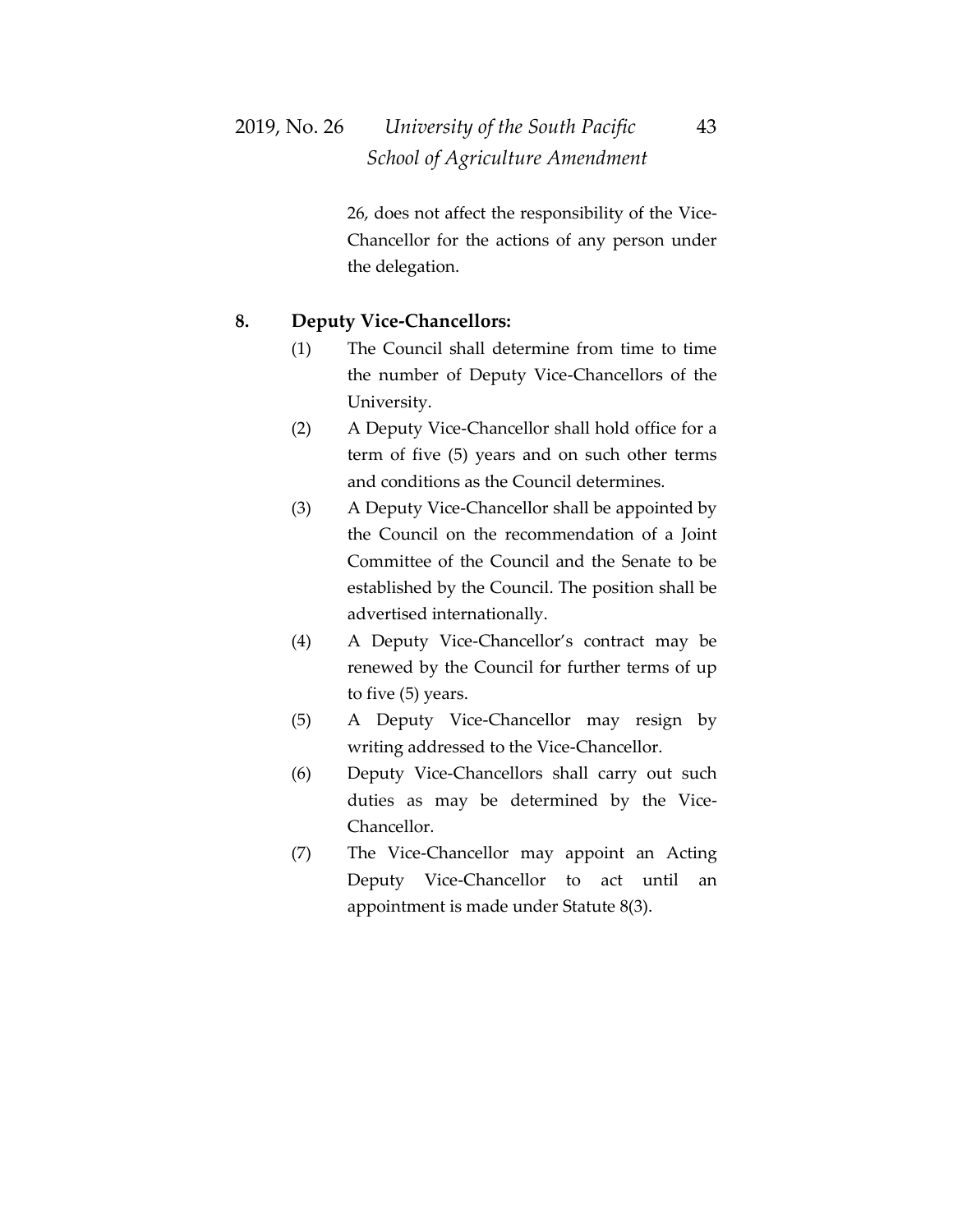### **9. Vice-Presidents:**

- (1) A Vice-President shall hold office for a term of five (5) years and upon such terms and conditions as the Council determines.
- (2) A Vice-President shall be appointed by the Council on the recommendation of a Joint Committee of the Council and the Senate to be established by the Council. The position shall be advertised internationally.
- (3) A Vice-President's contract may be renewed by the Council for further terms of up to five (5) years.
- (4) A Vice-President may resign by writing addressed to the Vice Chancellor.
- (5) A Vice-President shall be responsible for such aspects of the administration of the University as the Vice-Chancellor may from time to time determine.
- (6) The Vice-Chancellor may appoint an Acting Vice-President to act until an appointment is made under Statute 9(2).

#### **10. The Visitor:**

(1) The Council shall appoint a University Visitor who shall have jurisdiction to determine any disputes between the University and any member of staff, or the University and any student provided always that all internal avenues for resolution of disputes have been exhausted.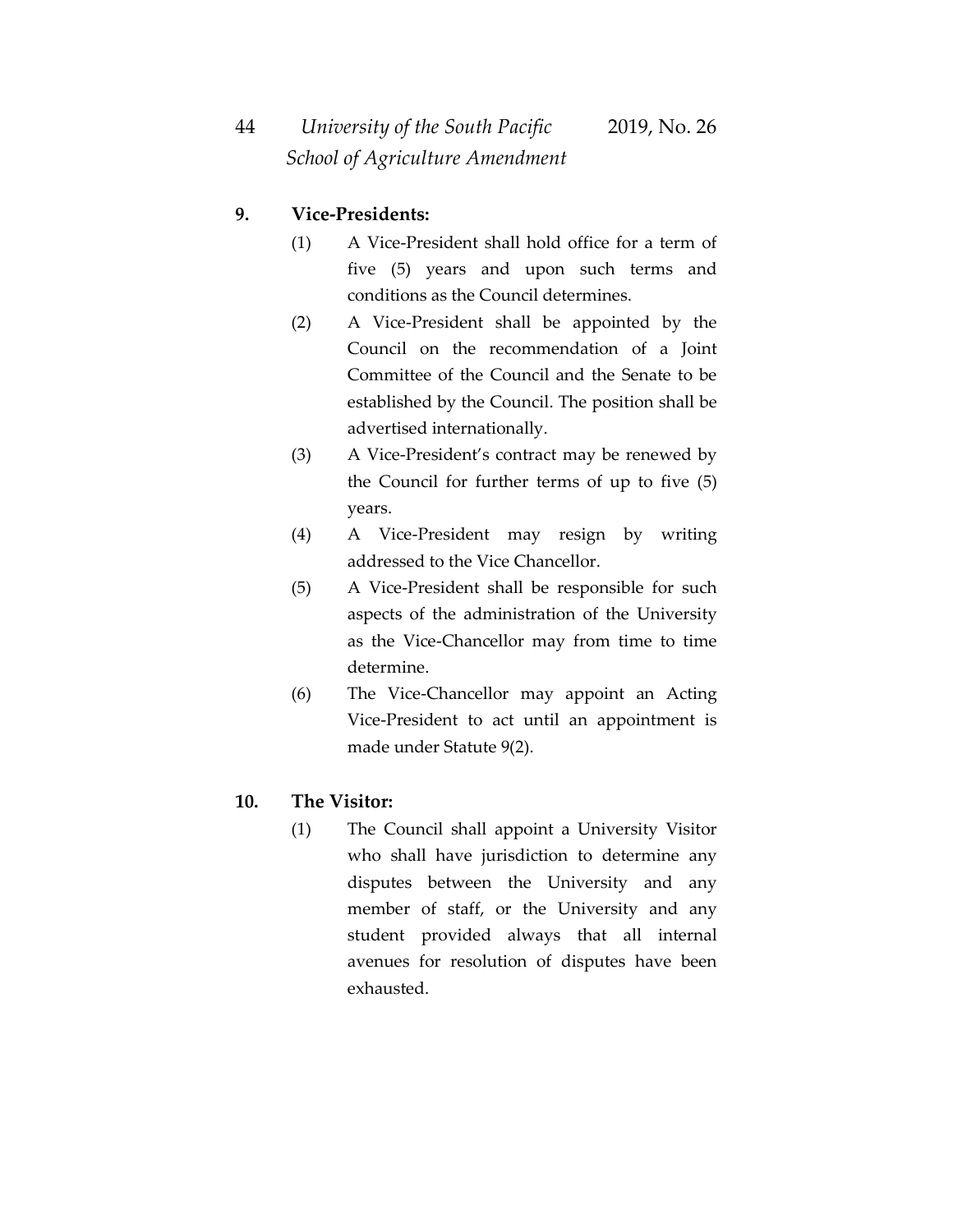## 2019, No. 26 *University of the South Pacific* 45  *School of Agriculture Amendment*

(2) The term of office and duties of the Visitor shall be determined by the Council and set out in an Ordinance.

#### **11. The Auditor:**

- (1) The Council shall appoint a firm of auditors as the Auditor of the University for such period and on such conditions as the Council determines.
- (2) No firm shall be appointed as the Auditor if the firm, or any member of that firm engaged in the audit of the University, has a conflict of interest as defined in Statute 20(3):
- (3) If the office of the Auditor becomes vacant before the expiration of the term of office, the Council shall fill the vacancy as soon as practicable.
- (4) The Auditor may resign by writing addressed to the Council or may be removed by a resolution of the Council.
- (5) The Auditor shall be eligible for re-appointment.
- (6) The Auditor shall have the right of access at all reasonable times to such books, records, accounts and vouchers of the University and shall be entitled to require from the officers of the University such information and explanations as may be necessary for the performance of the auditor's duties.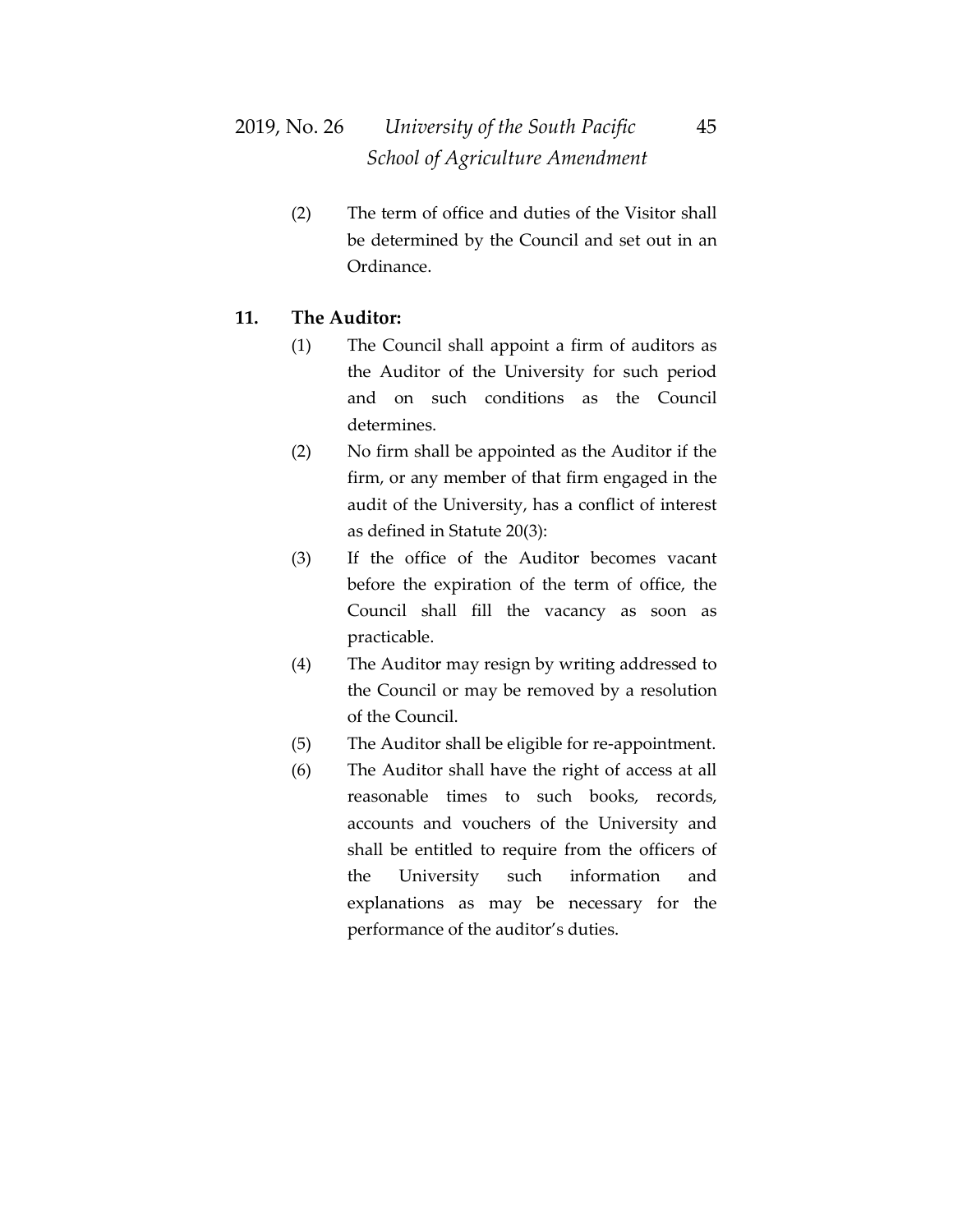46 *University of the South Pacific* 2019, No. 26  *School of Agriculture Amendment*

### **PART 3**

#### **COUNCIL AND COUNCIL COMMITTEES**

#### **12. Council Membership:**

- (1) The Council has the following members:
	- (a) the Pro-Chancellor;
	- (b) the Vice-Chancellor;
	- (c) one (1) member appointed by each of the governments of the following regional members each of which was a named country under the Charter (as the name may have been amended) or which has been subsequently admitted to the University as a Member country -
		- (i) Cook Islands;
		- (ii) Republic of Kiribati;
		- (iii) Republic of the Marshall Islands;
		- (iv) Republic of Nauru;
		- (v) Niue;
		- (vi) Solomon Islands;
		- (vii) Tokelau;
		- (viii) Tuvalu;
		- (ix) Kingdom of Tonga;
		- (x) Republic of Vanuatu;
	- (d) two (2) members appointed by the Government of Samoa;
	- (e) five (5) members appointed by the Government of the Republic of Fiji;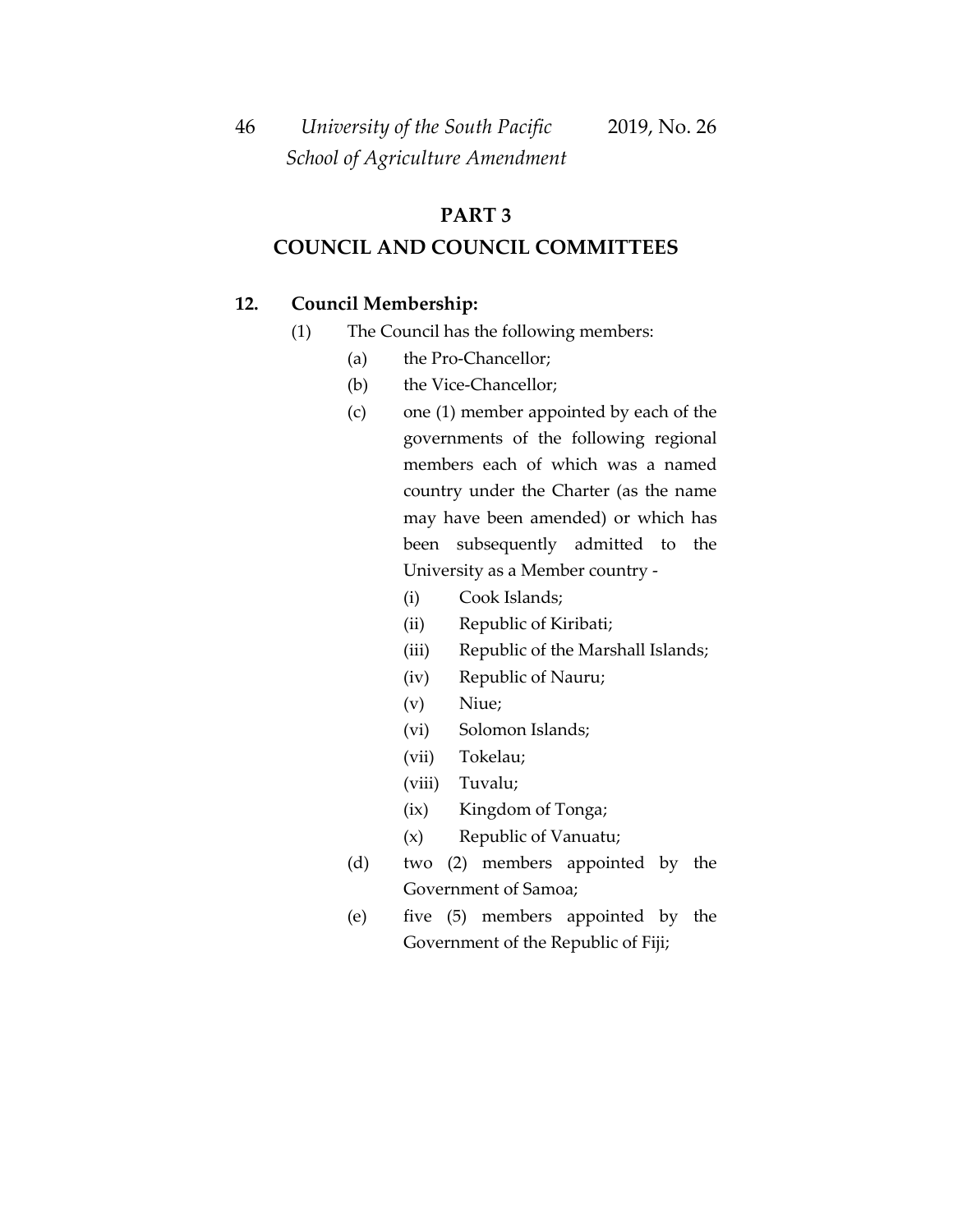- (f) one(1) member appointed by each of the Governments of Australia and New Zealand;
- (g) the Secretary-General of the Pacific Islands Forum Secretariat or a nominee of the Secretary-General;
- (h) two (2) professors of the University appointed by the University Senate in accordance with Statute 29(s);
- (i) two (2) members of the University staff, at least one (1) of whom is a member of the non-professorial academic staff, to be elected or appointed in accordance with the relevant Ordinance;
- (j) two (2) registered students of the University to represent the student body, one (1) to represent the students based at the Laucala campus, and one (1) to represent students at other University campuses in the region, both students to be elected or appointed in accordance with the relevant Ordinance;
- (k) up to seven (7) persons co-opted by the Council, at least one (1) of whom must be a graduate of the University and at least one (1) of whom must be a person from the Solomon Islands, each appointment to be made in accordance with the criteria set out in Statute 14 and in accordance with the relevant Ordinance.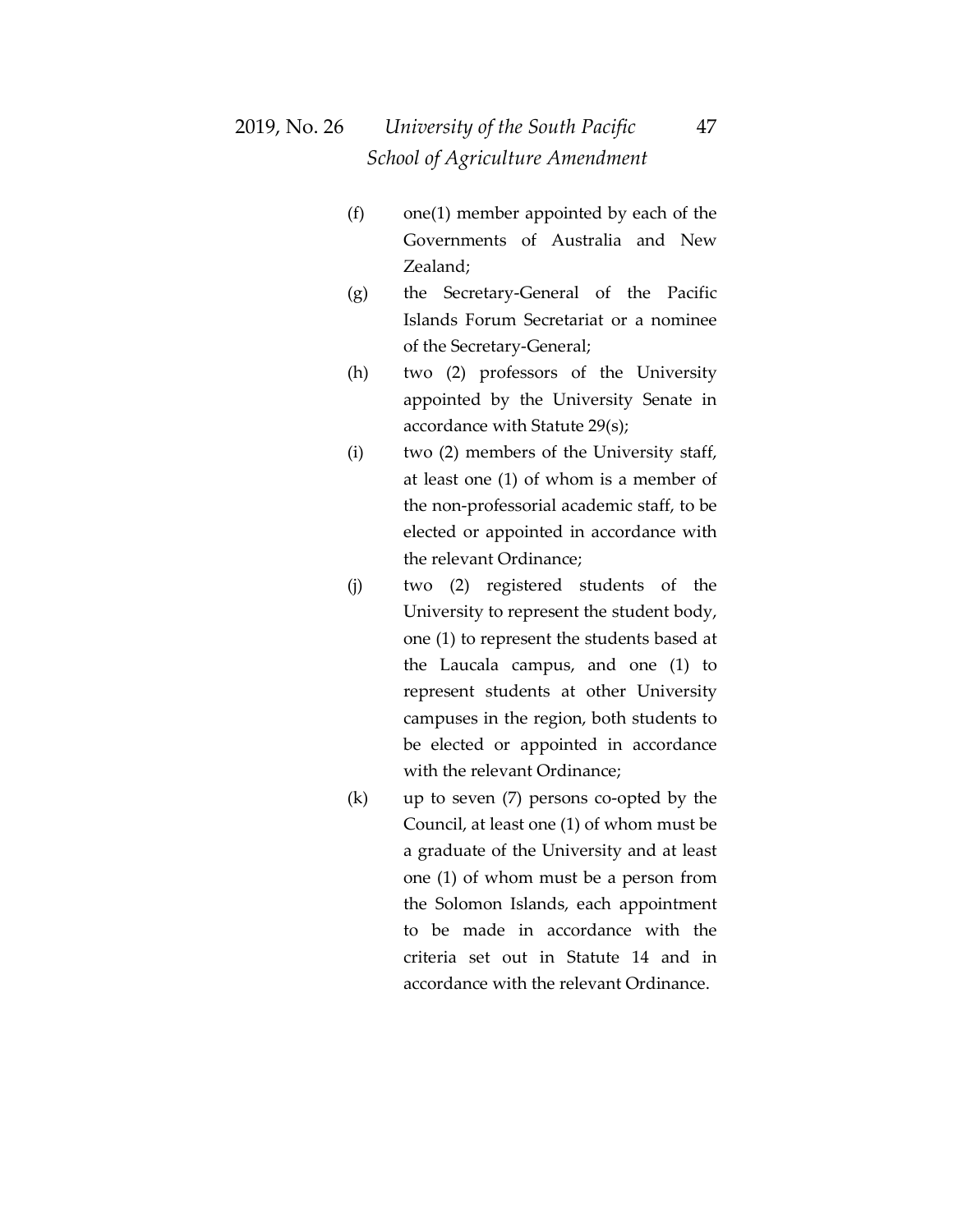- (2) The following people attend the Council as nonvoting participants:
	- (a) one (1) or more Deputy Vice-Chancellors or Vice-Presidents as are requested by the Vice-Chancellor;
	- (b) the Executive Director of Finance;
	- (c) other staff members at the request of the Vice-Chancellor;
	- (d) any other persons at the request of the Pro-Chancellor.

#### **13. Alternate Members:**

- (1) Each of the Member countries and both Australia and New Zealand shall appoint alternate members of the Council to attend Council meetings in the absence of the member appointed under Statute  $12(1)(c)$ , (d), (e) and (f).
- (2) Alternate members shall be appointed at the same time as members under Statute 12(1) and shall be renewed whenever a vacancy in the position of alternate member arises.

#### **14. Criteria for Membership:**

- (1) In co-opting a member to the University Council, the Council should have regard to the desirability of the presence on the Council of:
	- (a) persons with expertise in management;
	- (b) professional, commercial and other significant interests in the community;
	- (c) graduates of the University;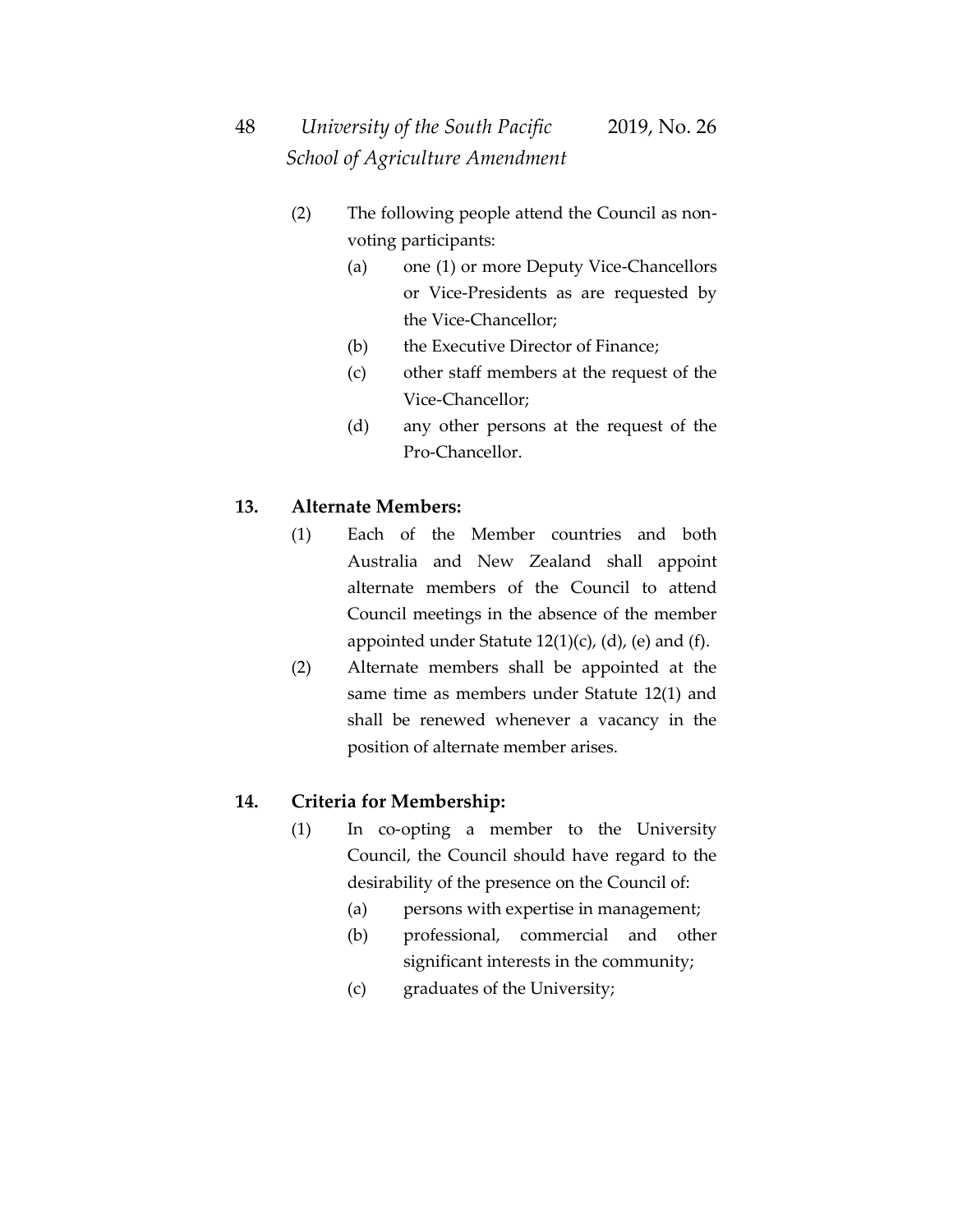- (d) a reasonable geographical representation of the region;
- (e) persons who provide a balance of age and gender;
- (f) professional and regional bodies associated with programmes taught at the University;
- (g) any institution or body which has affiliated or entered into association or is cooperating with the University; and
- (h) experienced academics from outside the region who have a contribution to make to the deliberations of the Council.
- (2) In appointing members or alternate members, the member governments should have regard to the criteria set out in paragraph (1) and the desirability of appointing members who:
	- (a) have existing knowledge of the University or similar institutions;
	- (b) are able to attend Council meetings and business on a regular basis.
- (3) The body which appoints or elects members (including alternate members) to the Council shall advise the Secretary of Council of any new appointment or election as soon as practicable.

### **15. The Deputy Chair of the Council / Deputy Pro-Chancellor:**

(1) The Council shall appoint from among its own members a Deputy Chair who is not a member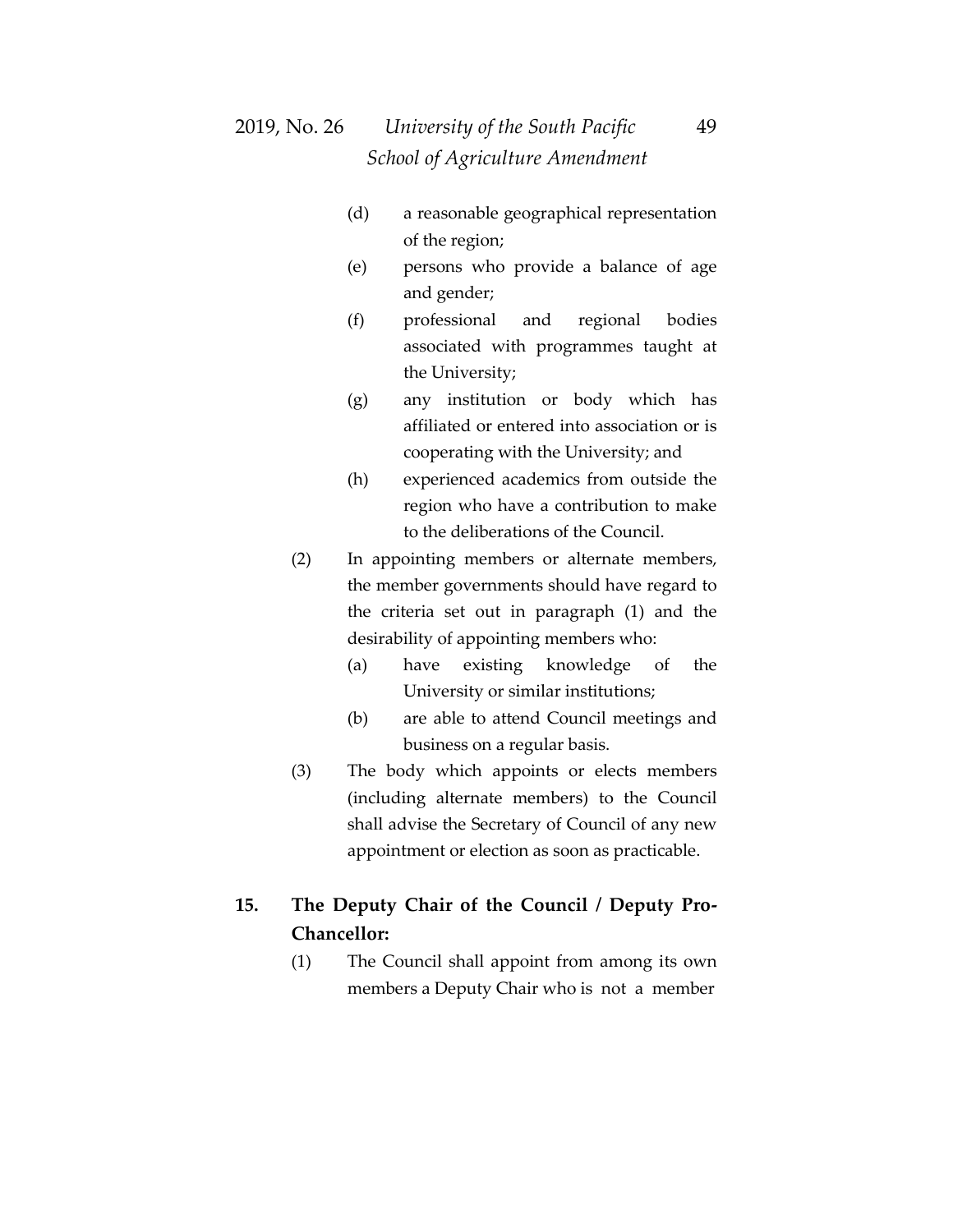of the academic staff or a student or a salaried officer of the University.

- (2) The Deputy Chair shall vacate office if he or she ceases to be a member of the Council.
- (3) The Deputy Chair presides over the Council in the absence of the Pro-Chancellor and may deputise for the Pro-Chancellor at other times at the request of the Pro-Chancellor or, if the Pro-Chancellor is not available.
- (4) The Deputy Chair shall hold office for a term of three years, and shall be eligible for reappointment for such further terms of up to three years as the Council decides.
- (5) The Deputy Chair may also be designated as the Deputy Pro-Chancellor.

### **16. Term of Office:**

- (1) Members appointed under Statute 12(1)(c), (d), (e) and (f) and alternate members appointed under Statute 13 shall hold office for as long as they are appointed by their respective Governments.
- (2) The Secretary-General of the Pacific Islands Forum Secretariat or nominee of the Secretary-General shall hold office for as long as the Secretary-General decides.
- (3) Members of staff appointed under Statute  $12(1)$ (h) and (i) shall hold office for a term of three (3) years unless they cease to be members of staff before the expiry of their term. Members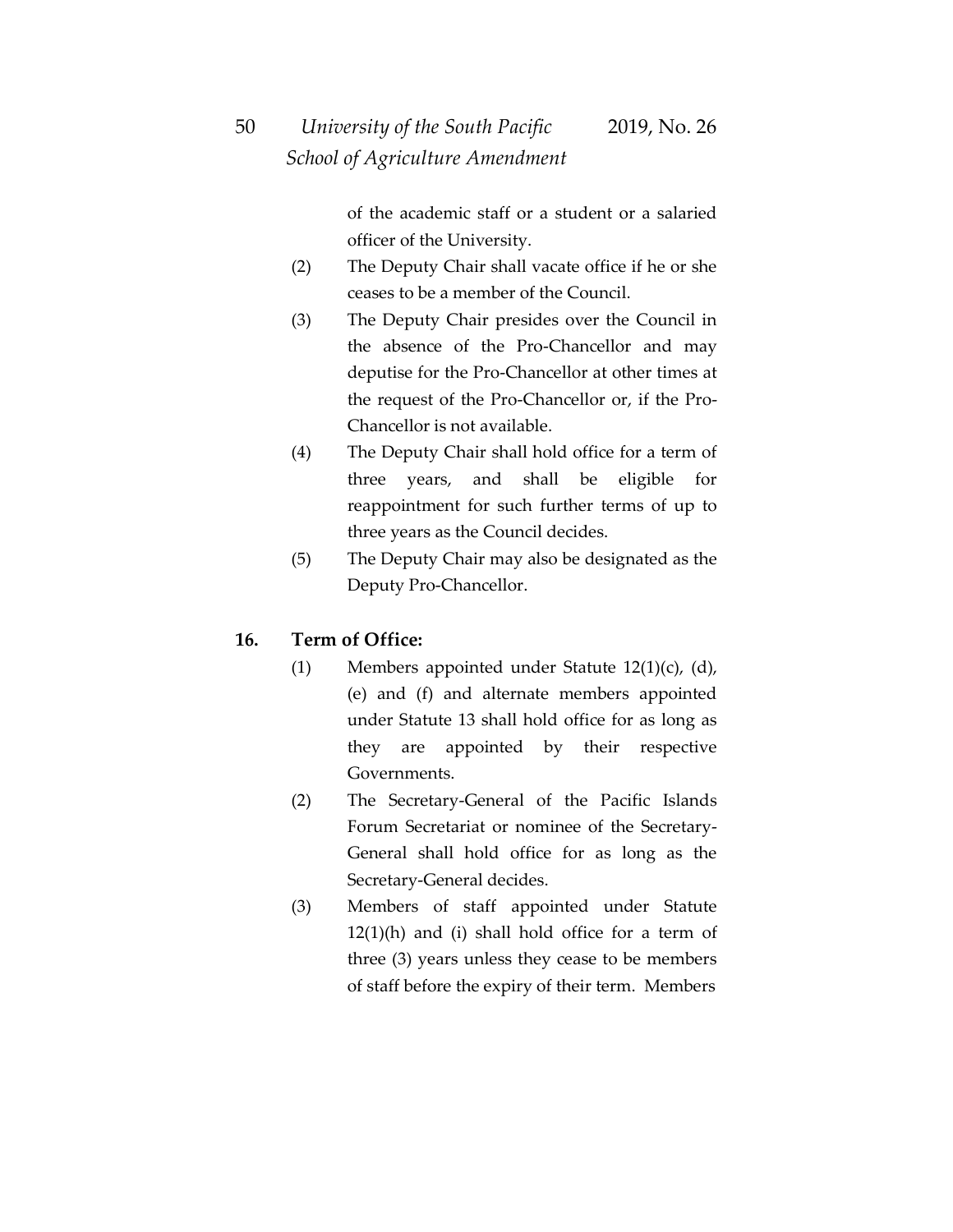of staff may be reappointed for further terms of up to three years.

- (4) Students of the University appointed under Statute 12(1)(j) shall hold office for a term of one (1) year unless they cease to be students of the University before the expiry of their term.
- (5) Members of the Council co-opted under Statute 12(1)(k) shall hold office for such term, not exceeding three (3) years, as the Council determines in each case at the time the co-option is made, provided that no co-opted member may serve for a continuous period exceeding nine (9) years.

#### **17. Vacation of Office:**

- (1) A member of the Council may resign as a member by writing to the Pro-Chancellor.
- (2) The Council may, by resolution, dismiss a member of the Council as a member if the member:
	- (a) is declared bankrupt;
	- (b) is convicted of an offence which the Council considers to render the member unfit for office;
	- (c) is absent without leave from two (2) consecutive meetings of the Council; or
	- (d) fails to comply with the disclosure requirements of Statute 20.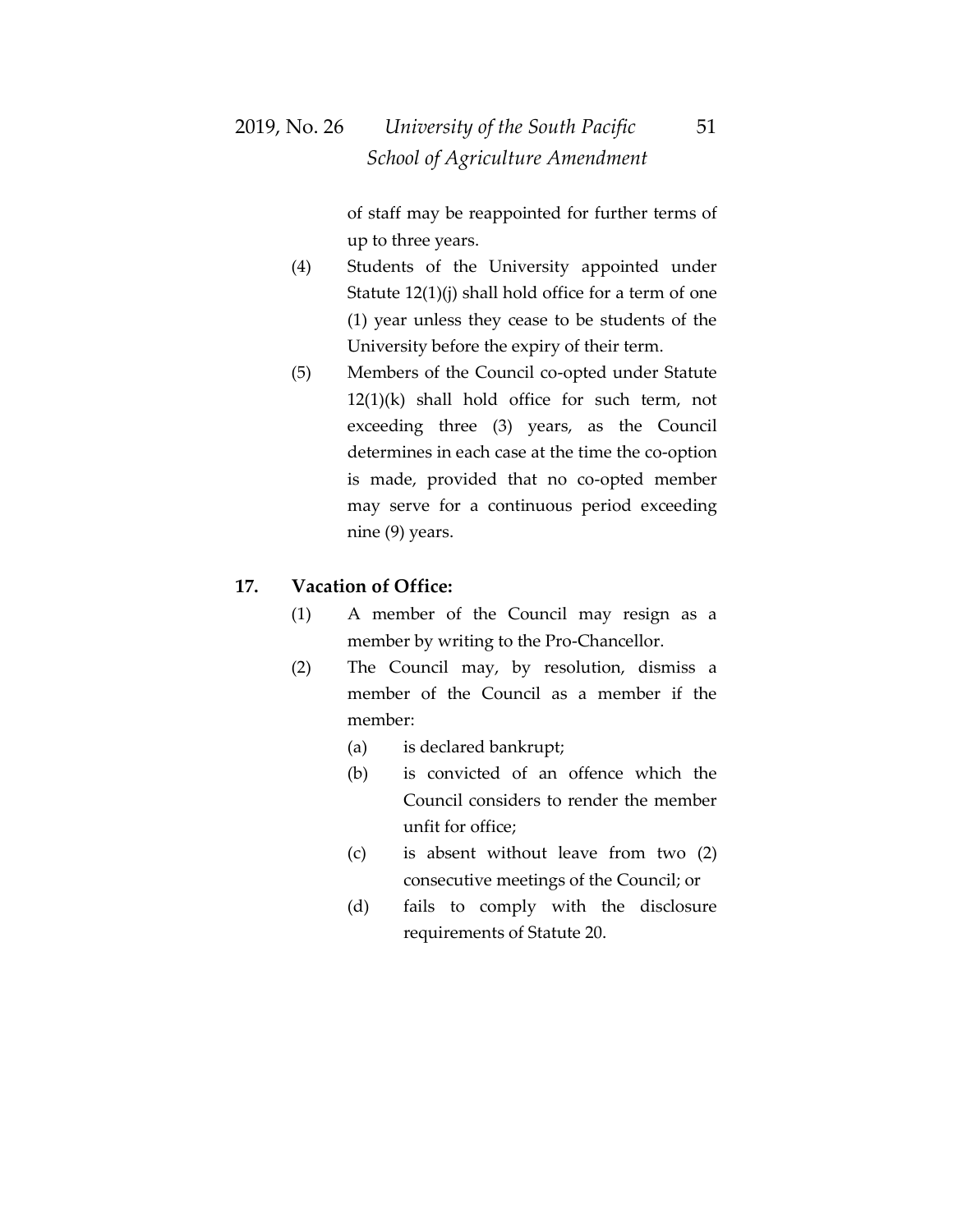- (3) The Council may not dismiss a member of the Council unless that member has been given a reasonable opportunity of being heard by the Council.
- (4) The Pro-Chancellor, or the Deputy-Chair of the Council if acting as the Chair of the Council, shall send to a member of the Council dismissed under subsection (3) a letter setting out the terms of the resolution dismissing that member.

#### **18. Casual Vacancies:**

- (1) Subject to paragraph (3), if the office of a member of the Council becomes vacant before the end of the member's term of office, the body which appointed or elected that member shall fill the vacancy as soon as practicable.
- (2) Unless the Council stipulates a shorter term, the new member shall hold office for the same term as if he or she had been appointed for the first time under Statute 12(1).
- (3) If a vacancy occurs within six (6) months before the end of the member's term of office, the Council may decide that the vacancy need not be filled under this Statute.

## **19. Proceedings of the Council not affected by vacancies, etc:**

Subject to the quorum requirements in Statute 22(3), no act or proceeding of the Council, any committee of the Council or any person acting as a member of the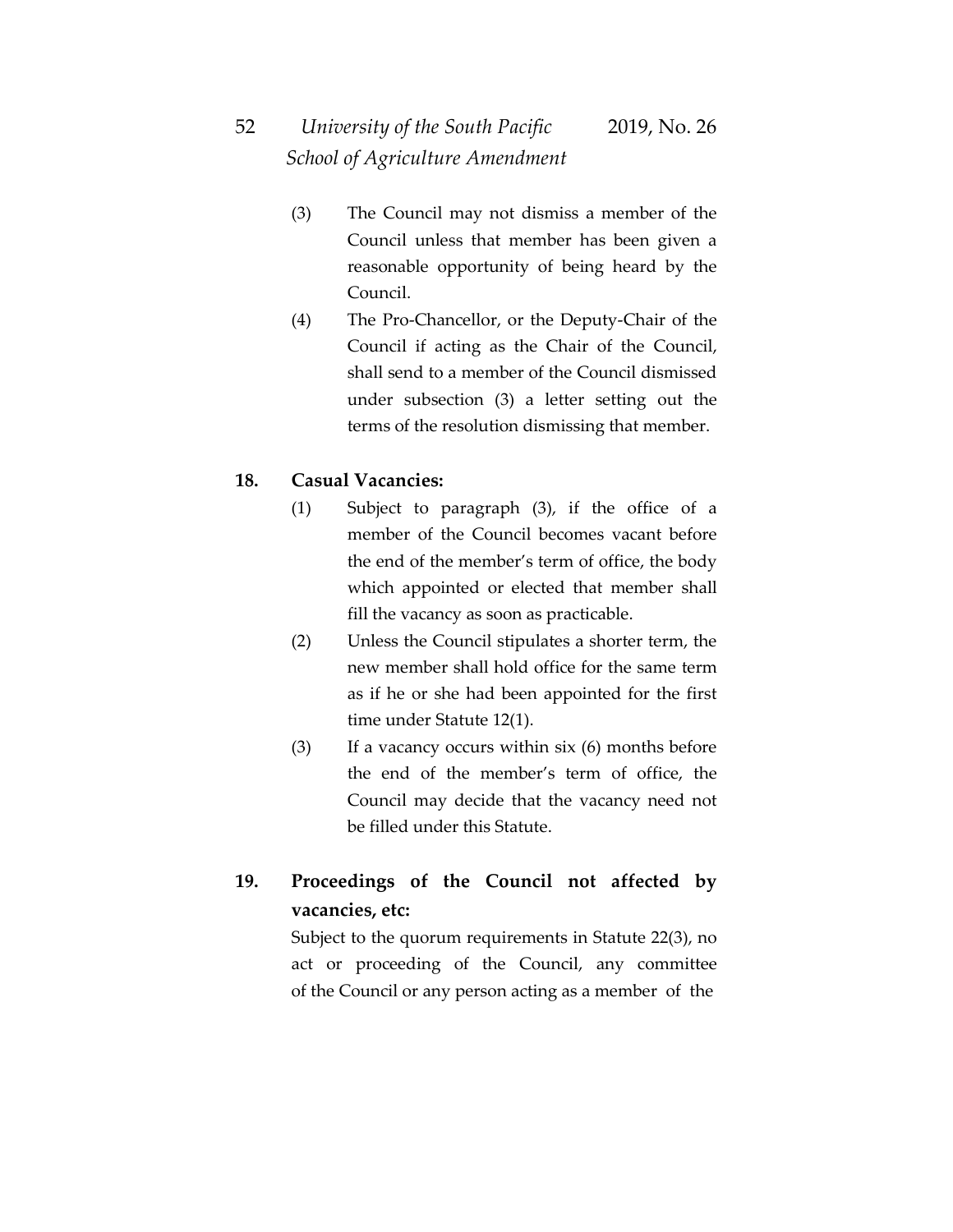## 2019, No. 26 *University of the South Pacific* 53  *School of Agriculture Amendment*

Council shall be invalidated in consequence of there being a vacancy or vacancies in the membership of the Council at the time of that act or proceeding, or if there was some defect in the appointment or qualification of any member of the Council, or a defect in the convening of any meeting of the Council.

#### **20. Disclosure of Interest:**

- (1) A member of the Council, Senate or of a committee of the Council or Senate who has an interest in a matter being considered or about to be considered by the Council, Senate or the committee, as the case may be, shall, as soon as possible after the relevant facts have come to the member's knowledge, disclose the nature of the interest to the Pro-Chancellor or the chair of the body concerned.
- (2) A disclosure under subsection (1) shall be recorded in the minutes of the meeting of the Council, Senate or the committee of the Council and the member shall not, unless the Council, Senate or committee decides otherwise:
	- (a) be present at any deliberation of the Council, Senate or the committee with respect to that matter; or
	- (b) take part in any decision of the Council, Senate or the committee with respect to that matter.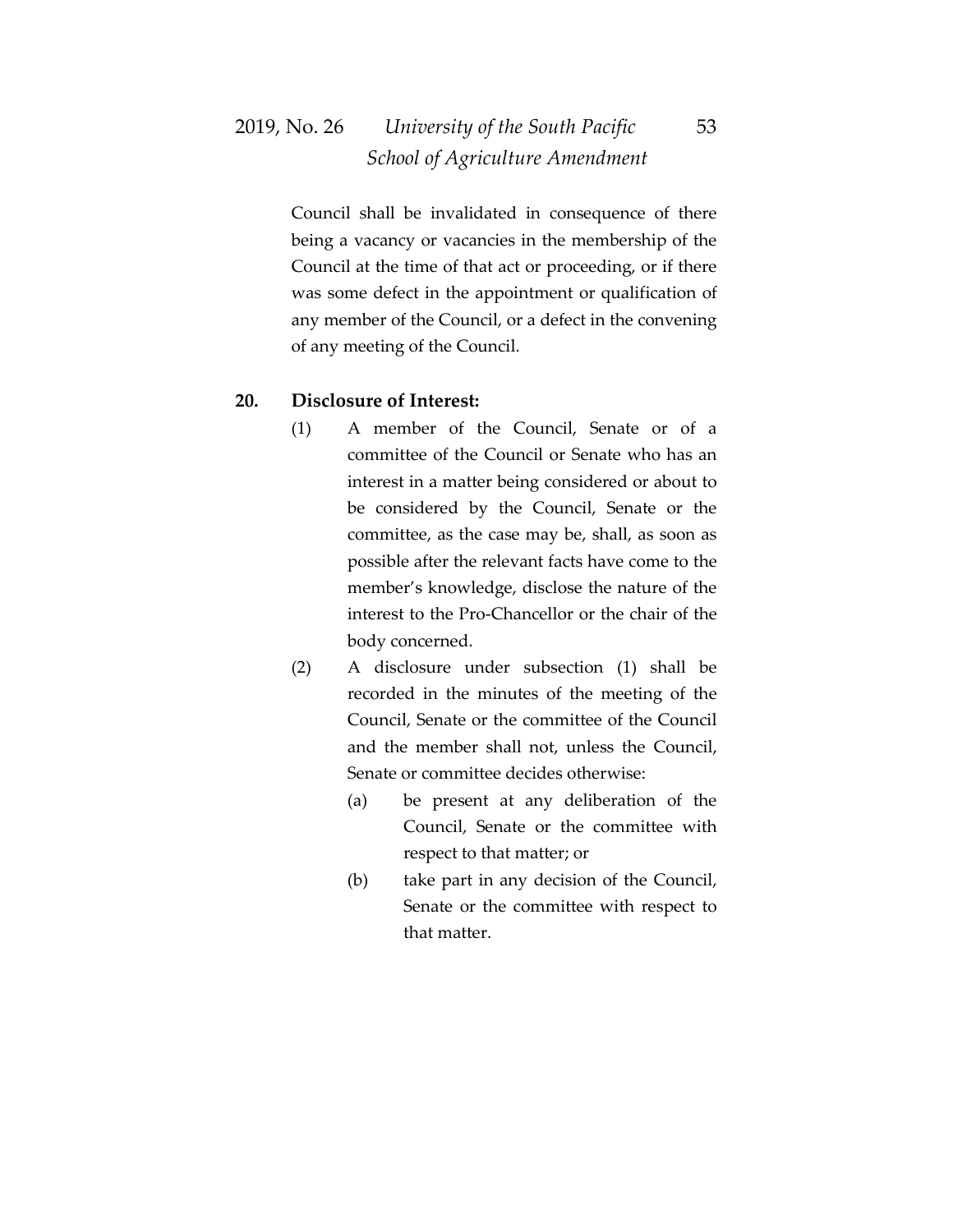(3) For the purposes of this Statute and Statute 11 (The Auditor), a person has an interest in a matter if the matter relates to that person, or if a close family member or a business associate of that person has a financial interest (including any employment relationship) in relation to the matter being discussed or would otherwise be directly affected by the outcome of a decision in that matter.

#### **21. Powers, Duties and Functions of the Council:**

- (1) Subject to the Charter and these Statutes, the Council shall, in addition to all other powers vested in it, have the following powers, duties and functions:
	- (a) to appoint the following
		- (i) Chancellor, Pro-Chancellor and the Deputy Chair of the Council;
		- (ii) on the recommendation of a Joint Committee of the Council and the Senate, the Vice-Chancellor, Deputy Vice-Chancellors and the Vice-Presidents;
		- (iii) the University Visitor;
		- (iv) the external Auditor;
	- (b) to set the direction for the University including approving its strategic plan and monitoring its implementation and operation;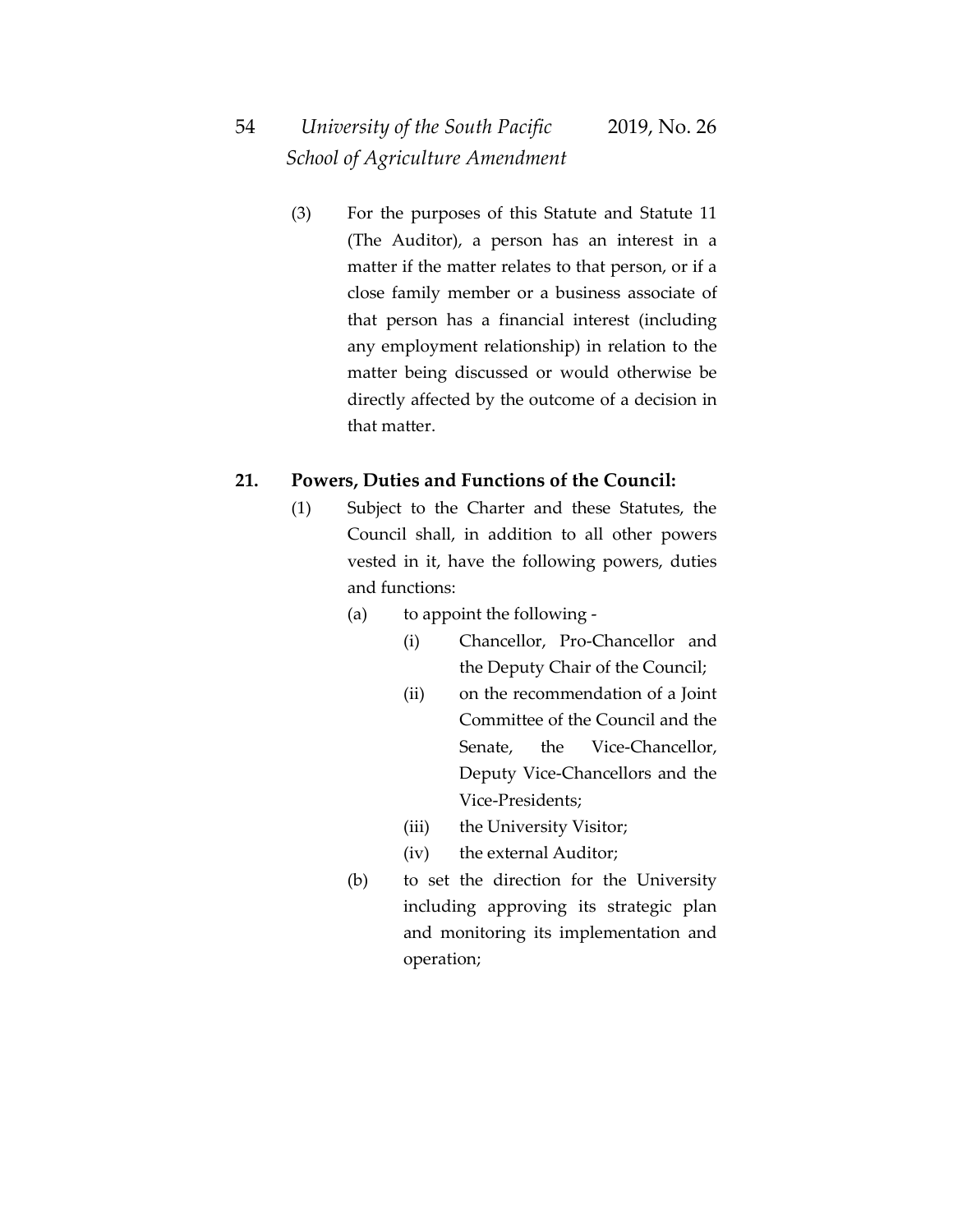## 2019, No. 26 *University of the South Pacific* 55  *School of Agriculture Amendment*

- (c) after considering the views of Senate
	- (i) to oversee, monitor and review the academic activities of the University;
	- (ii) to institute and confer degrees, diplomas, certificates or other distinction or award conferred by the University and, on good cause, to revoke any of the above;
	- (iii) to determine the terms and conditions under which any institution or body may affiliate to the University;
	- (iv) to review the work of the University, and, to take such steps as it considers appropriate for promoting the objects of the University and maintaining its efficiency and quality;
- (d) on the recommendation of a Joint Committee of the Senate and the Council, to grant any special academic distinctions, including honorary degrees;
- (e) to approve procedures for the appointment of members of the staff of the University and to provide a supportive and safe environment for all employees of the University;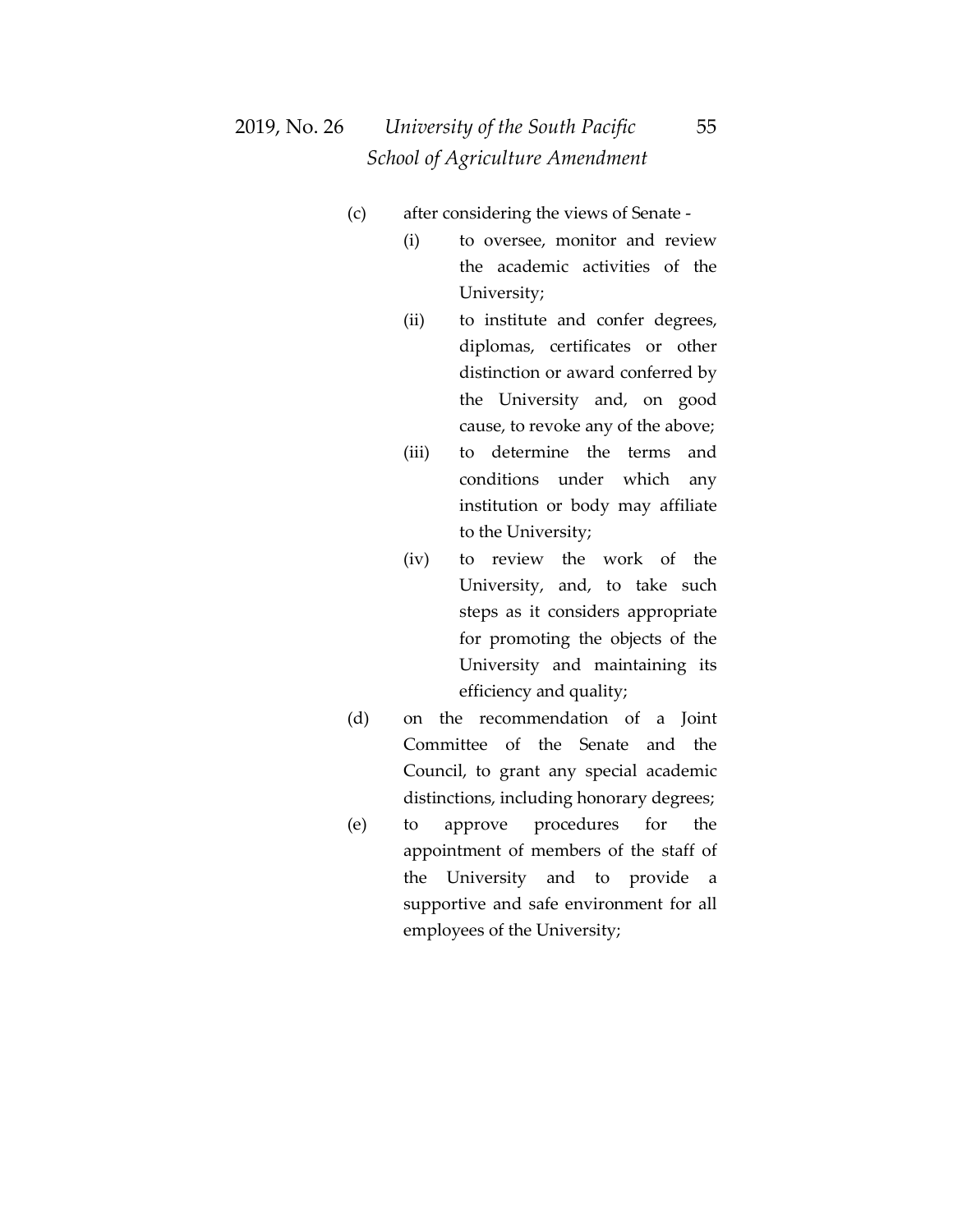- (f) to oversee the governance and management of the finances, accounts, investments, property, business and all affairs whatsoever of the University including without limitation all matters in relation to student fees and staff entitlements;
- (g) to foster close associations with alumni of the University, educational, commercial, professional, research and other appropriate organisations;
- (h) to regularly assess the performance of the Council itself and the Pro-Chancellor, Vice- Chancellor, Deputy Chair and chairs of Council committees;
- (i) to ensure that the University has in place appropriate risk management strategies and mechanisms for their implementation and reporting;
- (j) to have the custody and use of the seal and to control the use of the arms and insignia of the University;
- (k) to prescribe forms of official and academic dress;
- (l) generally to exercise all such powers, duties and functions as are or may be conferred on the Council by the Charter and these Statutes, including the power to make Ordinances in the exercise of the powers, duties and functions expressly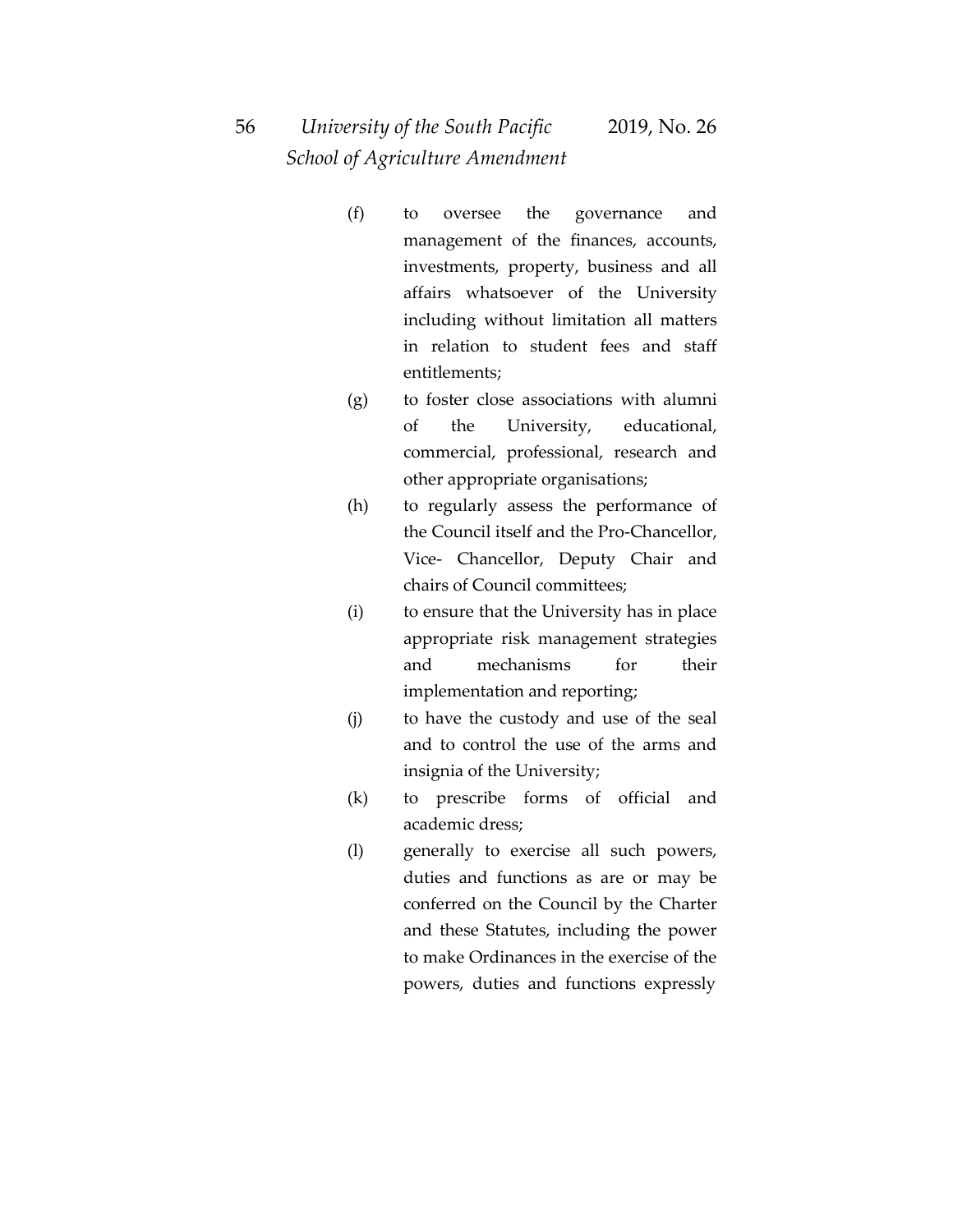set out in these Statutes and of all other powers, duties and functions vested in the Council.

(2) Before determining any question which the Council considers bear directly on the academic responsibilities of the Senate, and which has not been previously considered by the Senate, the Council shall ask the Senate for recommendations or report thereon and shall take into account any such recommendation or report.

#### **22. Meetings of the Council:**

- (1) The Council shall meet at least once each year.
- (2) A special meeting may be convened at any time on the written request of the Pro- Chancellor or at least ten members of the Council.
- (3) A quorum for all meetings of the Council shall be half of the current members, of whom not fewer than eight shall be members (or alternate members) appointed by the regional members.
- (4) Meetings of the Council shall be conducted in accordance with Statute 33 (Procedure).

#### **23. Circulation of Council Resolutions:**

(1) At the discretion of the Pro-Chancellor or of the Executive Committee, anything that may be done by a resolution passed at a meeting of the Council may be done by the Council without a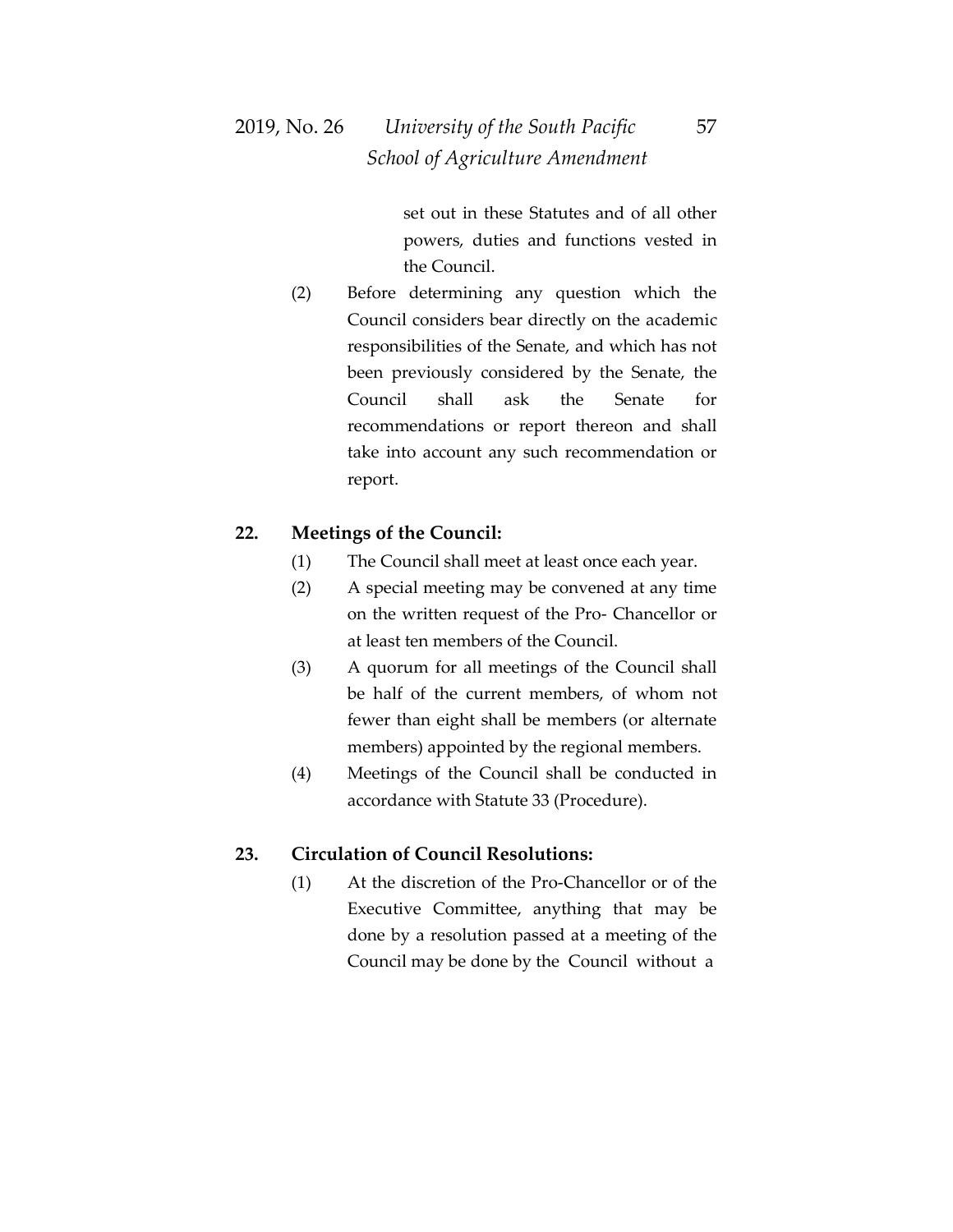meeting by means of a resolution signed in accordance with paragraph (2).

- (2) For the purposes of this statute, a resolution shall be passed by the Council if:
	- (a) a copy of the resolution has been served in accordance with Statute 34 on each member of the Council at that member's last known address; and
	- (b) in the case of an ordinary resolution, the resolution is signed as approved by at least half of the members then holding office;
	- (c) in case of a special resolution, the resolution has been signed as approved by at least three quarters of the Council members and otherwise in accordance with Article 26(1) of the Charter.

#### **24. Executive Committee of the Council:**

- (1) The Council must establish an Executive Committee of the Council which shall undertake such duties as Council may from time to time delegate to the Committee.
- (2) The Executive Committee shall comprise:
	- (a) Pro-Chancellor;
	- (b) Vice-Chancellor;
	- (c) Deputy-Chair of the Council;
	- (d) Chairs of such other committees as the Council shall from time to time decide;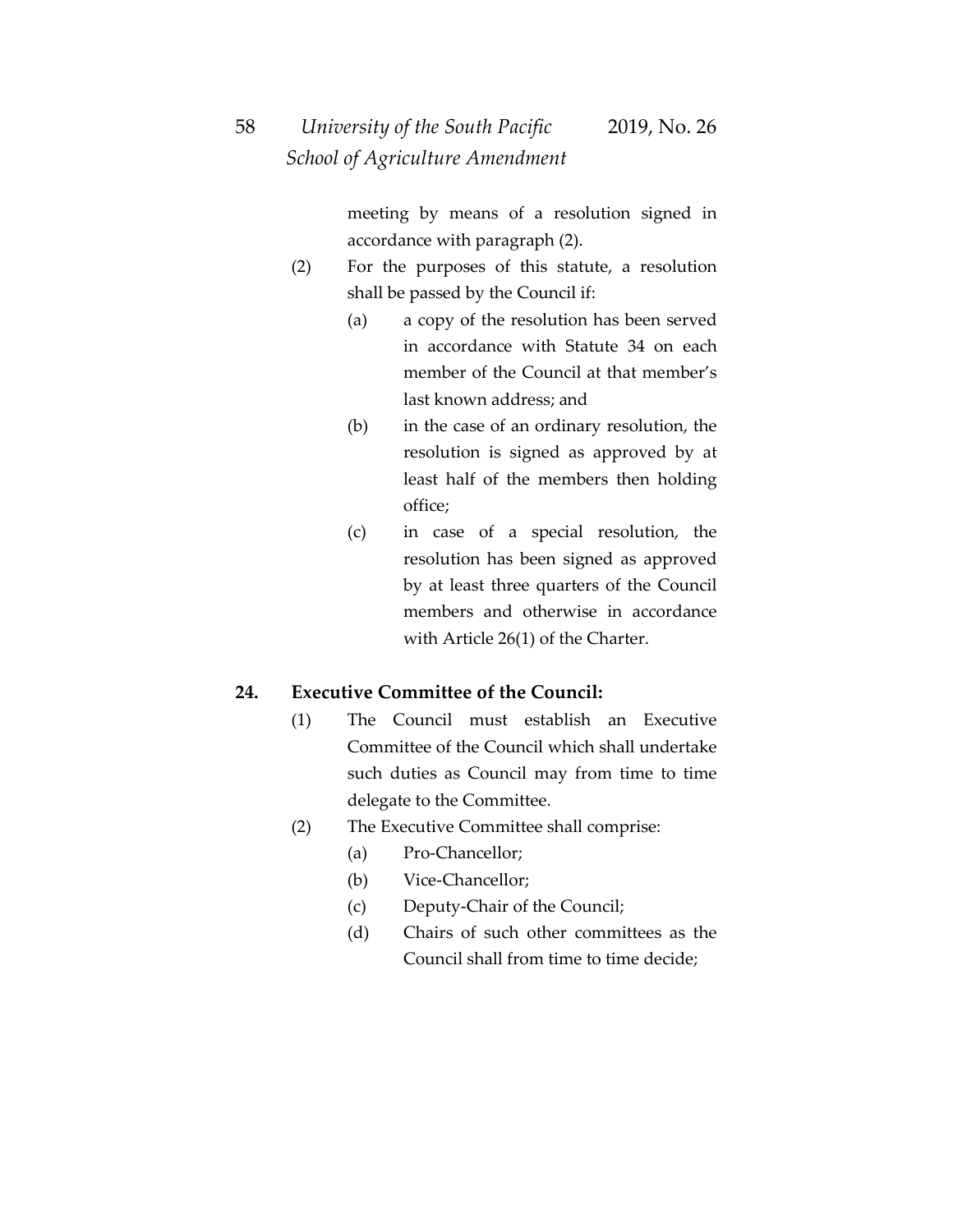- (e) not fewer than five members of the Council appointed by the region as members, at least one (1) of whom must be from Fiji;
- (f) such other members of the Council, not exceeding three (3), as the Council may appoint for terms of up to three (3) years.
- (3) In appointing members of the Executive Committee under paragraph (2)(e) and (f), the Council shall have regard to the criteria set out in Statute 14 and shall endeavour to stagger the members' terms to ensure a balance of continuity and new membership.
- (4) The Executive Committee shall meet at least once every three (3) months, and at such other times as the Committee, or the Pro-Chancellor in consultation with the Vice-Chancellor, determines.
- (5) If, in an emergency, decisions are required for the governance of the University outside the scope the delegations by the Council, the Executive Committee may act on behalf of the Council but must immediately report the matter to members of the Council.
- (6) A quorum for all meetings of the Executive Committee shall be half of the current members of the Executive Committee, which number shall include not fewer than three (3) regional members of the Council.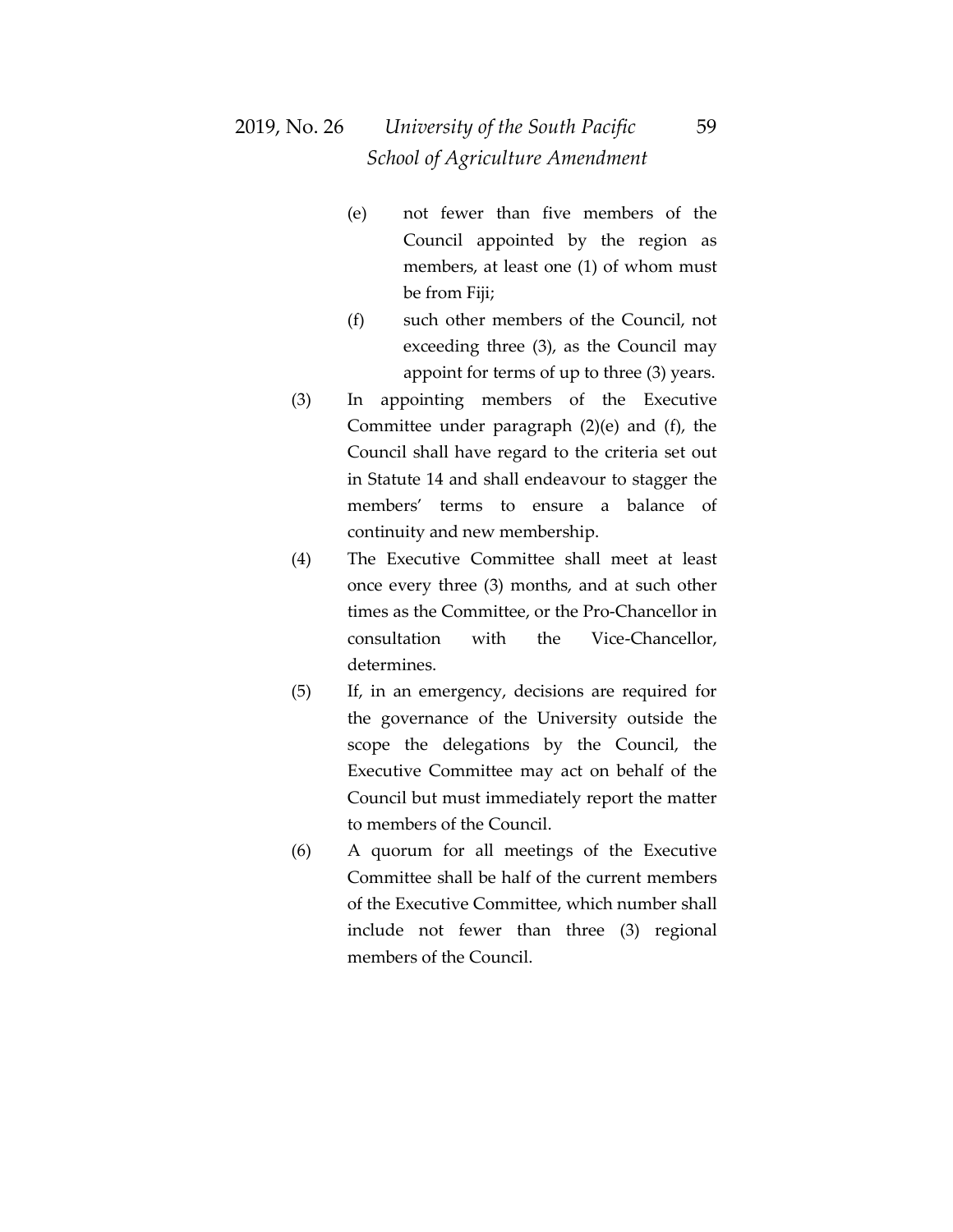#### **25. Other Committees of Council:**

- (1) The Council may from time to time establish such other standing or special committees as it may think fit.
- (2) The Council may appoint persons who are not members of the Council as members of committees (other than the Executive Committee) provided that Council members comprise at least half the members of any committee.
- (3) Every committee shall report to each meeting of the Council and, if required by the Council, to the Executive Committee of the Council.
- (4) Unless otherwise specifically provided in these Statutes, the Pro-Chancellor and the Vice-Chancellor shall be ex-officio members of all committees of the Council. In the absence of the Pro-Chancellor or the Vice-Chancellor, the Deputy Chair or a Deputy Vice-Chancellor respectively shall deputise on such committees.

#### **26. Power of Delegation:**

(1) Subject to the Charter, the Council may by resolution from time to time, either generally or particularly, delegate to the Vice-Chancellor, Executive Committee or to any other committee of the Council any of its powers or functions under the Charter (other than the powers to appoint a Vice-Chancellor and to make statutes).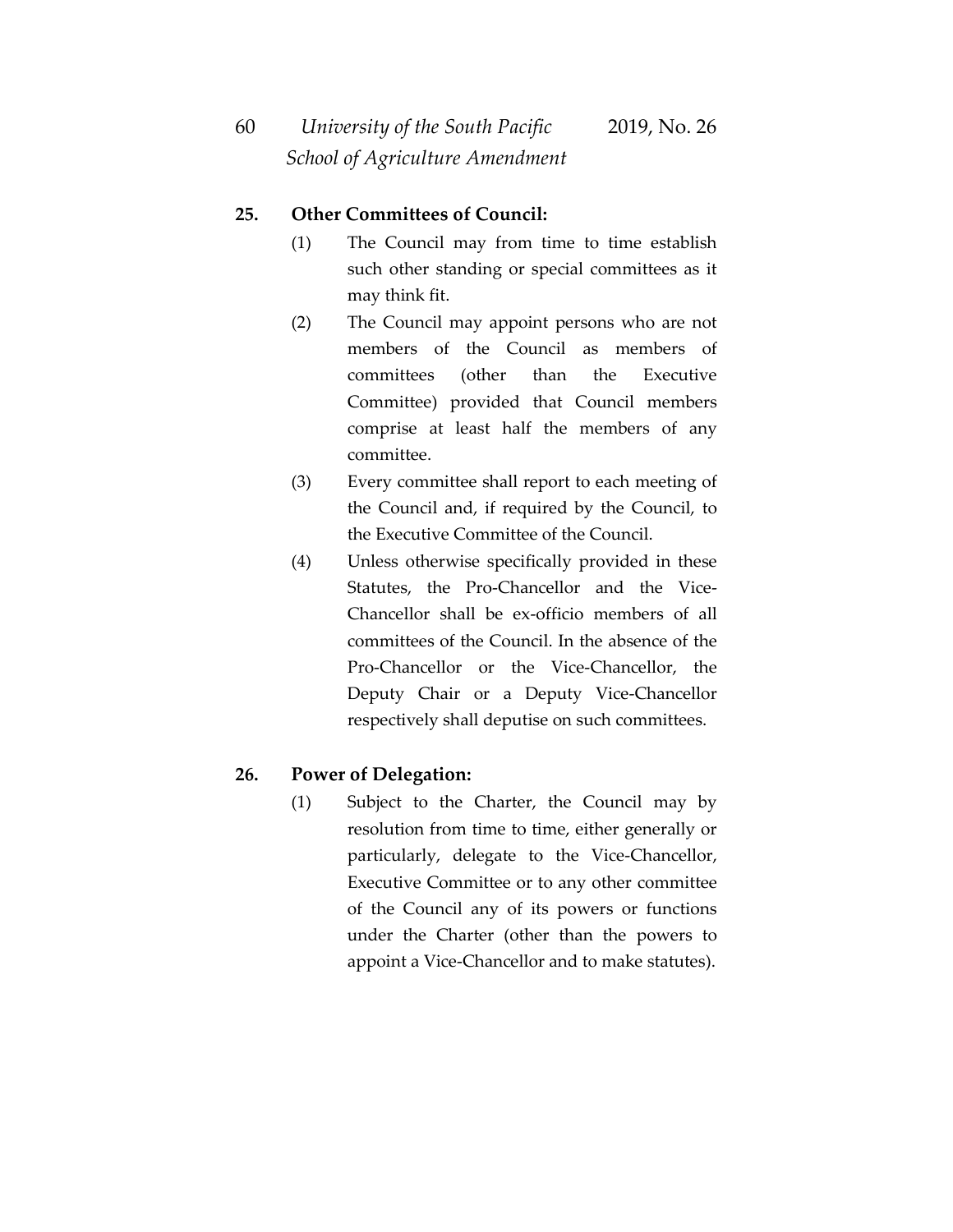## 2019, No. 26 *University of the South Pacific* 61  *School of Agriculture Amendment*

- (2) Any committee of the Council to which functions have been delegated under subsection (1)may, by writing signed by the Vice-Chancellor or by at least two (2) members of the committee, delegate such of those functions as the Council may have approved to a member of the staff of the University.
- (3) The Vice-Chancellor may from time to time, either generally or particularly, by writing, delegate to any member of the staff of the University:
	- (a) any functions of the Vice-Chancellor under the Charter or Statutes; and
	- (b) such of the functions delegated by the Council to the Vice-Chancellor under this section as the Council may have approved.
- (4) Subject to any general or special directions given or conditions imposed by the Council or the Vice-Chancellor, as the case may be, a committee of the Council or a member of the staff of the University to which or to whom any functions are delegated under this section may perform those functions in the same manner and with the same effect as if they had been conferred on the committee or member of the staff directly by this Statute and not by delegation.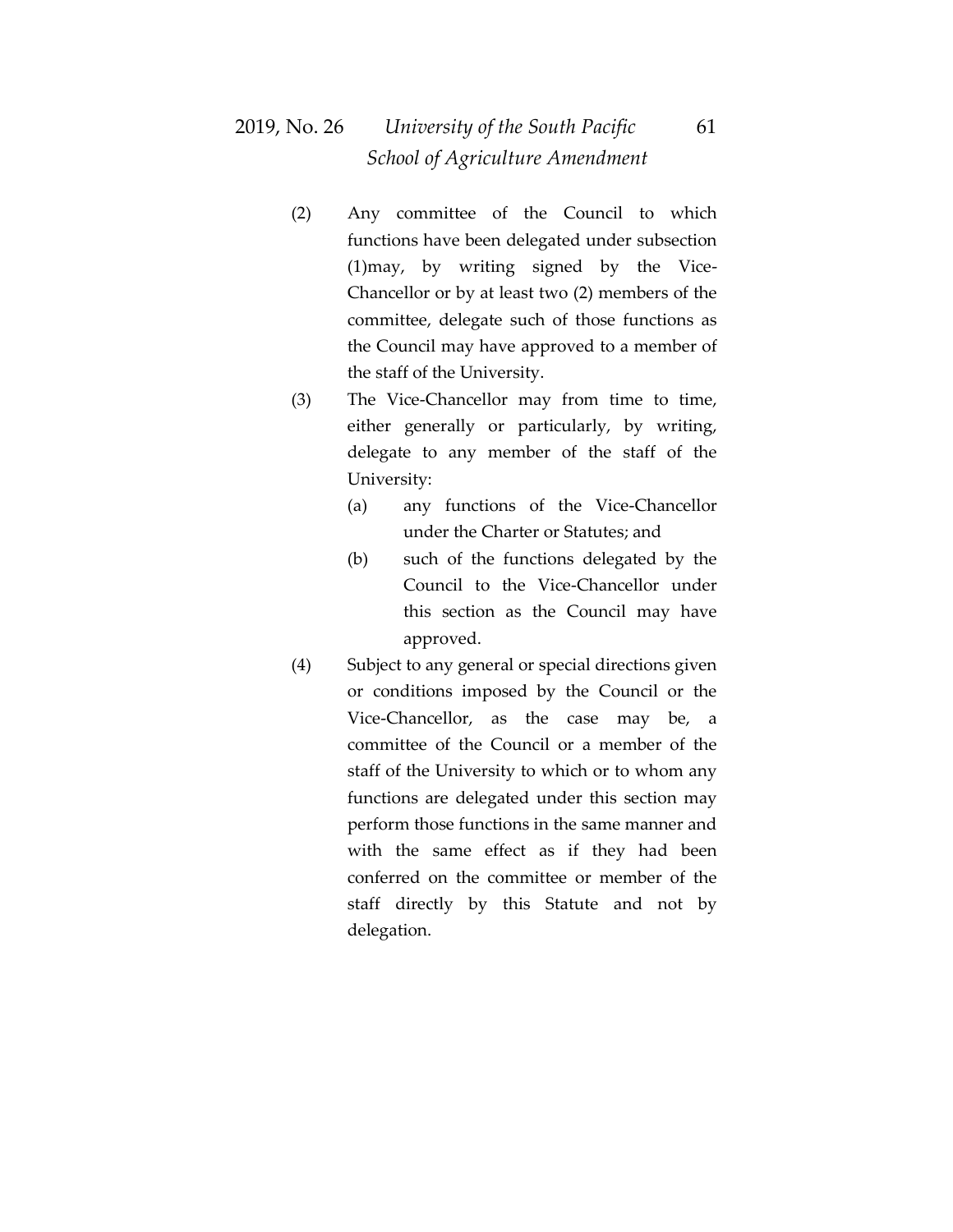# 62 *University of the South Pacific* 2019, No. 26  *School of Agriculture Amendment*

- (5) A delegation under this Statute does not affect or prevent the performance of any function by the Council or the Vice-Chancellor, as the case may be, or, affect the responsibility of the Council or the Vice-Chancellor for the actions of any person under the delegation.
- (6) A delegation under this Statute is revocable by writing at will and, until it is revoked, continues in force according to its tenor.

# **PART 4 THE SENATE**

#### **27. Composition of Senate:**

- (1) The Senate shall consist of the following persons, namely:
	- (a) ex-officio members being
		- (i) the Vice-Chancellor (who shall be Chair of the Senate);
		- (ii) the Deputy Vice-Chancellor(s) and the Vice-Presidents;
		- (iii) the Pro Vice-Chancellors;
		- (iv) the Deans;
		- (v) the Director, Centre for Flexible Learning;
		- (vi) the Director, Information Technology Services;
		- (vii) the University Librarian;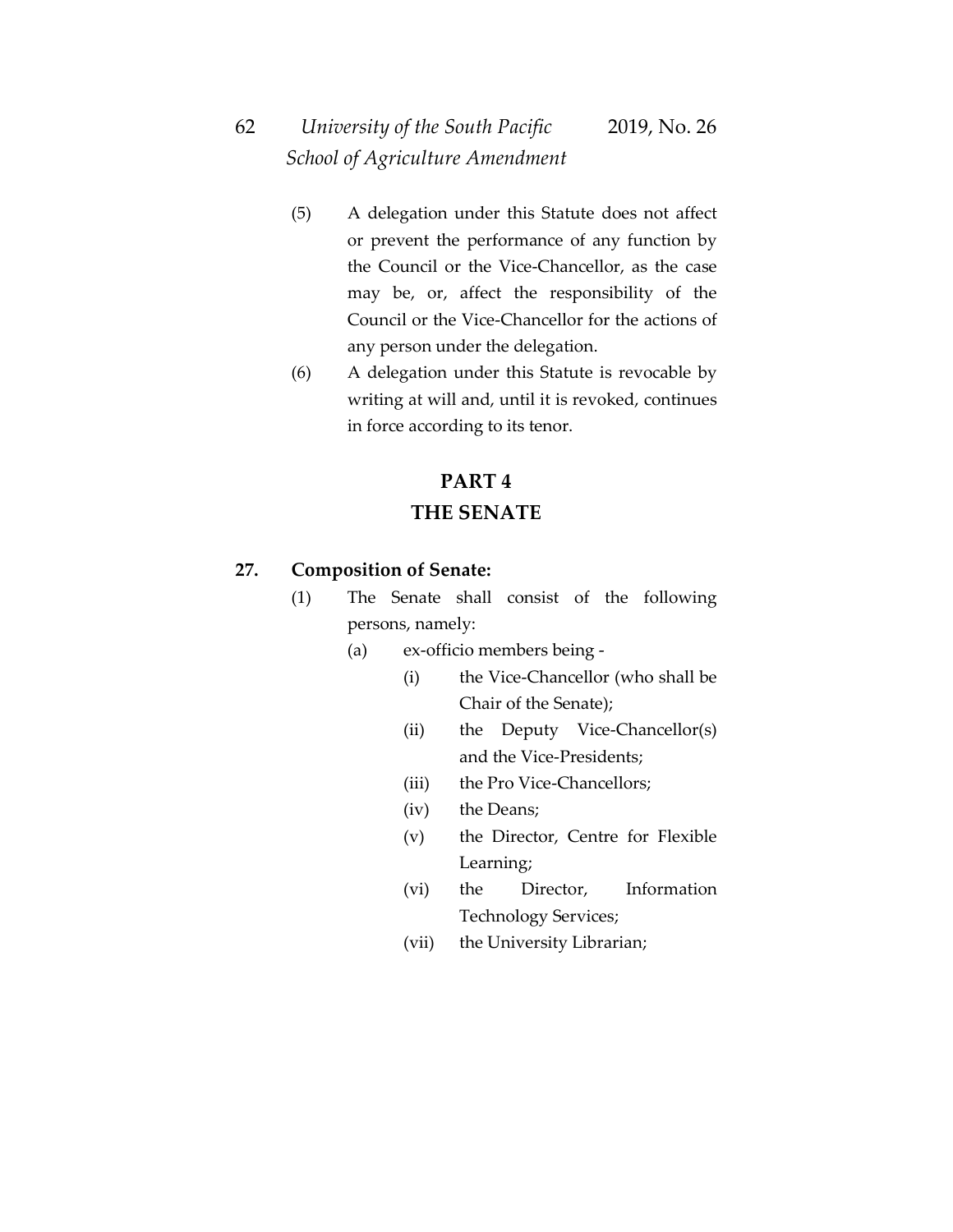## 2019, No. 26 *University of the South Pacific* 63  *School of Agriculture Amendment*

- (b) elected members being
	- (i) two (2) Heads of School per faculty to be elected by academic staff of the faculty;
	- (ii) three (3) Professors per faculty elected by academic staff of the faculty;
	- (iii) five (5) non-professorial academic staff to be elected by all academic staff, at least three (3) of whom shall be women;
	- (iv) three (3) Directors of Campus outside Fiji, at least one of whom shall be a woman, to be elected by all Directors of Campus;
	- (v) four (4) student members, at least two (2) of whom shall be women, to be appointed or elected in accordance with Ordinances of the University;
- (c) a member appointed from any academic institution which is affiliated or otherwise associated with the University, on such terms as the Council may from time to time determine.
- (2) Ex-officio members of the Senate shall hold office for as long as they continue to occupy the positions by virtue of which they became members.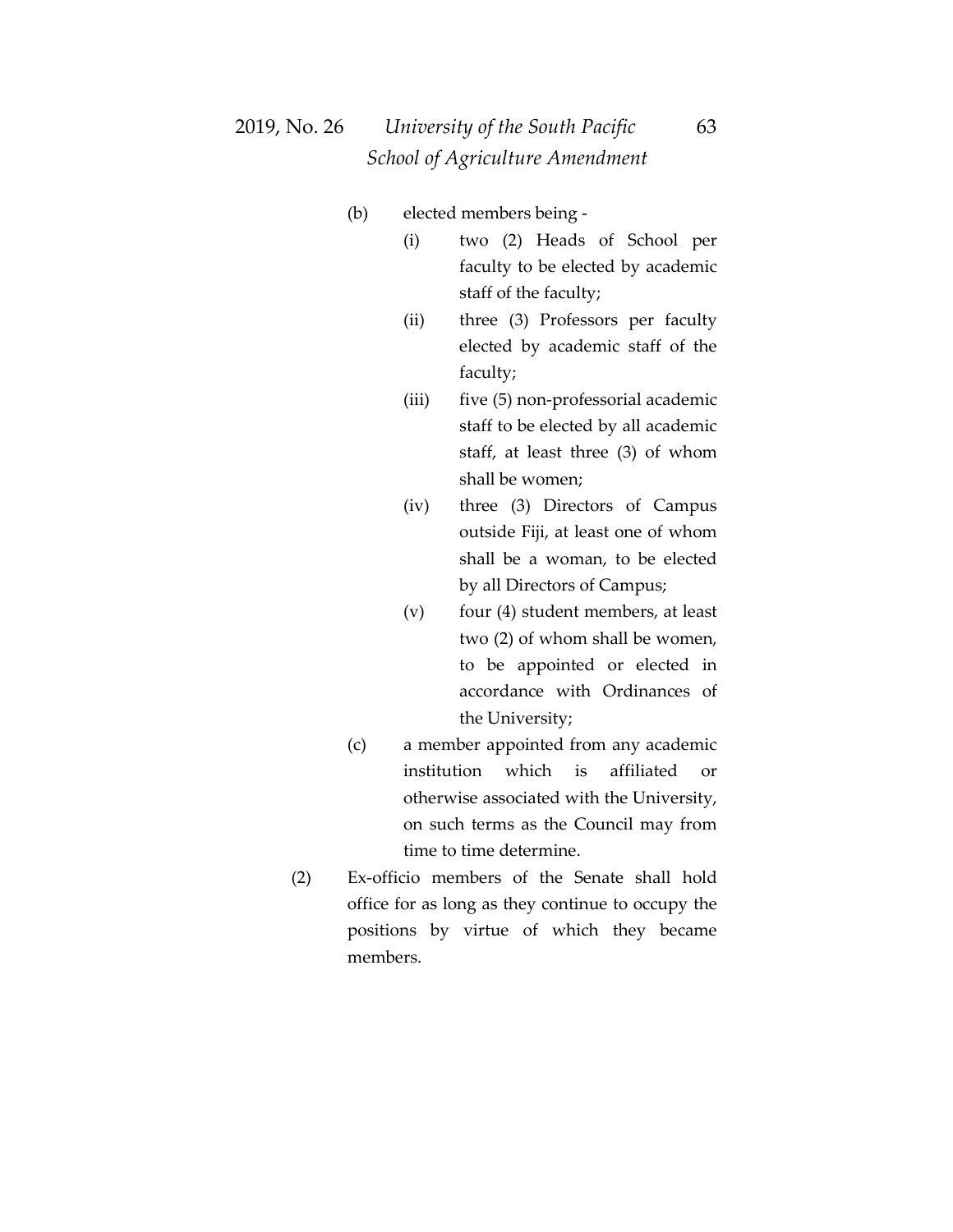- (3) Members of the Senate elected under paragraph  $(1)(b)(i)$  to  $(iv)$  shall hold office for a term of three (3) years, and may be re-elected for further terms of three (3) years.
- (4) Student members of Senate shall hold office for one (1) year.
- (5) A member of the Senate appointed under paragraph (1)(c) of this Statute shall remain in office unless the Council determines that the appointment of any such representative shall cease.

#### **28. Role of Senate:**

The Senate shall be the academic authority of the University and shall, subject to the powers, duties and functions referred to the Council by the Charter and these Statutes, take such measures and act in such manner as shall appear to it best calculated to promote academic excellence in the teaching, research, community service and other academic work of the University.

#### **29. Powers of Senate:**

The Senate shall, subject to the Charter and these Statutes, in addition to all other powers vested in it, have the following powers, duties and functions:

(a) to advise the Council and report on matters pertaining to the quality of learning and teaching, research and scholarship and to recommend to the Council -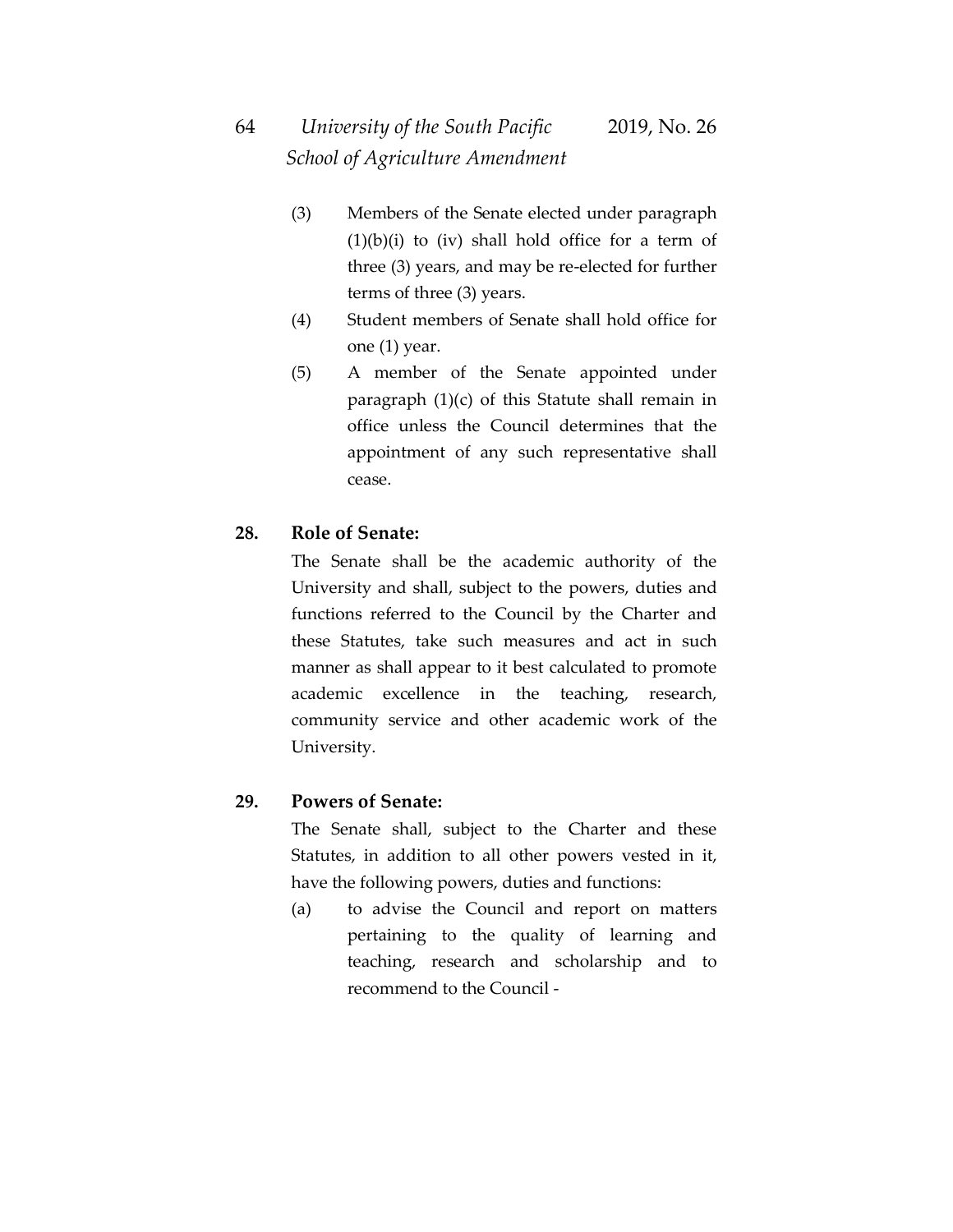- (i) the establishment or discontinuation of degrees, diplomas, certificates and other distinctions and awards;
- (ii) the terms and conditions under which any institution or body may partner in the provision of academic programs or credit transfer arrangements;
- (iii) the appropriate provision of academic support for the progression and graduation of students; and
- (iv) any matters referred to it by the Vice-Chancellor or by the Council;
- (b) to approve new academic programs and changes to existing academic programs, and to review all existing academic programs on a regular basis;
- (c) to approve, amend and revoke Academic Regulations and policies; and monitor compliance against these provisions;
- (d) to determine Regulations and policy regarding the admission, selection and enrolment of students;
- (e) to determine requirements to be satisfied by candidates for the award by the University of a degree, diploma or certificate;
- (f) to determine the terms and conditions of awards, scholarships, prizes and other forms of recognition governing academic matters;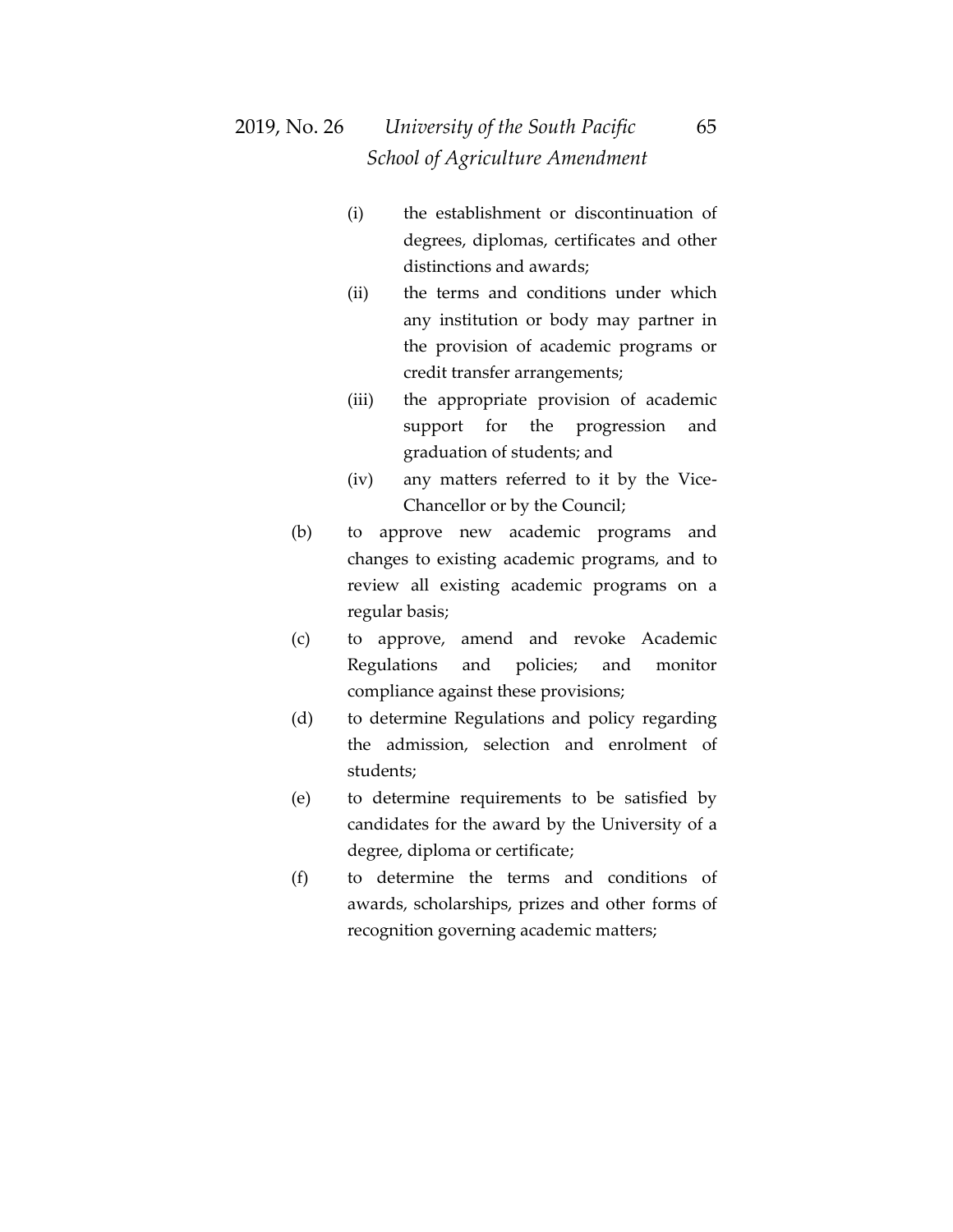- (g) to determine what formalities shall attach to the conferment of degrees, diplomas, certificates and other distinctions and awards and regulate the use of the University's academic dress;
- (h) to oversee academic support, to promote and enhance the quality of the student learning experience, and to regulate student discipline;
- (i) to approve, amend or revoke research Regulations and policies; and to monitor compliance against these provisions;
- (j) to exercise generally such other powers prescribed in the University Charters, Statutes, Ordinances and Regulations or given to it by the Council and appoint members of the Senate to be members of the Council under Statute  $12(1)(h)$ .

### **30. Meetings of Senate and Senate Committees:**

- (1) A quorum for all meetings of the Senate shall be half the members of Senate and meetings shall be conducted in accordance with Statute 33 (Procedure).
- (2) The Senate may from time to time establish standing or special committees which may include persons who are not members of the Senate.
- (3) Unless otherwise specifically provided in any Statutes or Ordinances, the Vice- Chancellor shall be ex-officio member of all committees of the Senate. In the absence of the Vice-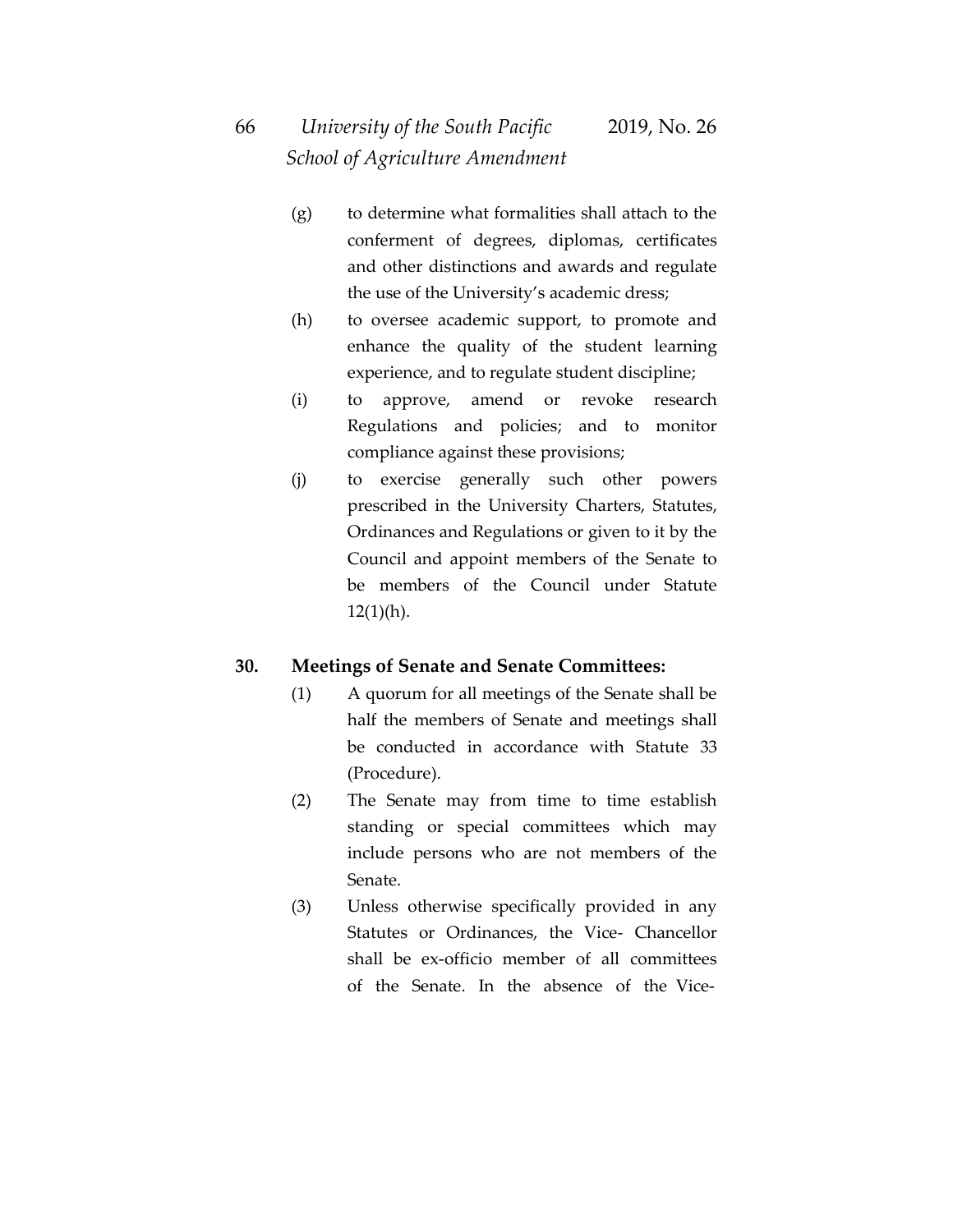Chancellor, a Deputy Vice-Chancellor may deputise for the Vice- Chancellor on such committees.

- (4) The Senate may delegate any of its powers, duties and functions, including any powers, duties and functions which it has by delegation from the Council or any other body of person to any committee established under paragraph (3) of this Statute or to any person; and the committee or person may, without confirmation by the Senate, exercise those powers or perform those duties or functions in like manner and with the same effect as the Senate could itself have exercised or performed them: provided that the Council may prohibit, or impose conditions in respect of, the delegation by the Senate of any power, duty or function that is delegated to the Senate by the Council.
- (5) Every such delegation shall be revocable at will and no such delegation shall prevent the exercise of any power or the performance of any duty or function by the Senate.
- (6) Unless and until any such delegation is revoked, it shall continue in force according to its tenor.

#### **PART 5**

#### **DISCIPLINE ETC OF STAFF AND STUDENTS**

**31. Discipline of Staff:**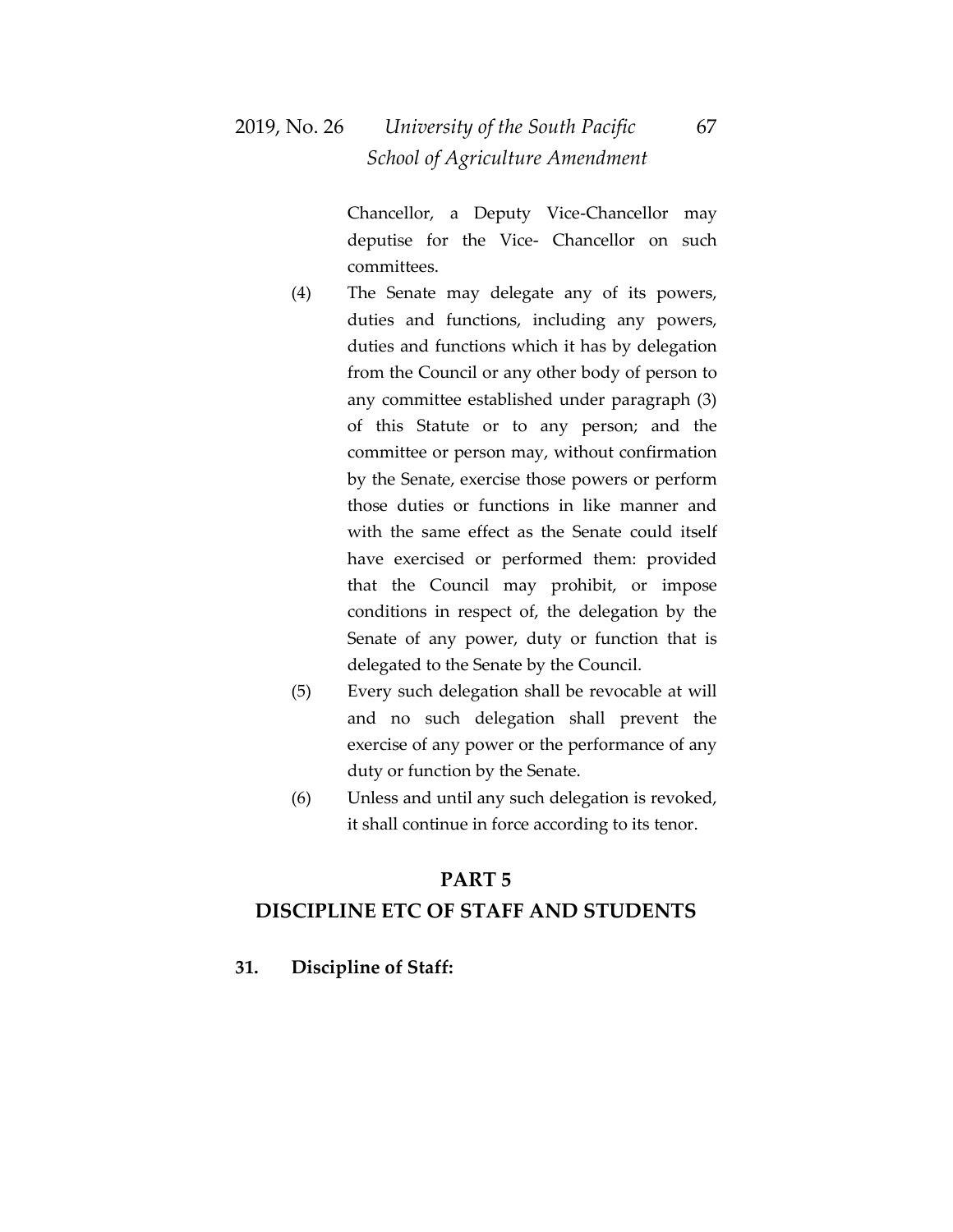# 68 *University of the South Pacific* 2019, No. 26  *School of Agriculture Amendment*

The Vice-Chancellor, Deputy Vice-Chancellor, the Vice-Presidents, the members of staff, and the holders of any other posts for this purpose by the Council from time to time, may be disciplined or removed from office in accordance with Ordinances made by the Council.

#### **32. Admission and Discipline of Students:**

- (1) Subject to these Statutes and any Ordinances and Regulations of the University, the Vice-Chancellor may:
	- (a) exclude or authorise the exclusion of any person from any part of the University or premises in use by it;
	- (b) refuse to admit any person as a student of the University.
- (2) The Vice-Chancellor shall report any such exclusion to the Senate at its next meeting.

### **PART 6 MISCELLANEOUS**

#### **33. Procedure:**

The following provisions shall, except where other provision is expressly made in the Charter or these Statutes, apply to the Council, the Executive Committee, the Senate and any committee of either the Council or the Senate:

(a) any appointed or elected member who is required by these Statutes to possess any qualification shall be deemed to have vacated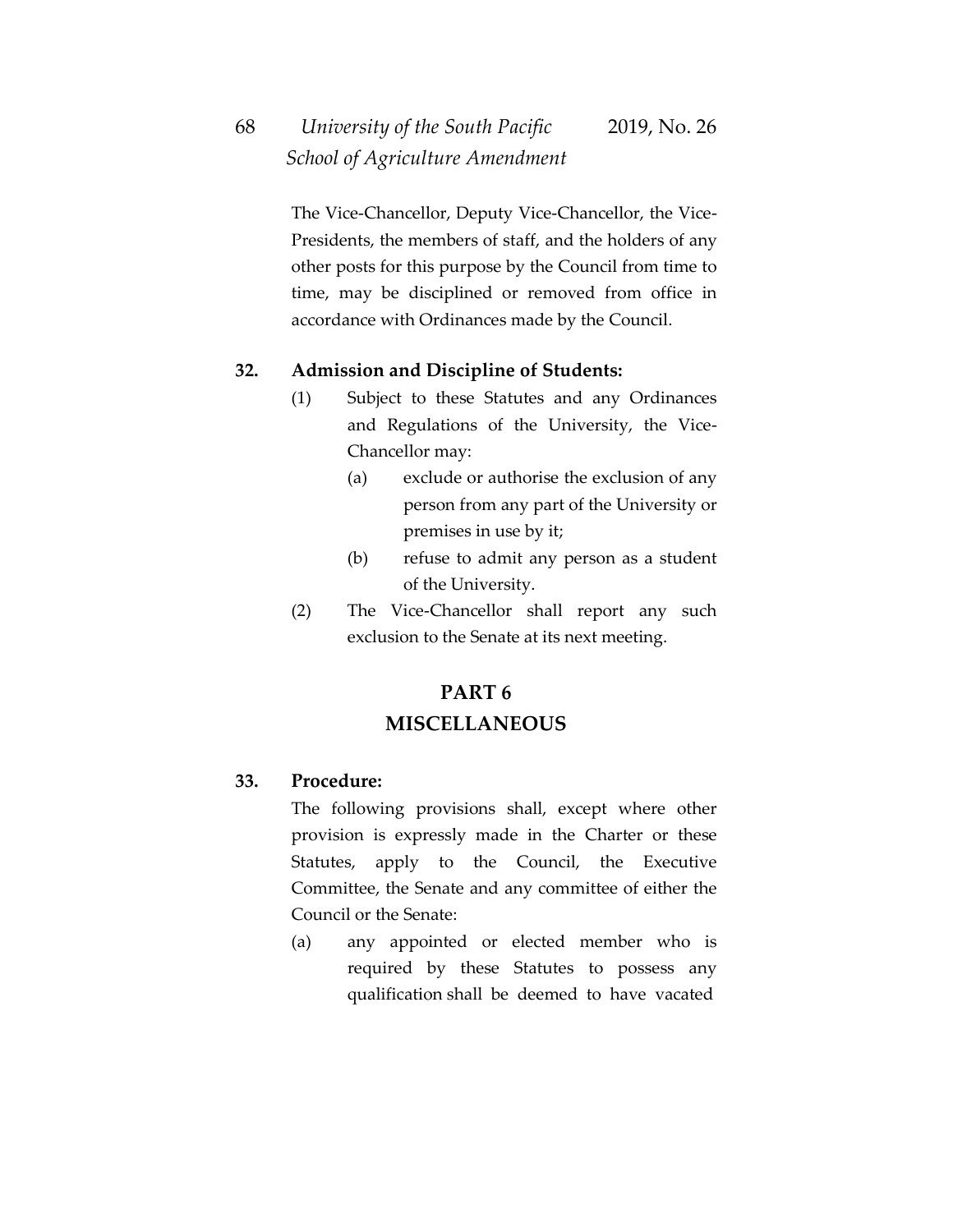his or her office if he or she ceases to possess that qualification;

- (b) any appointed, elected or co-opted member and the Chair (other than ex-officio Chair) may resign his or her office;
- (c) any appointed, elected or co-opted member and the Chair (other than ex-officio Chair) shall be eligible for re-appointment or re-election;
- (d) every matter shall be determined by the majority of the members present and voting on the question. In case of equality of votes, the person presiding at the meeting shall have a casting vote, whether or not he or she has voted on the motion;
- (e) subject to these Statutes, the bodies described in this Statute may determine the time and place of its meetings and the procedure to be followed at the meetings, and may make Standing Orders for the purpose of regulating its procedure.

#### **34. Service of Notices and Documents:**

(1) Any notice or document required by or for the purpose of these Statutes to be given or sent to a member of the Council, Senate, the staff, students or graduates of the University may be given or sent either personally or by sending it by post or courier to the person's address as entered in the records of the University.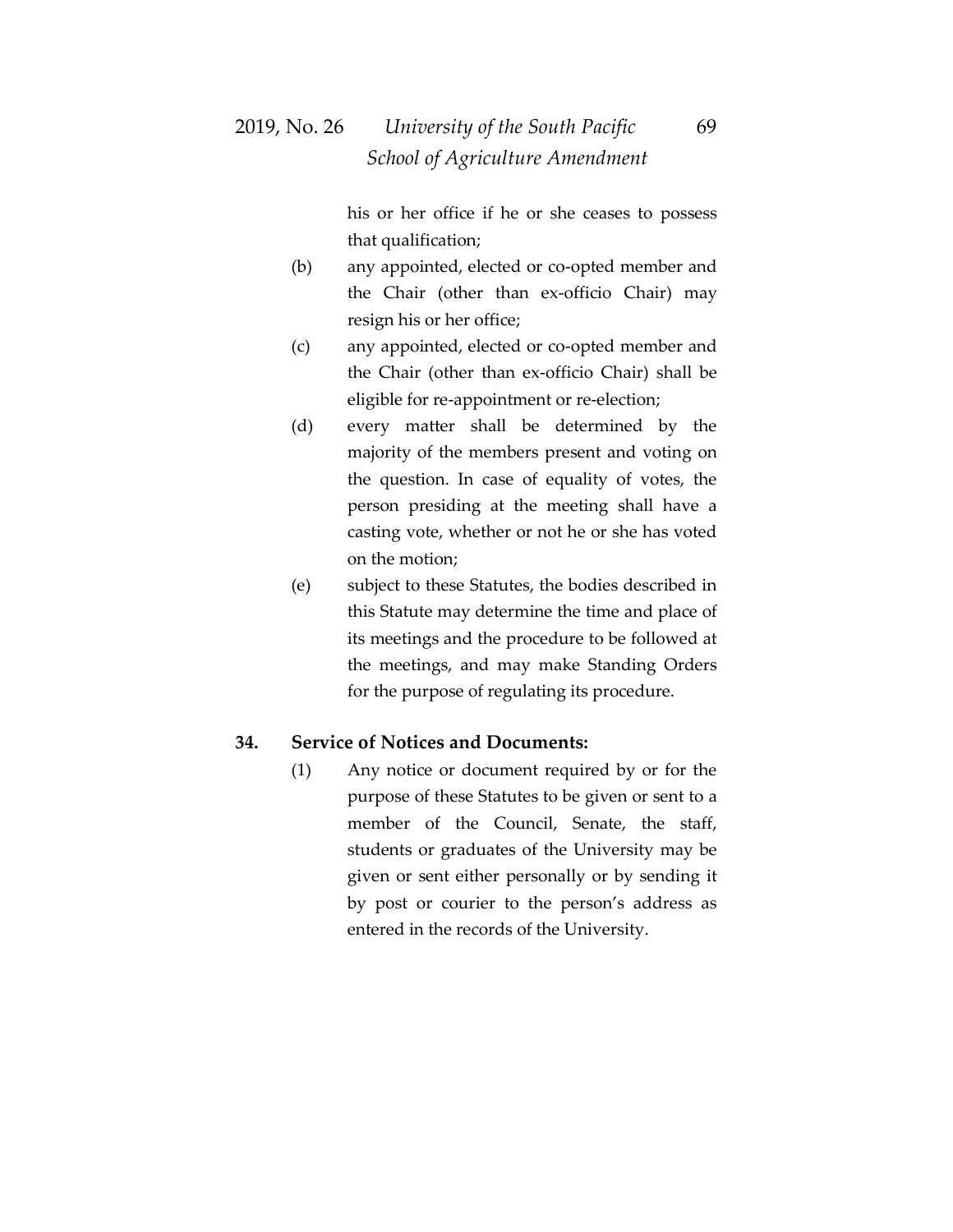# 70 *University of the South Pacific* 2019, No. 26  *School of Agriculture Amendment*

- (2) Notice may be effected by email or other electronic means only where receipt of that notice has been given by or on behalf of the intended recipient.
- (3) Where a notice or document is sent by post, service thereof shall be deemed to have been properly effected by addressing and posting a letter containing the notice or document, and shall be deemed to have been effected at the time at which the letter would in the ordinary course be delivered.

#### **35. Transitional Provisions:**

- (1) Officers of the University appointed prior to the adoption of these Statutes shall continue to hold office on the terms and conditions on which they were appointed.
- (2) Members of the Council and Senate (other than the officers) at the time of the adoption of these Statutes shall continue to hold office on the date of adoption and, if eligible for reelection or reappointment to the position to which they